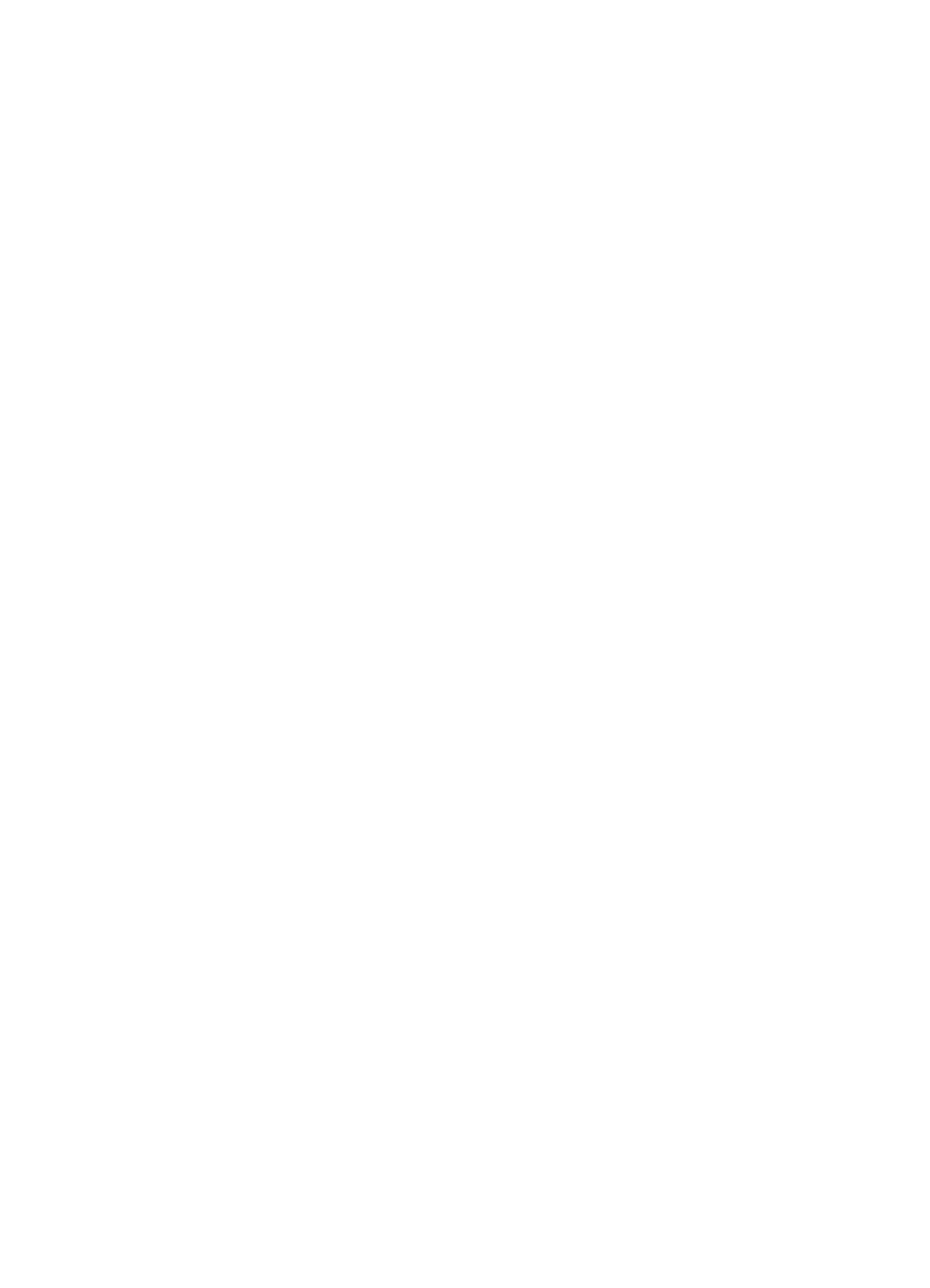# **Contents**

| 1              | <b>Introduction</b>                                                        | $\overline{2}$ |
|----------------|----------------------------------------------------------------------------|----------------|
|                | Purpose of the consultation                                                | 3              |
|                | Gender usage note                                                          | 4              |
|                | Responding to the consultation paper                                       | 5              |
| 2 <sup>1</sup> | <b>Background</b>                                                          | 6              |
| 3              | The general principles                                                     | 8              |
| 4              | <b>Behavioural issues</b>                                                  | 11             |
|                | Disrespect and freedom of speech<br>4.1                                    | 11             |
|                | Confidential information<br>4.2                                            | 14             |
|                | Disrepute and private conduct<br>4.3                                       | 16             |
|                | Misuse of resources<br>4.4                                                 | 19             |
|                | Duty to report breaches<br>4.5                                             | 22             |
| 5 <sup>5</sup> | <b>Registration and declaration issues</b>                                 | 28             |
|                | Personal interests<br>5.1                                                  | 28             |
|                | Prejudicial interests: a councillor's right to make representations<br>5.2 | 34             |
|                | Registration of interests<br>5.3                                           | 38             |
|                | Gifts and hospitality<br>5.4                                               | 41             |
| 6              | <b>Consultation criteria</b>                                               | 43             |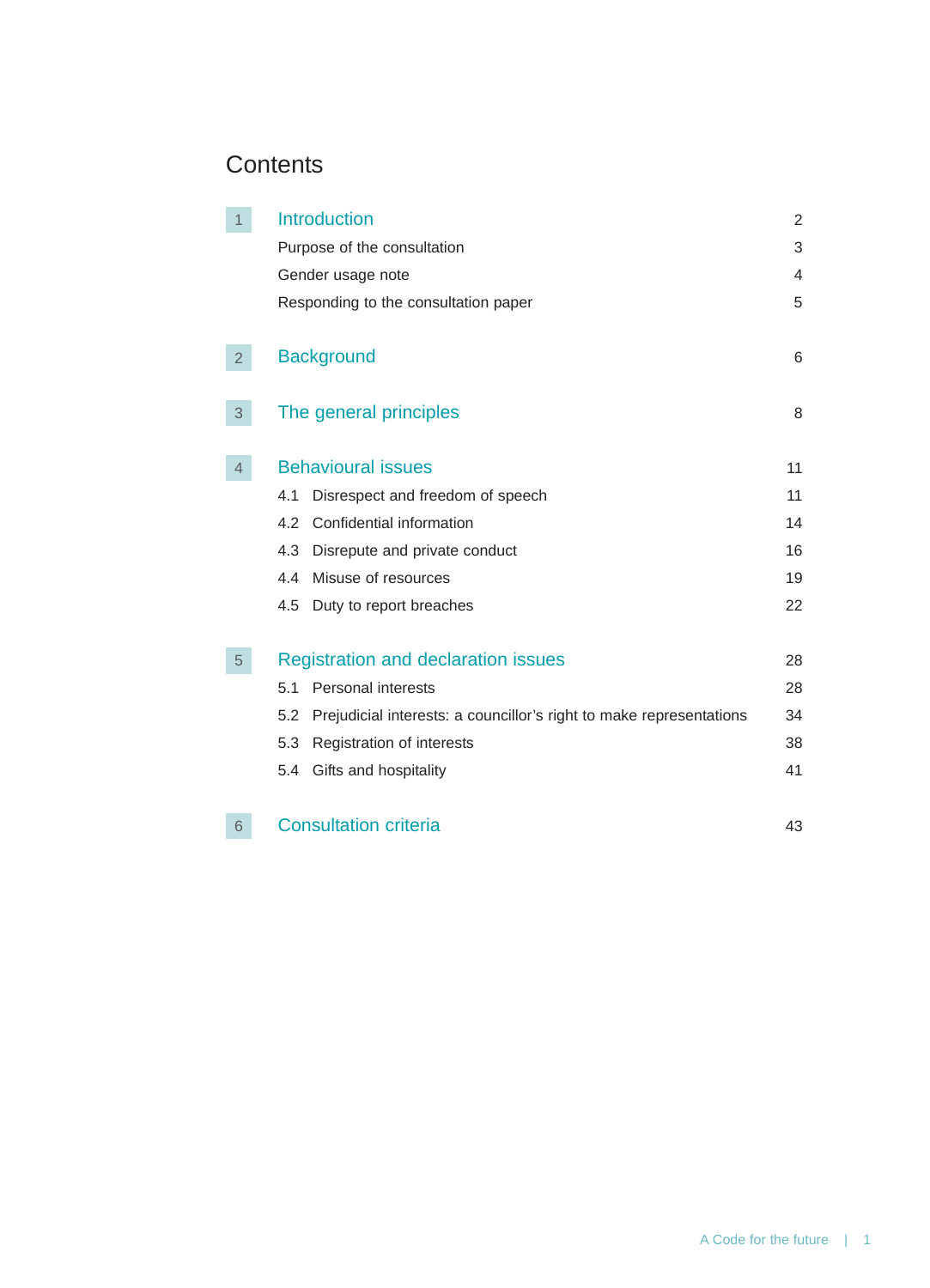

# **Introduction**

- 1.1 The Code of Conduct was introduced in November 2001 and came into force across all authorities in May 2002. The Standards Board for England has accumulated almost three years' experience of working with the Code of Conduct. It is a practical, living document which needs to reflect the standards of conduct that the public expects of those who represent it, as well as reflecting effective local government practice.
- 1.2 The Rt. Honourable Nick Raynsford MP, Minister of State for Local and Regional Government, has endorsed The Standards Board for England's view that it is now timely to review the effectiveness of the Code of Conduct and explore ways in which it could be improved or clarified. In his speech to the Third Annual Assembly of Standards Committees in September 2004, the Minister stressed that the Government does not want to dilute the basic, underlying principles of the Code of Conduct but rather seek to discover what may be learnt from practical experience of working with the Code of Conduct.
- 1.3 At the request of the Minister, The Standards Board for England is therefore conducting a review of the Model Code of Conduct for members, set out in the *Local Authorities (Model Code of Conduct) Order 2001* (SI No 2001/3575). Following consultation, The Standards Board For England will formulate recommendations for consideration by the Office of the Deputy Prime Minister.
- 1.4 The Code of Conduct, as a guide to the ethical conduct of members, should reflect contemporary views on ethics. The Standards Board for England is alive and responsive to societal and local government community views on members' conduct and ethical trends. The Standards Board for England leads in providing guidance on the Code of Conduct and commissioning research on the local government ethical environment. The Standards Board for England's partnership with the local government community is key to its work.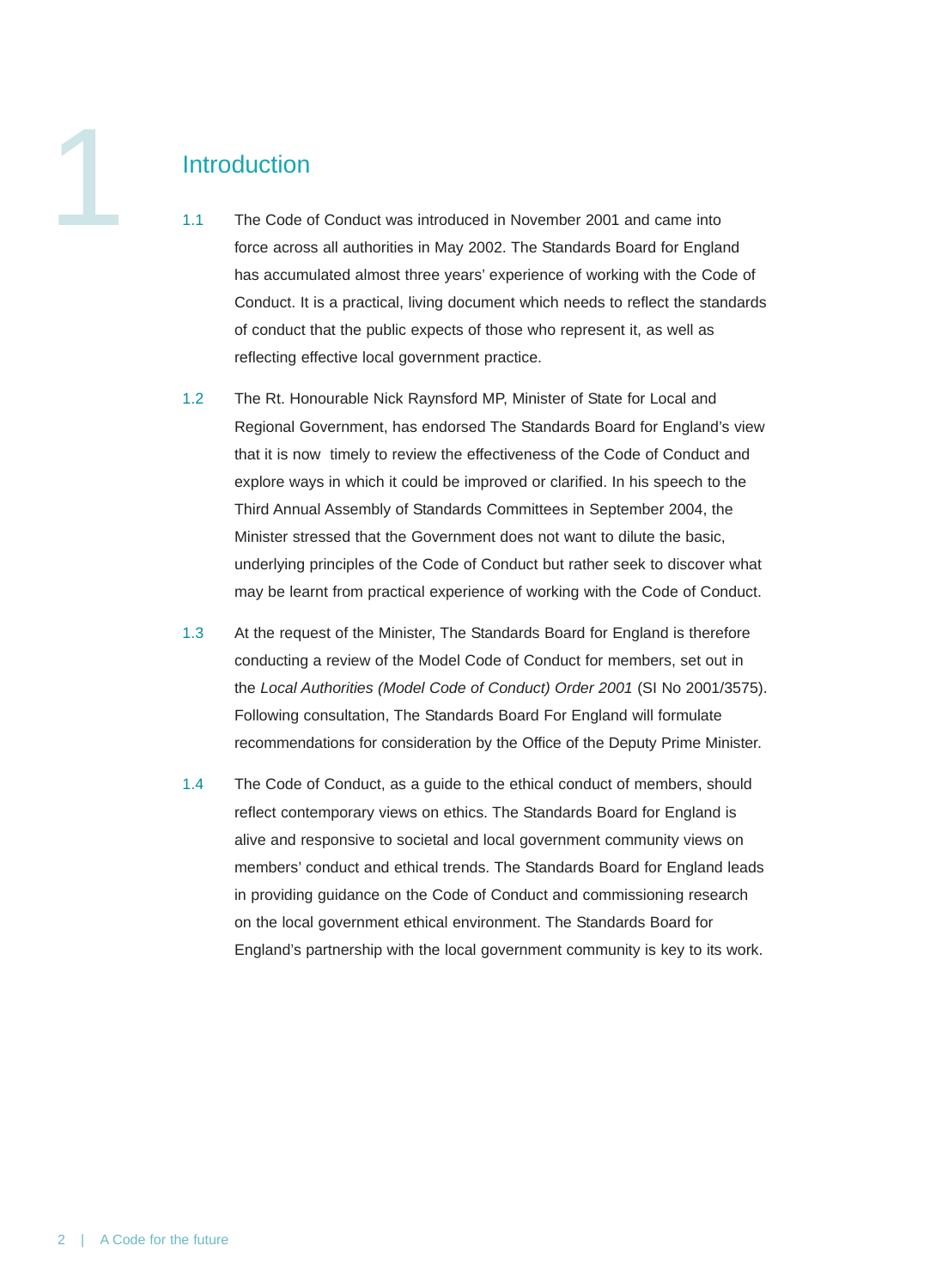1.5 The Standards Board for England is aware, from listening to members' and officers' views in workshops at the 2004 conference and from our work liaising with members and authorities, that concerns exist about the Code of Conduct. Concerns have been expressed particularly about the registration of interests, the line between public and private conduct, and personal and prejudicial interests. The results of the Committee on Standards in Public Life's survey of public attitudes towards the standards of conduct of public office-holders also provide key insights into the public's perceptions of elected members and expectations of public ethics. The survey findings show that the general public has high expectations of its elected and appointed representatives. The Standards Board for England is therefore carrying out this consultation to ensure that the Code of Conduct continues to have integrity, standing and relevance to members and the public. It should be noted that the Committee on Standards in Public Life has recently issued its tenth report which, amongst other things, looked at some key issues in the Code of Conduct. While some of these views have been reflected in this document, further consideration will be given to them in the course of consultation. In addition, the House of Commons select committee that oversees the work of the Office of the Deputy Prime Minister and its agencies is currently completing an enquiry into the role and effectiveness of The Standards Board for England. Any views arising from that enquiry will also be considered as part of the consultation exercise.

#### **Purpose of the consultation**

- 1.6 The purpose of this consultation is to review the effectiveness of the Code of Conduct and explore ways in which it could be simplified, clarified and improved. This review takes as its starting point the need for the Code to continue reflecting key principles of conduct expected of members and ensuring that the Code and The Standards Board for England's guidance provide an appropriate and proportionate ethical framework for members in which high standards of conduct can be achieved. The aim of this exercise is not to address the role or operations of The Standards Board for England, review its referral thresholds or discuss whether particular matters merit investigation in individual cases.
- 1.7 The consultation is being conducted across a number of different audiences.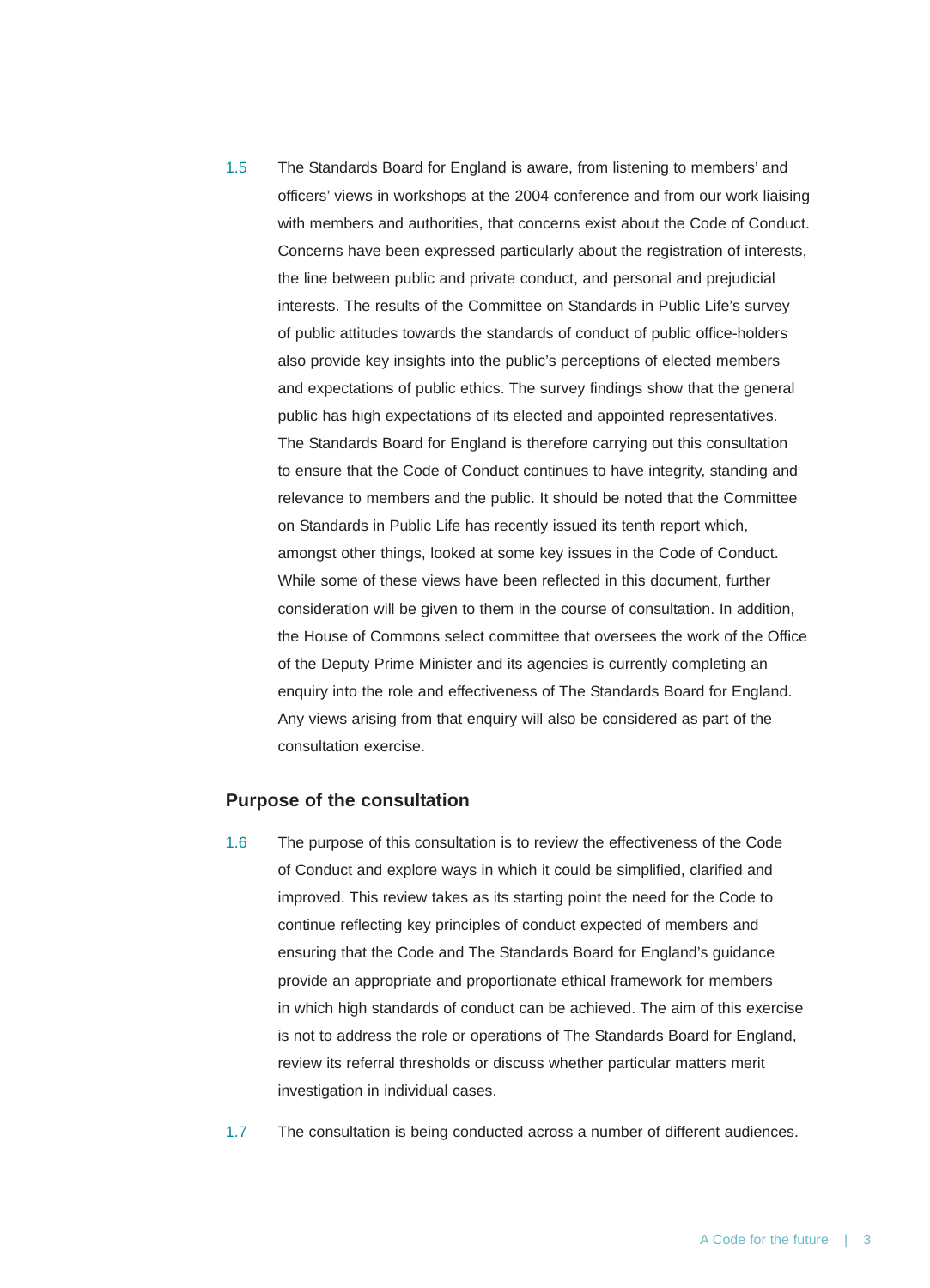The Code of Conduct regulates the conduct of individual members, who therefore have an interest. Monitoring officers and standards committees also have an interest, in terms of promotion and enforcement of the Code of Conduct. Finally, the Code of Conduct is, of course, in place to promote public confidence in local democracy, and the public have an interest in the ethical standards to which their elected representatives will be working. Responses to the consultation will be analysed and fed back to the Office of the Deputy Prime Minister and to the local government community.

1.8 The Standards Board for England believes that it is important to use this consultation exercise as an opportunity to ask whether the Code of Conduct captures all the conduct it should, and to focus on areas of the Code of Conduct which are contentious or may need clarification. For this reason, the consultation paper focuses on specific sections of the Code of Conduct. It seeks views on whether, and if so how, the Code of Conduct should be modified. The Standards Board for England also welcomes opinions on sections of the Code not covered here and issues not raised.

#### **Gender usage note**

1.9 The Standards Board for England endorses work practices promoting gender equality, including publications' use of gender-neutral language. The Code of Conduct is governed by the *Interpretation Act 1978*, which requires that legislation and statutory instruments are written using the male pronouns but states that references to the male gender are implied also to refer to women. While The Standards Board for England believes that the Code of Conduct should use gender-neutral language, it is not possible without a change to the primary legislation. However, The Standards Board for England encourages authorities to use gender-neutral language in their local codes. Apart from direct references to the Code of Conduct and legislation, this consultation paper uses gender-neutral language.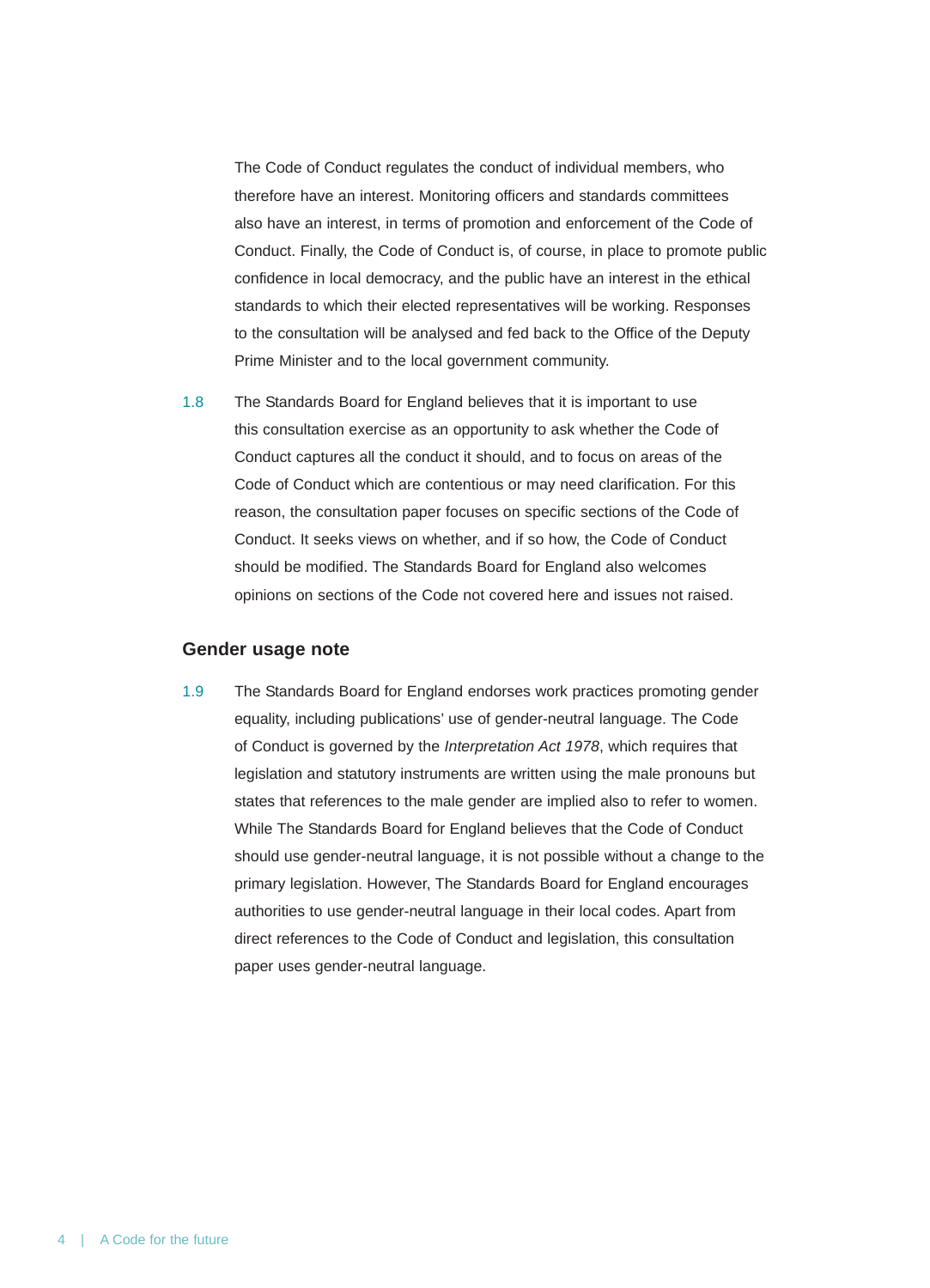# **Responding to the consultation paper**

1.10 You can respond to this consultation paper by e-mail, on paper, or online:

• By post, please send your comments to: Emma Ramano The Standards Board for England First floor, Cottons Centre Cottons Lane London SE1 2QG

- By e-mail, please send your comments to: enquiries@standardsboard.co.uk with the subject 'Code consultation'
- Online, please go to: www.standardsboard.co.uk/codereview/

When commenting, please make clear whether you represent any organisation or group, and in what capacity you are responding.

#### **The closing date for comments is 17 June 2005.**

- 1.11 Further copies of this consultation paper are available from publications@standardsboard.co.uk and by telephoning 020 7378 5110. Please call leaving your name and address, organisation, and a contact number.
- 1.12 Your responses may be published or otherwise made public unless you ask us to treat them as confidential. If submitting your response by e-mail, please ensure you include your request in the body of the message. Any automatic confidentiality disclaimers generated by your organisation's IT system will be ignored. Confidential responses will be included in any statistical summary of the numbers of comments received and views expressed. Correspondents should also be aware that, in exceptional circumstances, confidentiality cannot always be guaranteed — for example, where a response includes evidence of serious crime.
- 1.13 The Standards Board for England will publish a summary of responses, which will be available upon request.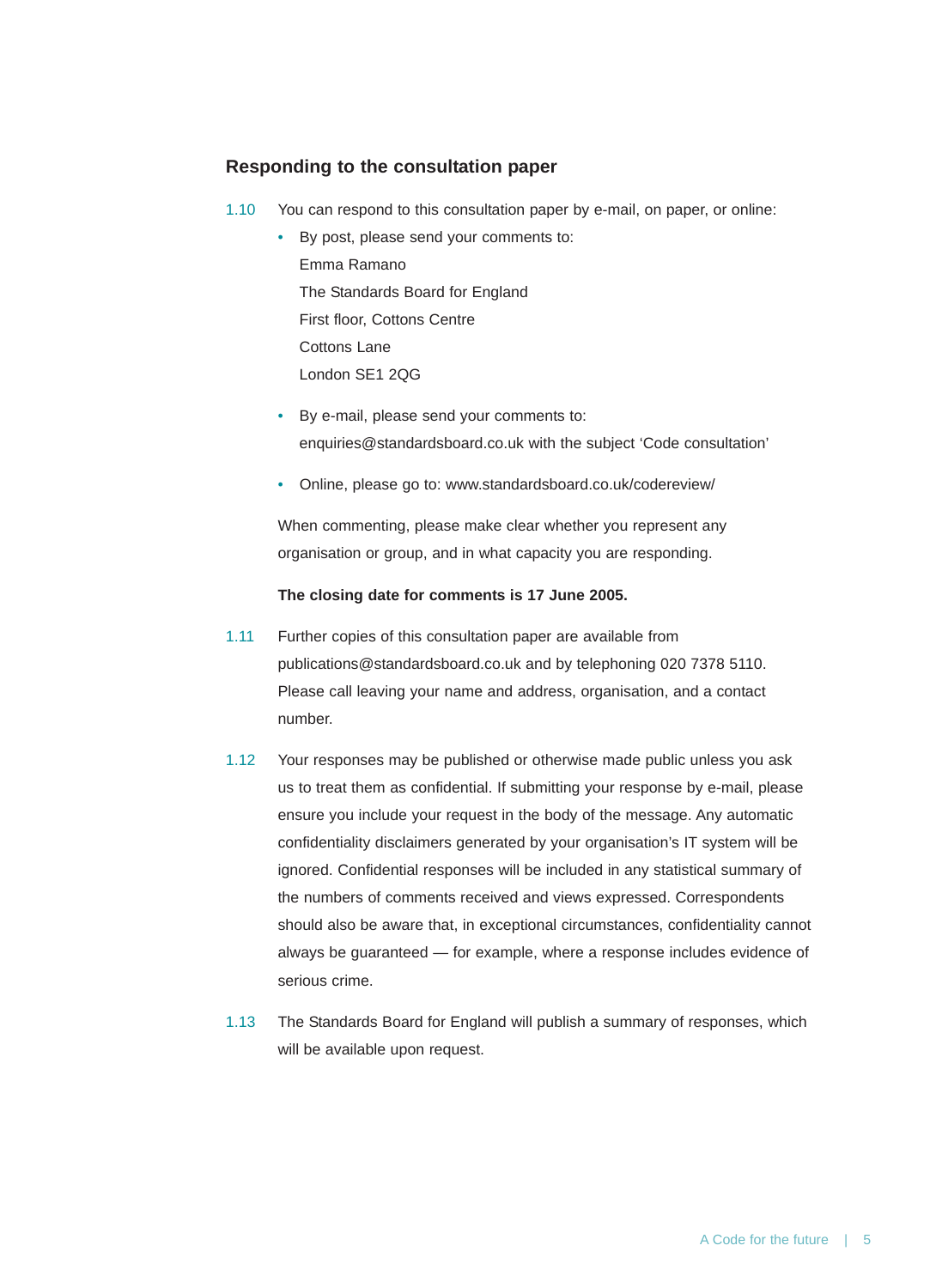# **Background**

- 2.1 The Model Code of Conduct for local authorities was provided for under Part Three of the *Local Government Act 2000* and replaced the former national code of conduct. In the report of the Committee on Standards in Public Life's Third Inquiry, the Committee recommended a streamlined and consistent set of arrangements for local government so that both those elected to local government and the public were aware of the ethical standards expected by those serving in public office. Trust needed to be restored between local government and the electorate.
- 2.2 The Code of Conduct was drafted by the then Department of Environment, Transport and the Regions, in consultation with local government representative organisations such as the Local Government Association and the National Association of Local Councils. The Code of Conduct was approved by Parliament in November 2001.
- 2.3 The Code of Conduct aims to capture and reflect, in a practical manner, an acceptable standard of conduct for members. It explains what a member should do in certain circumstances and directs members to consider the public interest when serving their community.
- 2.4 The Standards Board for England was established under the *Local Government Act 2000* as an independent public body to promote and maintain high standards of conduct amongst elected and co-opted members in local government. The Standards Board for England oversees and issues guidance on the Code of Conduct, while ethical standards officers have a statutory function to investigate allegations of misconduct. The Adjudication Panel for England was also established by the Act as the tribunal body responsible for determining cases referred by ethical standards officers. The Standards Board for England's guidance on the Code of Conduct is informed by its own experience of dealing with complaints and investigations, and by the emerging body of case decisions from The Adjudication Panel for England.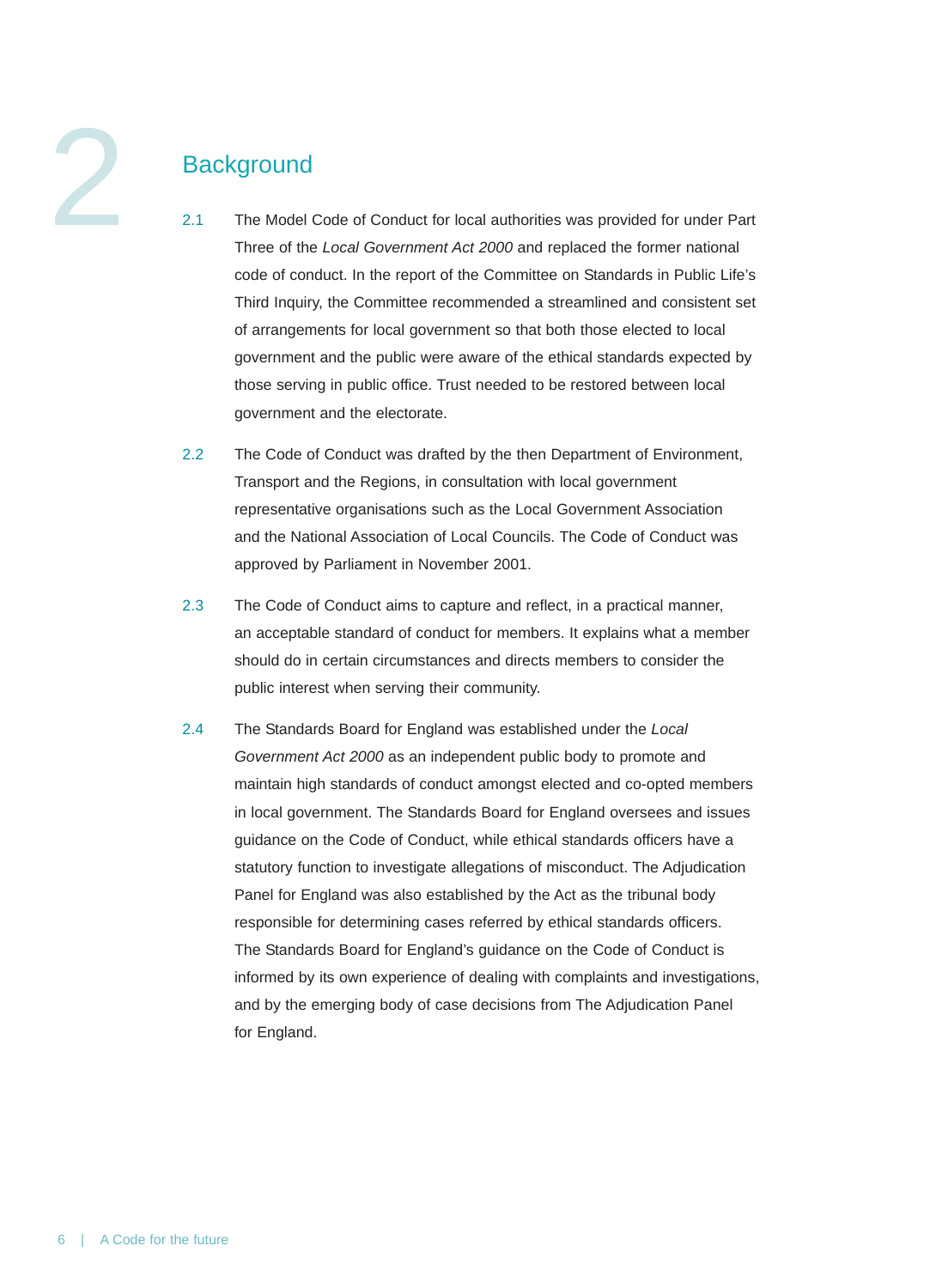2.5 There are certain allegations of misconduct received by The Standards Board for England which, although unsuitable for investigation because of their relatively minor nature when taken in isolation, nevertheless reflect ongoing interpersonal conflicts that may have a detrimental impact on the effective operation of local government. The Standards Board for England believes that alternative dispute resolution avenues such as mediation and conciliation can play a significant role in resolving such disputes. The Standards Board for England's ethical standards officers have recently been granted powers to issue directions to monitoring officers that may include a requirement to seek dispute resolution if they believe, having looked into a matter, that it is a more appropriate route. However, The Standards Board for England itself does not have the power to seek such resolution in lieu of investigation for more minor matters: such a power would require new primary legislation. The Board believes greater use of such dispute resolution could stop matters being reported in the first place and is keen to explore this issue with local government partners. However, such matters are not addressed in detail in this document.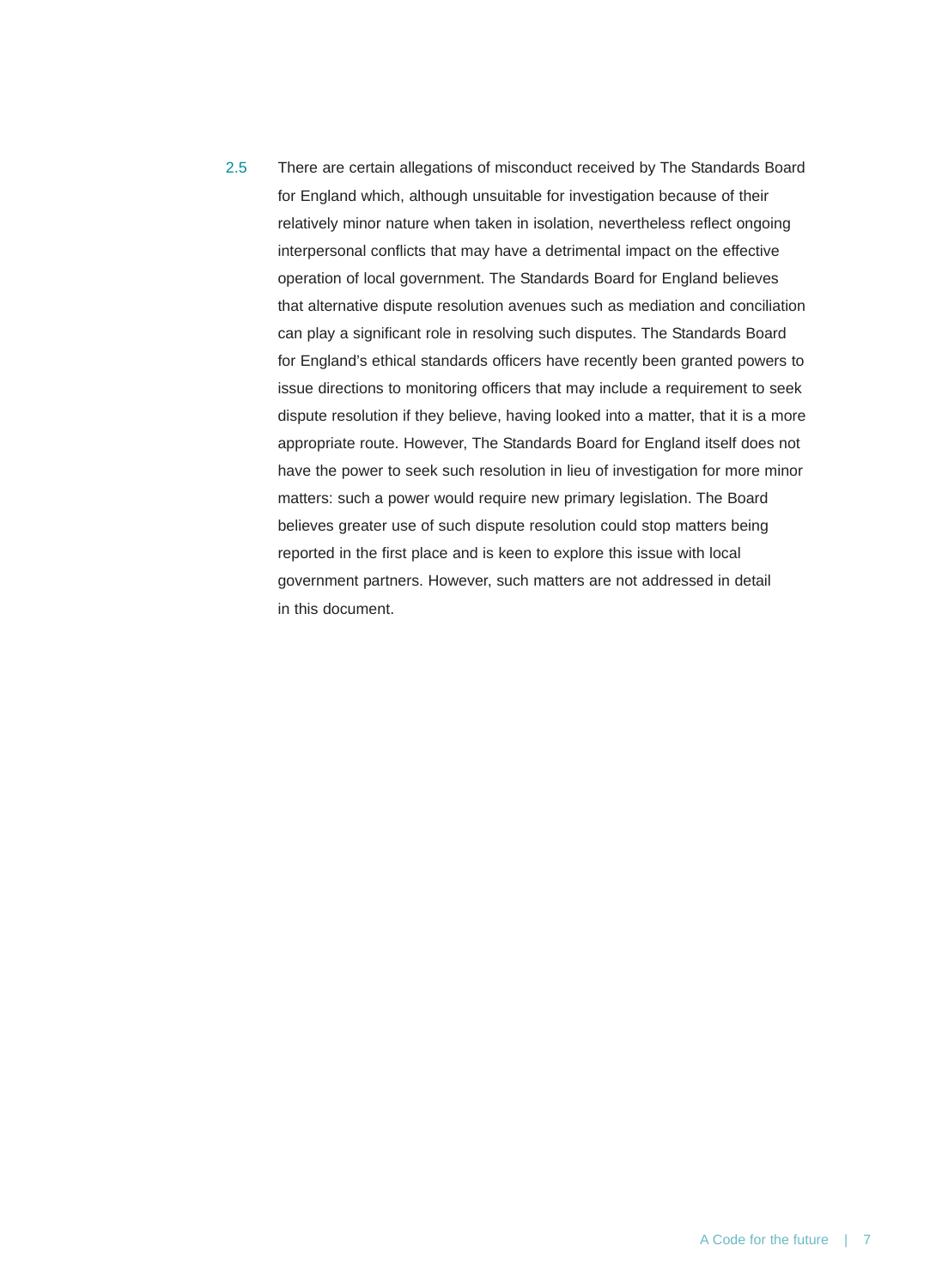# The general principles

- 3.1 The Committee on Standards in Public Life recommended the implementation of key principles of conduct in public life. The *Relevant Authorities (General Principles) Order 2001* set out ten principles derived from these recommendations. The Code of Conduct is required by section 50(4)(a) of the *Local Government Act 2000* to be consistent with the general principles, but does not expressly incorporate them. The Standards Board for England's view – as reflected in our publications, the *Case Review* number one (2003) and *Case Review* number two (2004) — is that the general principles are fundamental to interpretation of the Code of Conduct.
- 3.2 The general principles underpin and steer the provisions of the Code of Conduct. Increasingly, decisions of The Adjudication Panel for England refer to both the Code of Conduct and the general principles when determining breaches of the Code of Conduct. The equivalent Scottish code of conduct includes key principles similar to the general principles that underpin our Code.
- 3.3 Given these factors, and the integral role of the general principles in interpretation of the Code of Conduct to date, it is The Standards Board for England's view that these general principles should be included as the preamble to a revised Code of Conduct. This would help to provide context for the rules of the Code itself, which could assist in interpreting the intention behind the rules when considering individual circumstances. We do not believe that failure to adhere to the general principles should be considered as specific grounds for investigation but believe inclusion of the general principles would reflect a more coherent linking of 'inspirational' and practical standards for members, and would serve to clarify the Code of Conduct further. This view was supported by the Committee on Standards in Public Life in the report of its Tenth Inquiry.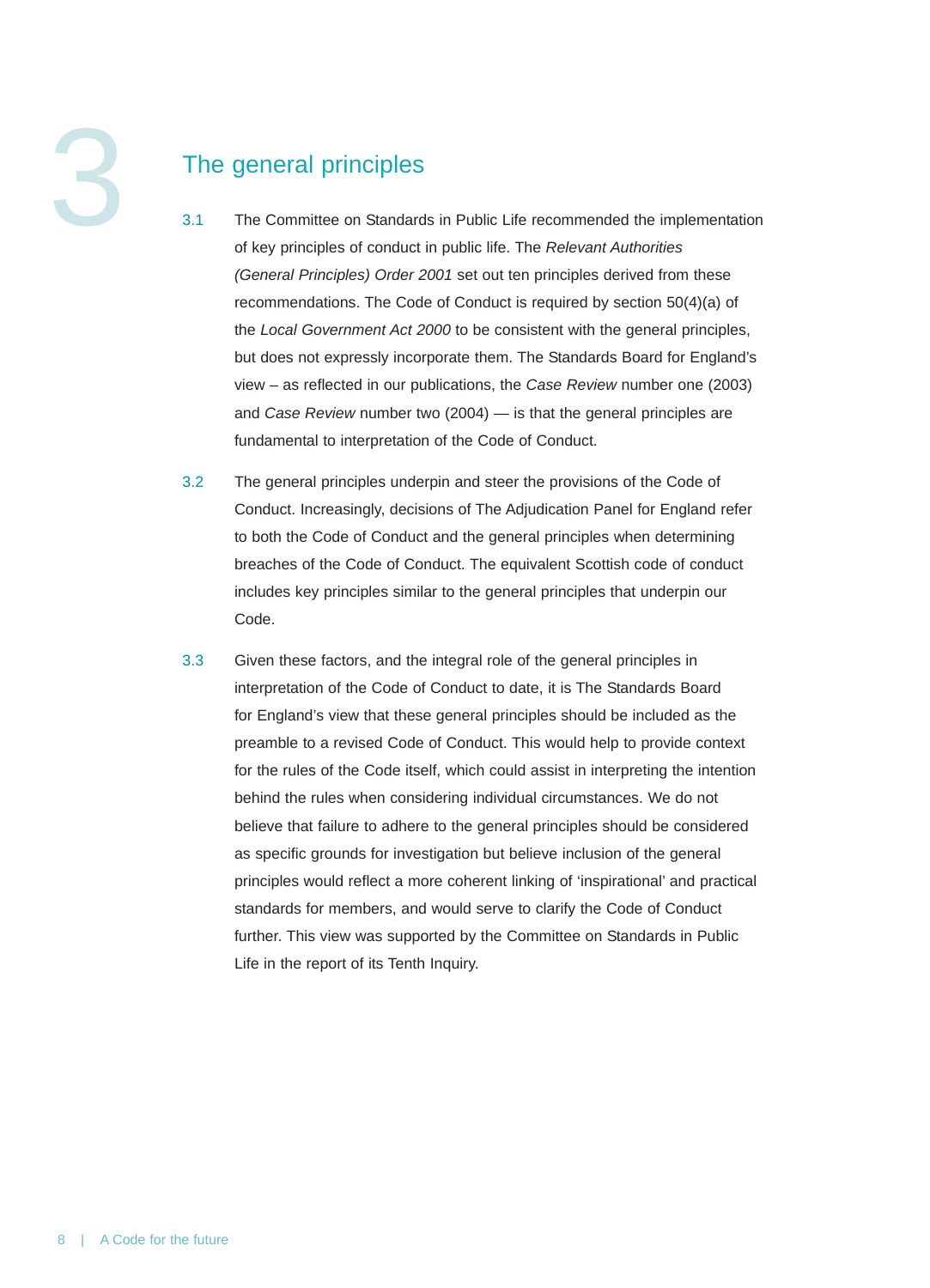#### 3.4 The ten general principles are:

**Selflessness** — members should serve only the public interest and should never improperly confer an advantage or disadvantage on any person.

**Honesty and integrity** — members should not place themselves in situations where their honesty and integrity may be questioned, should not behave improperly and should on all occasions avoid the appearance of such behaviour.

**Objectivity** — members should make decisions on merit, including when making appointments, awarding contracts, or recommending individuals for rewards or benefits.

**Accountability** — members should be accountable to the public for their actions and the manner in which they carry out their responsibilities, and should co-operate fully and honestly with any scrutiny appropriate to their particular office.

**Openness** — members should be as open as possible about their actions and those of their authority, and should be prepared to give reasons for those actions.

**Personal judgement** — members may take account of the views of others, including their political groups, but should reach their own conclusions on the issues before them and act in accordance with those conclusions.

**Respect for others** — members should promote equality by not discriminating unlawfully against any person, and by treating people with respect, regardless of their race, age, religion, gender, sexual orientation or disability. They should respect the impartiality and integrity of the authority's statutory officers and its other employees.

**Duty to uphold the law** — members should uphold the law and, on all occasions, act in accordance with the trust that the public is entitled to place in them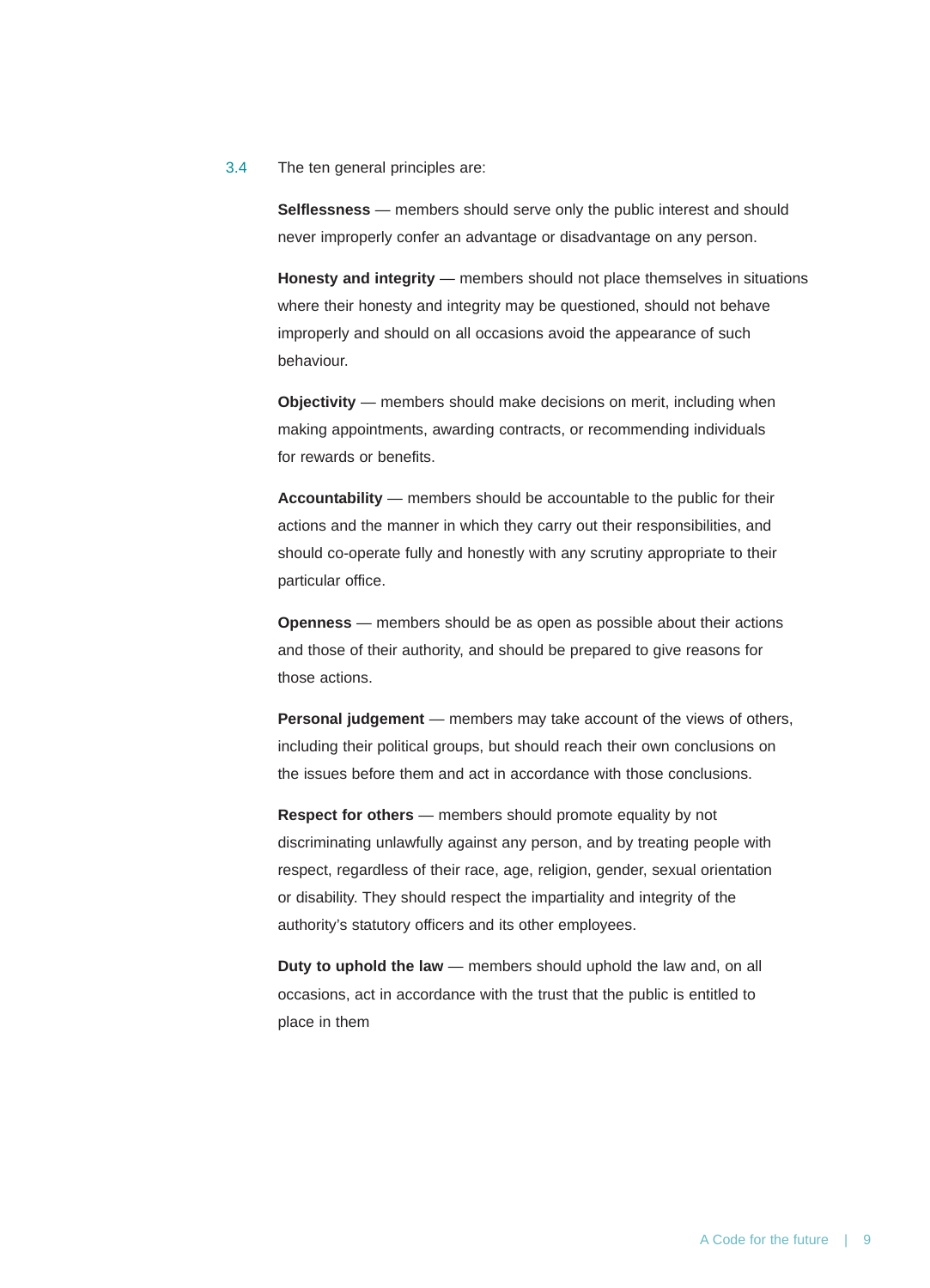**Stewardship** — members should do whatever they are able to do to ensure that their authorities use their resources prudently and in accordance with the law.

**Leadership** — members should promote and support these principles by leadership, and by example, and should act in a way that secures or preserves public confidence.

3.5 It should be noted that honesty and integrity and duty to uphold the law apply to members when they are acting in a personal capacity as well as in their role as councillors. This paper discusses in later sections whether the Code of Conduct itself should be restricted only to activities in an official capacity. If that were to happen, these principles may need to be revisited.

#### **Questions**

- **1 Should the ten general principles be incorporated as a preamble to the Code of Conduct?**
- **2 Are there any other principles which should be included in the Code of Conduct?**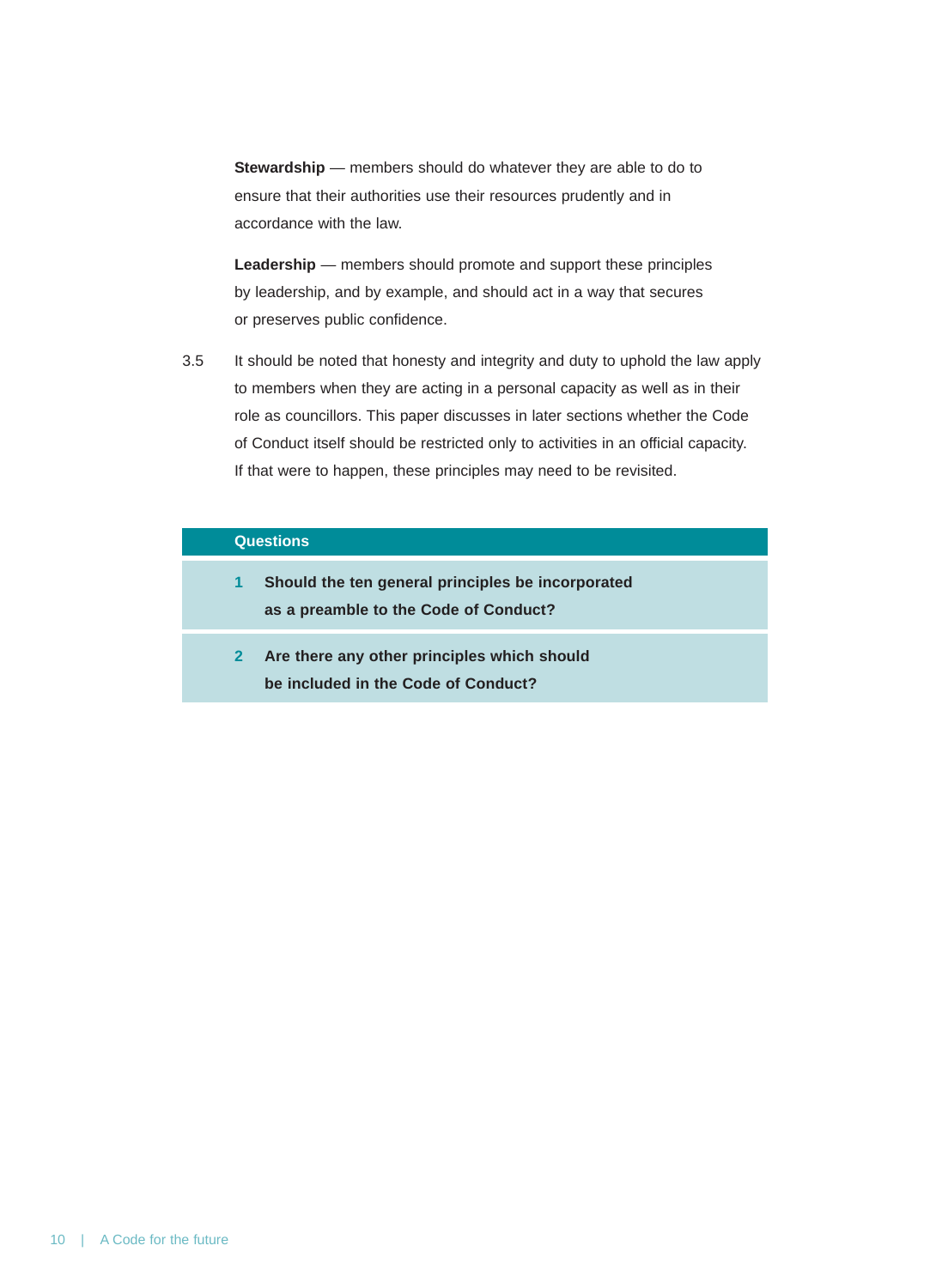# Behavioural issues

# **4.1 Disrespect and freedom of speech**

Paragraph 2 of the Code of Conduct states:

*A member must —*

- *a promote equality by not discriminating unlawfully against any person;*
- *b treat others with respect; and*
- *c not do anything which compromises or which is likely to compromise the impartiality of those who work for, or on behalf of, the authority.*
- 4.1.1 Paragraph 2 applies to members only when they are carrying out the duties of the office to which they have been elected or appointed, or when representing their authority in their official capacity. The requirement of paragraph 2(a) not to discriminate unlawfully, and that of paragraph 2(c) not to do anything which compromises or is likely to compromise those who work for or on behalf of the authority, have been easier to interpret than the more general requirement of paragraph 2(b) to treat others with respect, and for this reason The Standards Board for England wishes to focus on paragraph 2(b) in this consultation.
- 4.1.2 Paragraph 2(b) requires that members treat others with respect when on official council business. 'Respect' is a subjective term and it has been The Standards Board for England's experience that what is perceived as disrespect often varies widely between individuals and between ethnic and local and regional cultures.

# **The test for 'disrespect'**

4.1.3 Would a tighter definition of 'disrespect' better serve to make it less subjective? Though a tighter definition may be easier to apply, The Standards Board for England does not believe that it is the role of the Code of Conduct to be as prescriptive as Parliament is about the language used by members in the House of Commons. Making the definition of disrespect more specific may mean that it would paradoxically become more inflexible and could not seek to reflect a variety of views on what is respectful. The Standards Board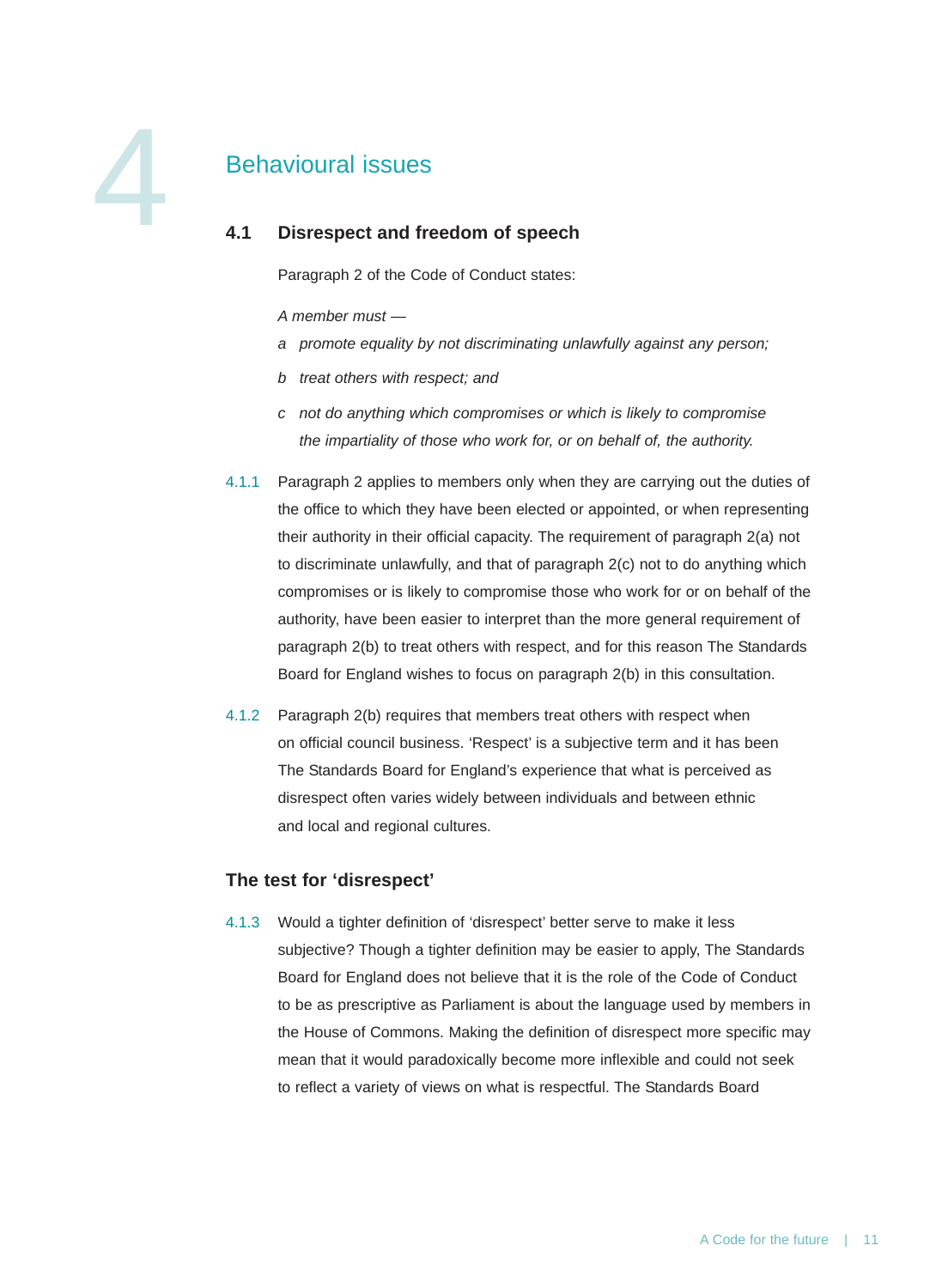for England believes that respect is an important right and that paragraph 2(b) reflects an important principle and should be retained in its present, broad, form. Clarification of the term 'respect' may rather be found through its application.

#### **Opinion and disrespect**

4.1.4 The Standards Board For England believes that members should promote good relations between groups in society. However, it also recognises that members have a right to comment on matters of public concern. They are perfectly entitled to express their views about ideas or groups, including local authority performance issues, provided that their comments do not breach discrimination legislation or cross the line into overly personal attacks. The Standards Board for England believes that the present definition of disrespect allows this distinction to be drawn.

# **Bullying**

- 4.1.5 Bullying behaviour is a matter of particular concern in our society. The Standards Board for England has received a number of complaints alleging bullying by members of officers and fellow members. The Code of Conduct does not contain a specific provision addressing bullying. To date, The Standards Board for England has dealt with complaints alleging bullying under paragraphs 2(b), 2(c) and 4 of the Code of Conduct, which cover the need to treat people with respect, not to seek to compromise impartiality, and not to bring the authority into disrepute.
- 4.1.6 When investigating allegations of bullying of officers, ethical standards officers will take into account the availability and appropriateness of other avenues of redress within the authority, such as grievance procedures. However, there is a role to be played by using the machinery provided by the *Local Government Act 2000* to investigate and determine allegations of bullying which may not be appropriate to be dealt with by other avenues.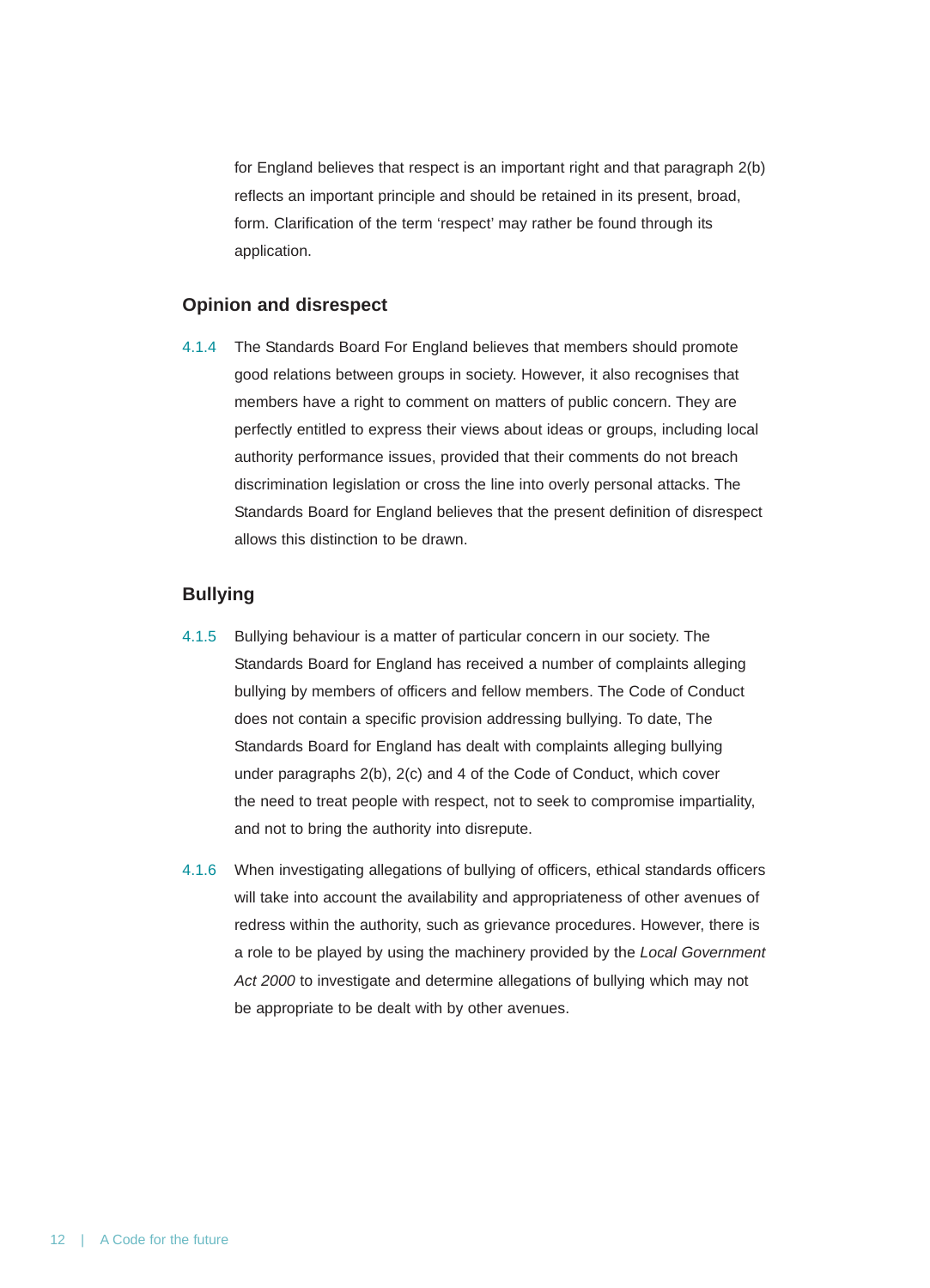- 4.1.7 Given that the Code of Conduct already proscribes bullying, in effect, through existing requirements, it may be more appropriate to provide guidance to members on identifying types of inappropriate behaviour and make sure that ethical standards officers and monitoring officers are alerted to the need to spot bullying and treat it seriously. However, The Standards Board for England believes that a new provision specifically addressing bullying will be of significant symbolic and practical value to the local government community, as it will show that bullying is an issue which should be specifically dealt with.
- 4.1.8 It is proposed that the provision reflect a definition of bullying based on the definition published by the Advisory Conciliation and Arbitration Service (Acas), which reads:

*"Bullying may be characterised as a pattern of offensive, intimidating, malicious, insulting or humiliating behaviour; an abuse or misuse of power or authority which attempts to undermine an individual or a group of individuals, gradually eroding their confidence and capability, which may cause them to suffer stress..."*

Although this definition does not cover one-off instances of bullying behaviour that have been at the root of some allegations received by The Standards Board for England, we believe it would be a useful starting point. We welcome other views on how the issue could be defined, if appropriate. One-off instances are still serious breaches of the Code, of course.

# **Questions**

- **3 Is it appropriate to have a broad test for disrespect or should we seek to have a more defined statement?**
- **4 Should the Code of Conduct include a specific provision on bullying? If so, should the definition of bullying adopted by the Code of Conduct reflect the Acas definition of bullying?**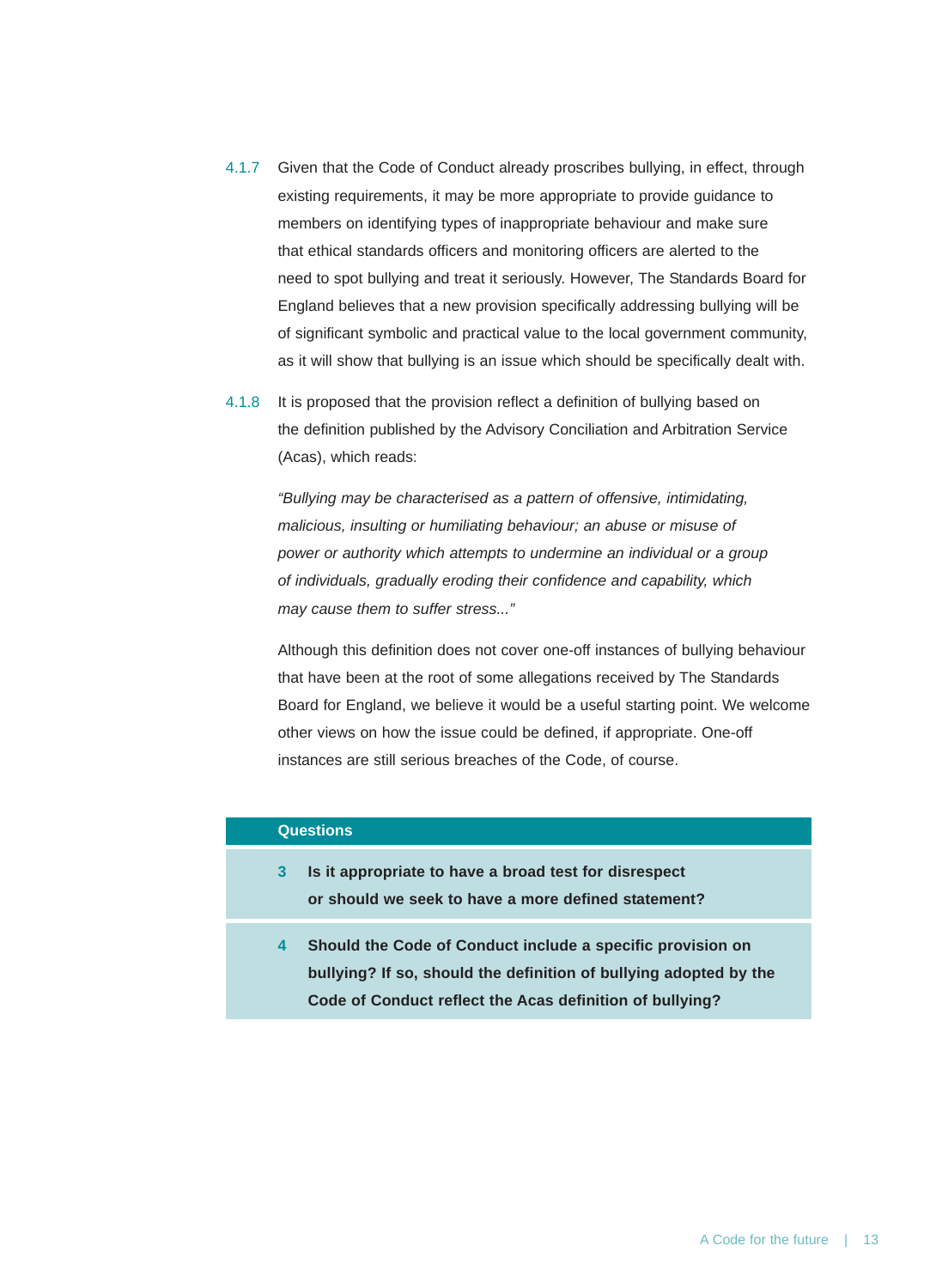# **4.2 Confidential information**

Paragraph 3 of the Code of Conduct states:

*A member must not —*

- *a disclose information given to him in confidence by anyone, or information acquired which he believes is of a confidential nature, without the consent of the person authorised to give it, or unless required by law to do so.*
- 4.2.1 Paragraph 3(a) prohibits members from disclosing information given to them in confidence or that is acquired and which the member believes to be of a confidential nature. 'Given in confidence' means information that is given in the expectation that it will not be disclosed to anyone else. Information which is of 'a confidential nature' is information that, for whatever reason, is not appropriate to disclose outside a particular group or organisation.
- 4.2.2 As it is drafted, this is a difficult paragraph to interpret in certain circumstances. There has been a call for this part of the Code of Conduct to be amended, reflecting the distinction between 'information given in confidence' and 'information of a confidential nature', the requirements of the *Freedom of Information Act 2000* which came into effect in January 2005, and a perception in certain quarters that more information considered at council meetings is categorised as 'confidential' than meets the strict criteria.
- 4.2.3 The Board's view is that, in the light of the new Freedom of Information requirements, it could be enough merely to state that a member should not disclose information which was lawfully confidential or exempt under existing legislation. This would mean that it would not be a breach of the Code of Conduct if it was demonstrated that the decision to treat a matter as exempt or confidential was unlawful.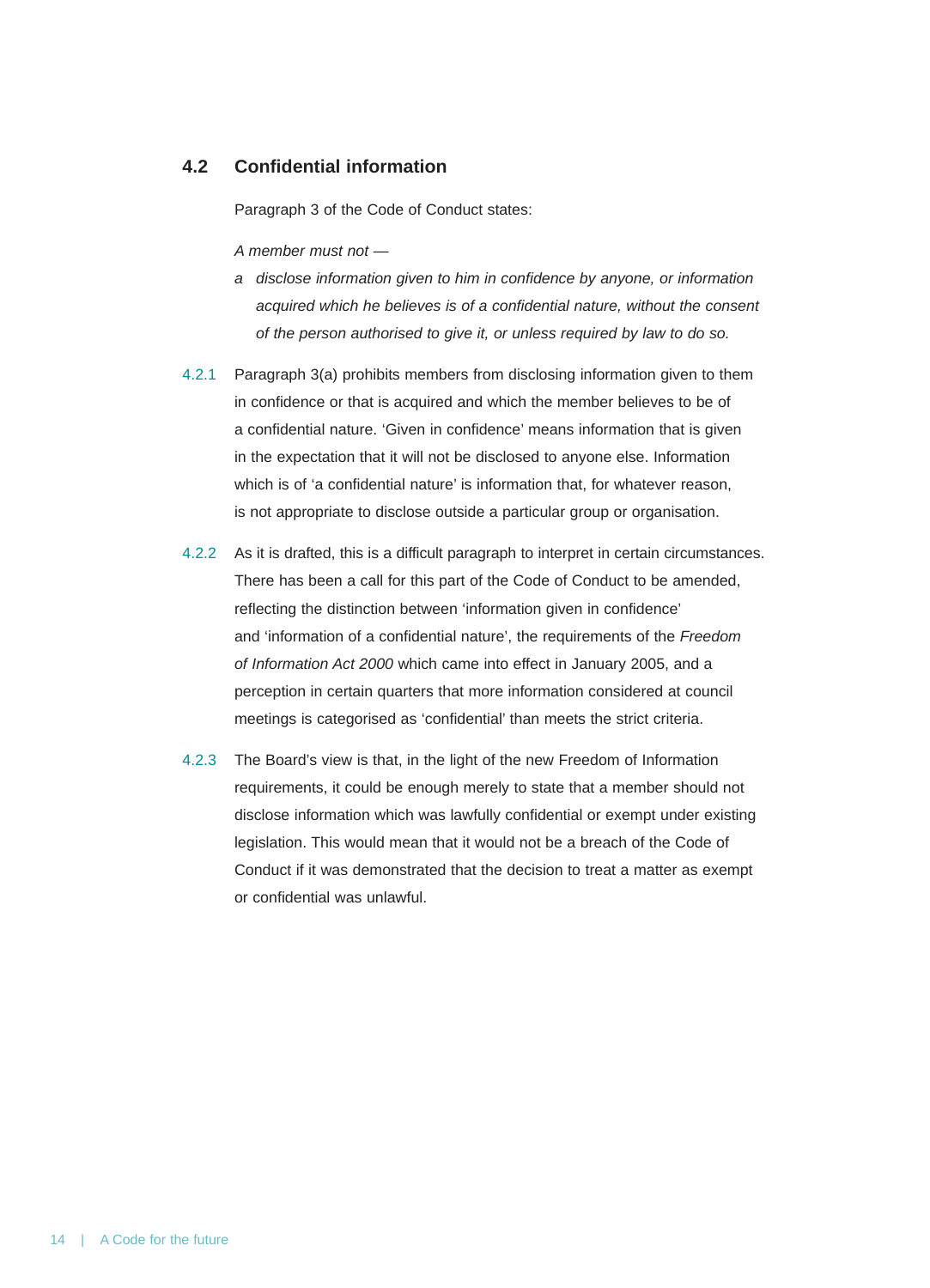#### **Public interest defence**

- 4.2.4 The Board believes that the intention behind the Code of Conduct is to protect information that is properly confidential, not information that it is convenient or expedient not to release into the public domain or publicise. Members have a duty to ensure good governance of the authority and to protect as confidential only information that is properly confidential. The Standards Board for England acknowledges the call for greater openness and access to information, reflected in the *Freedom of Information Act 2000*.
- 4.2.5 Paragraph 3(a) is intended to act as a bar on disclosure of confidential information. However, some members have claimed that they were forced to suppress information that they believed should have been disclosed for public interest reasons. Some members have disclosed information and in doing so have asserted the motive and the defence that the disclosure was 'in the public interest'. This has led to calls for the inclusion of a 'public interest defence' in the Code of Conduct.
- 4.2.6 On the one hand, there is the argument that releasing confidential information in the public interest should be recognised as a grounds of defence to breach of paragraph 3(a). Others, however, argue that it is more appropriate to consider the public interest issue as an argument in mitigation of a breach, rather than a distinct defence, to be taken into account by the ethical standards officer case tribunal or standards committee.
- 4.2.7 Under the Freedom of Information rules, a local authority must seek to balance the need to maintain confidentiality where appropriate and the public interest in disclosing information. The Government view is that, when applying the Freedom of Information rules, the presumption should be towards the public interest. If the public interest has not been considered properly, a decision to treat a matter as confidential may not be lawful. Given the relative newness of the Freedom of Information procedures, we shall be seeking to discuss this issue with the Information Commissioner as part of this consultation, but in the meantime we welcome comments on the matter.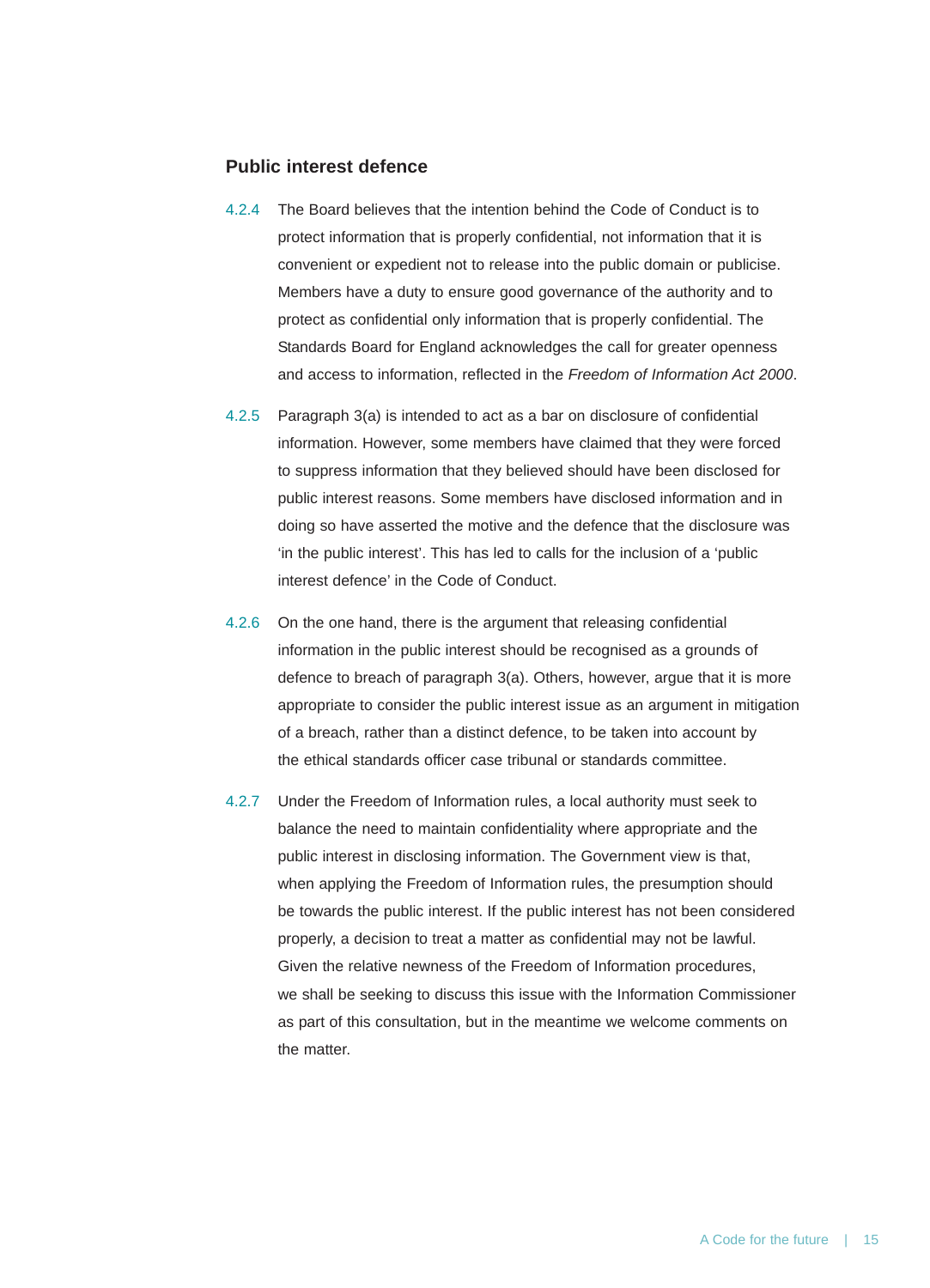#### **Human rights issues**

- 4.2.8 Some members have defended their disclosure of information under the right to freedom of expression conveyed by Article 10 of the European Convention on Human Rights. However, that right is subject to qualifications set out in the Article, and The Standards Board for England's view is that the restrictions in the Code of Conduct can be brought within those qualifications.
- 4.2.9 Article 8 of the European Convention on Human Rights prohibits interference by a public authority with the right to respect for private life. There may be a need for members to consider this Article when determining whether information they hold is of a confidential nature, even if the document itself has not, for example, been marked as confidential.

#### **Questions**

- **5 Should the Code of Conduct contain an explicit public interest defence for members who believe they have acted in the public interest by disclosing confidential information?**
- **6 Do you think the Code of Conduct should cover only information which is in law 'exempt' or 'confidential', to make it clear that it would not be a breach to disclose any information that an authority had withheld unlawfully?**

#### **4.3 Disrepute and private conduct**

Paragraph 4 of the Code of Conduct states:

*A member must not in his official capacity, or any other circumstance, conduct himself in a manner which could reasonably be regarded as bringing his office or authority into disrepute.* 

4.3.1 This provision applies to members both when on council business and in their private lives. Allegations of disrepute which have arisen in the public domain, such as while the member is on council business, have been far more straightforward to deal with than those which have arisen in members' private lives.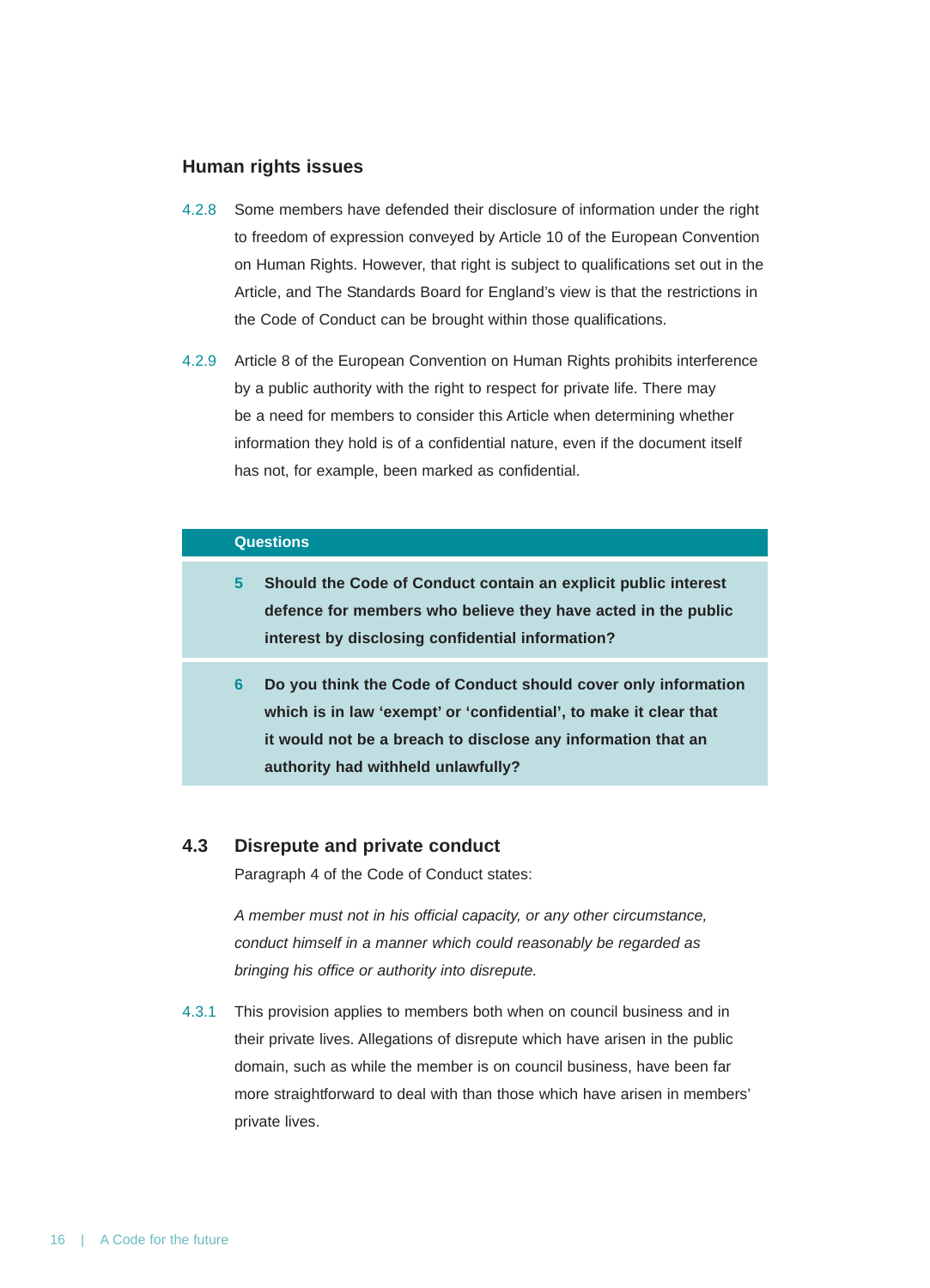### **The private/public question**

- 4.3.2 Paragraph 4 raises questions about whether, and to what degree, the actions of members in their private lives should be scrutinised and subjected to disciplinary actions. While some hold the view that, when elected, members give up the claim to 'a private life,' others believe that the public's response to the way in which a member may conduct themselves in their private life is essentially a matter for the ballot box. The report of the Committee in Standards in Public Life's Tenth Inquiry, published in January 2005, recommends that the Code of Conduct should not cover matters which are wholly unrelated to the individual's official capacity.
- 4.3.3 The Standards Board for England believes that, when interpreting and applying paragraph 4 as currently worded, it is not a question of the general social immorality of a member's conduct, but whether or not the committal of an act is likely to compromise the reputation of the authority. In order to clarify the scope of paragraph 4, The Standards Board for England believes that the provision should continue to link a member's conduct in their private life to its relevance to the performance of their public office.
- 4.3.4 The question to be addressed is whether there is a type of conduct, within the wider area of private conduct that should be covered by this provision of the Code of Conduct? In deciding whether to refer complaints for investigation, The Standards Board for England has tended to look at three areas of private conduct:
	- cases of unlawful behaviour that would be sanctioned by the courts or the police, such as criminal convictions, police cautions and regulatory infringements;
	- whether the member's private behaviour brings into question the member's fitness to carry out their official duties;
	- whether the member's private behaviour has undermined the public's confidence in the member's ability to carry out their official duties.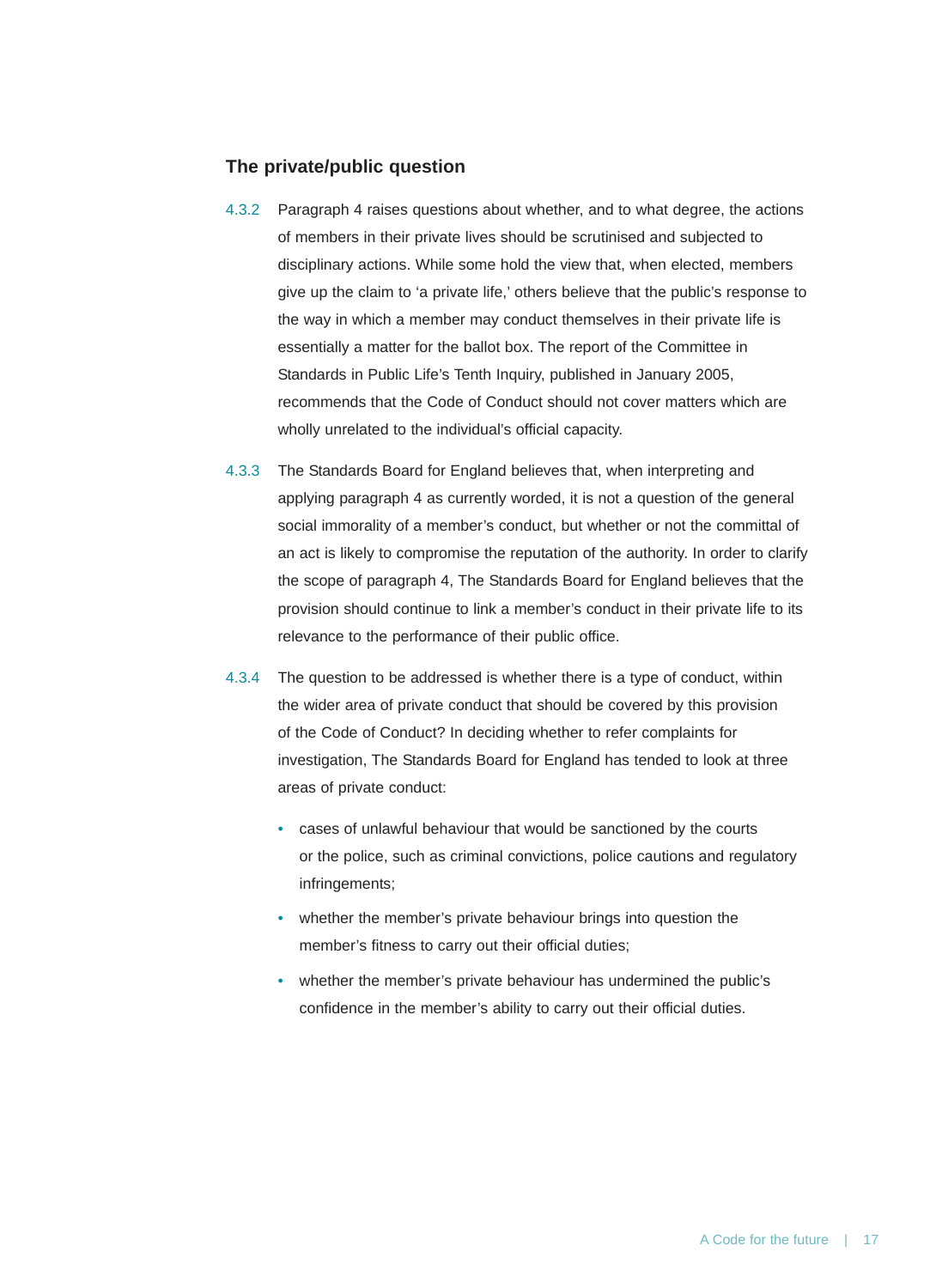#### **Illegal activities**

4.3.5 The general principles require members to uphold the law and, on all occasions, act in accordance with the trust that the public is entitled to place in them. The Standards Board for England welcomes views on whether the provision should be solely limited to official matters or whether it should cover the wider issues of private conduct enshrined in the principles. In defining further what private conduct should be covered by paragraph 4, the question arises whether there should be a distinction made between activities which are in some way 'unlawful' and activities which certain people may simply disapprove of. If the Code of Conduct is to cover unlawful activities, should it cover both acts which have led to a conviction and acts deemed insufficiently serious to warrant conviction but which are nevertheless seen as somehow demeaning the authority? (Bear in mind that a sentence of three month's imprisonment automatically gives rise to a disqualification.) For example, should there be a distinction drawn between offences that have resulted in a conviction, those where no offence has been proved, and actions that fall short of full conviction, such as police cautions, restraining orders, anti-social behaviour orders, police warnings and injunctions?

### **Questions**

- **7 Should the provision related to disrepute be limited to activities undertaken in a member's official capacity or should it continue to apply to certain activities in a member's private life?**
- **8 If the latter, should it continue to be a broad provision or would you restrict it solely to criminal convictions and situations where criminal conduct has been acknowledged?**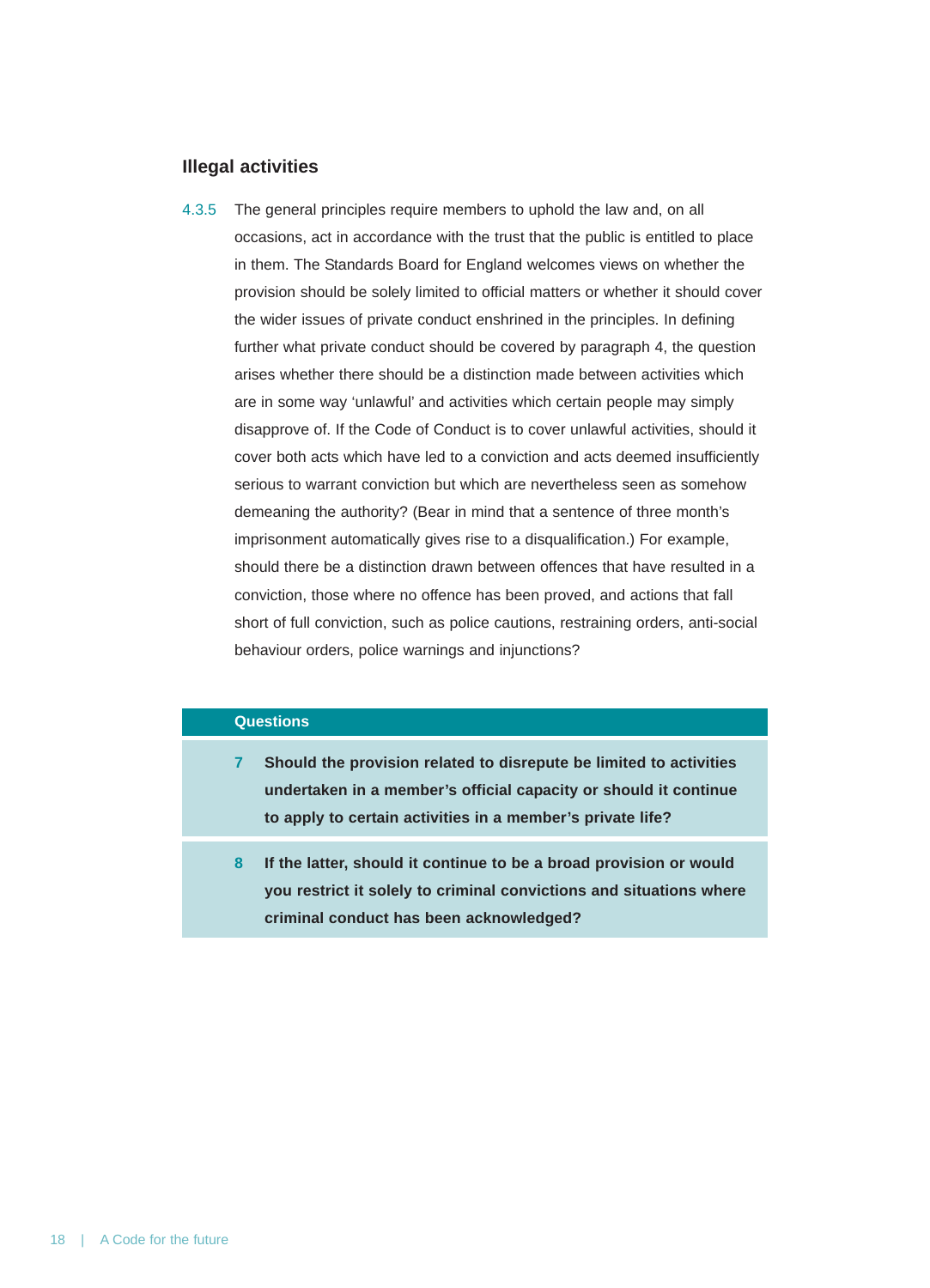## **4.4 Misuse of resources**

Paragraph 5(b) of the Code of Conduct states:

*A member must, when using or authorising the use by others of the resources of the authority —*

- *i act in accordance with the authority's requirements; and*
- *ii ensure that such resources are not used for political purposes unless that use could reasonably be regarded as likely to facilitate, or be conducive to, the discharge of the functions of the authority or of the office to which the member has been elected or appointed.*
- 4.4.1 Paragraphs 5(b)(i) and (ii) provide that members must, when using the authority's resources themselves, or authorising others to use them, abide by the authority's requirements, such as its resource protocols. Members must also ensure that the resources are not used for 'political purposes', other than those purposes necessary for a member carrying out the duties of their office — for example, a member using authority letterhead and stamps to respond to constituents' letters or the permitted use of facilities for group meetings.
- 4.4.2 The 'resources' covered by this section of the Code of Conduct include services and facilities beyond an authority's financial resources. 'Resources' includes land, premises and any equipment such as computers, photocopiers and fax machines. The time, skills and help of anyone employed by the authority are also resources.
- 4.4.3 The Standards Board for England understands that the phrase 'political purposes' in paragraph 5(b)(ii) of the Code of Conduct was intended to complement section 2 of the *Local Government Act 1986*, which prohibits the publication of material 'designed to affect public support for a political party'. Paragraph 5(b)(ii) also supplements the Government's Code of Recommended Practice on Local Authority Publicity, issued under section 4 of the 1986 Act.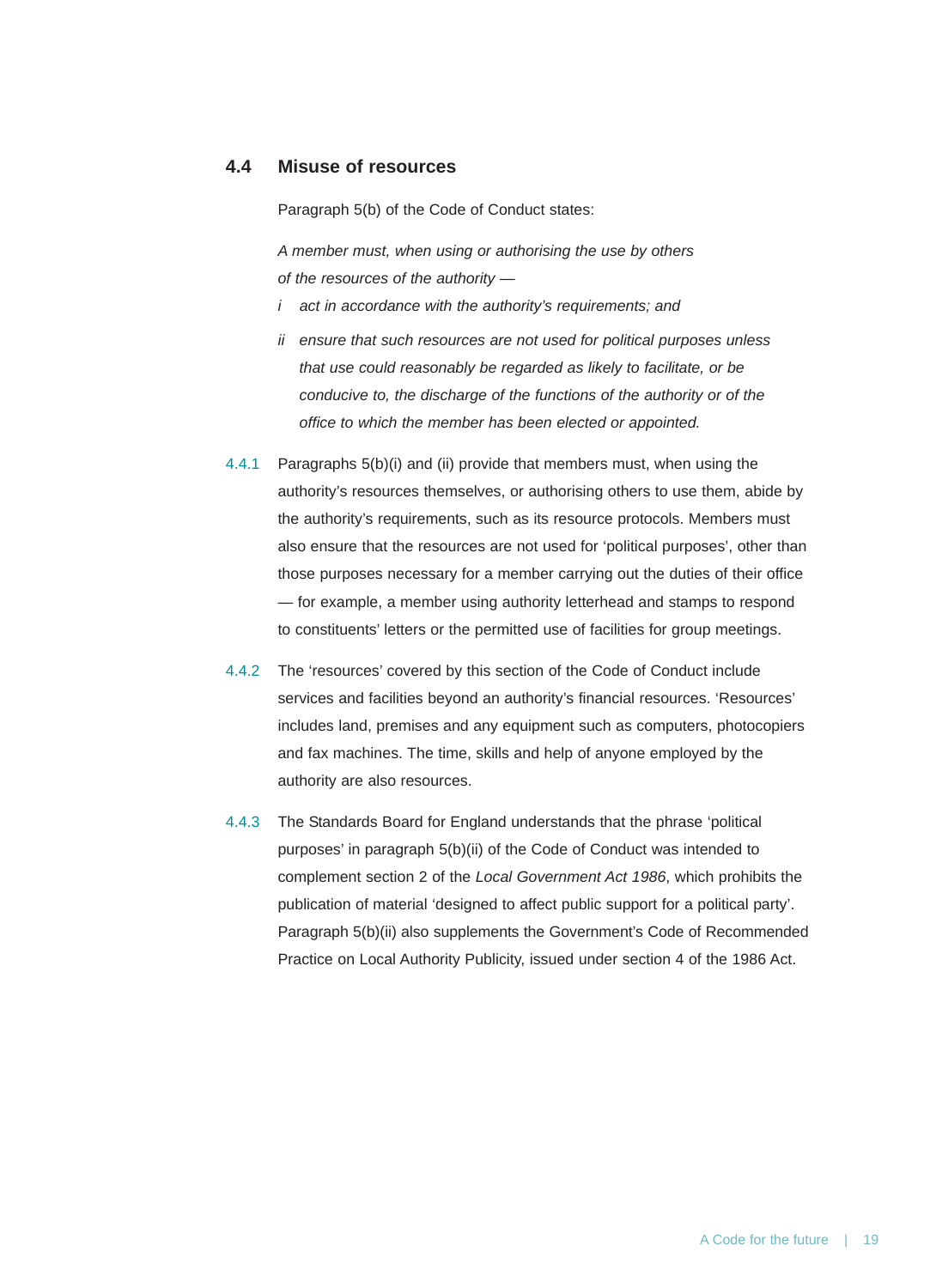4.4.4 However, the Code of Conduct for members goes considerably further than the *Local Government Act 1986* and the Code of Recommended Practice. The use of resources for political purposes in the Code of Conduct seems to be a wide enough expression to cover not only the publication of campaign materials but also any other activity which is intended purely to promote political party interests. The circumstances in which a member acts and the intention of the member should be important in relation to this part of the Code of Conduct. For example, when elections are pending, members should be particularly scrupulous about the use of authority resources.

#### **The** *de minimis* **issue**

4.4.5 It has been suggested that the Code of Conduct, as drafted, is too absolute and that it should allow a low threshold for some resource use. However, The Standards Board for England believes that this issue is best dealt with through local protocols. The introduction of a minimum threshold for paragraph 5(b) of the Code of Conduct would set uniform limits across authorities for *de minimis* use of resources, while leaving further regulation of resources to individual authorities. However, local authority protocols need to recognise the impossibility of effectively policing a blanket ban on members' use of local authority resources.

#### **Physical and electronic resources**

- 4.4.6 Of all the areas covered by the Code of Conduct, the use of authority resources is the one which is perhaps most suitable to reflect custom and practice by individual authorities. Setting out specific requirements for members' use of particular resources is not the Code of Conduct's intention nor proper domain.
- 4.4.7 Views on members' accountability for resources span a wide spectrum, reflected in the local resource protocols already adopted. Some resource protocols hold members strictly accountable. Others have adopted a more flexible approach, providing members and their families with some individual usage, particularly of IT resources, often with the caveat that members' personal use of authority equipment should not be for illegal or personal business purposes.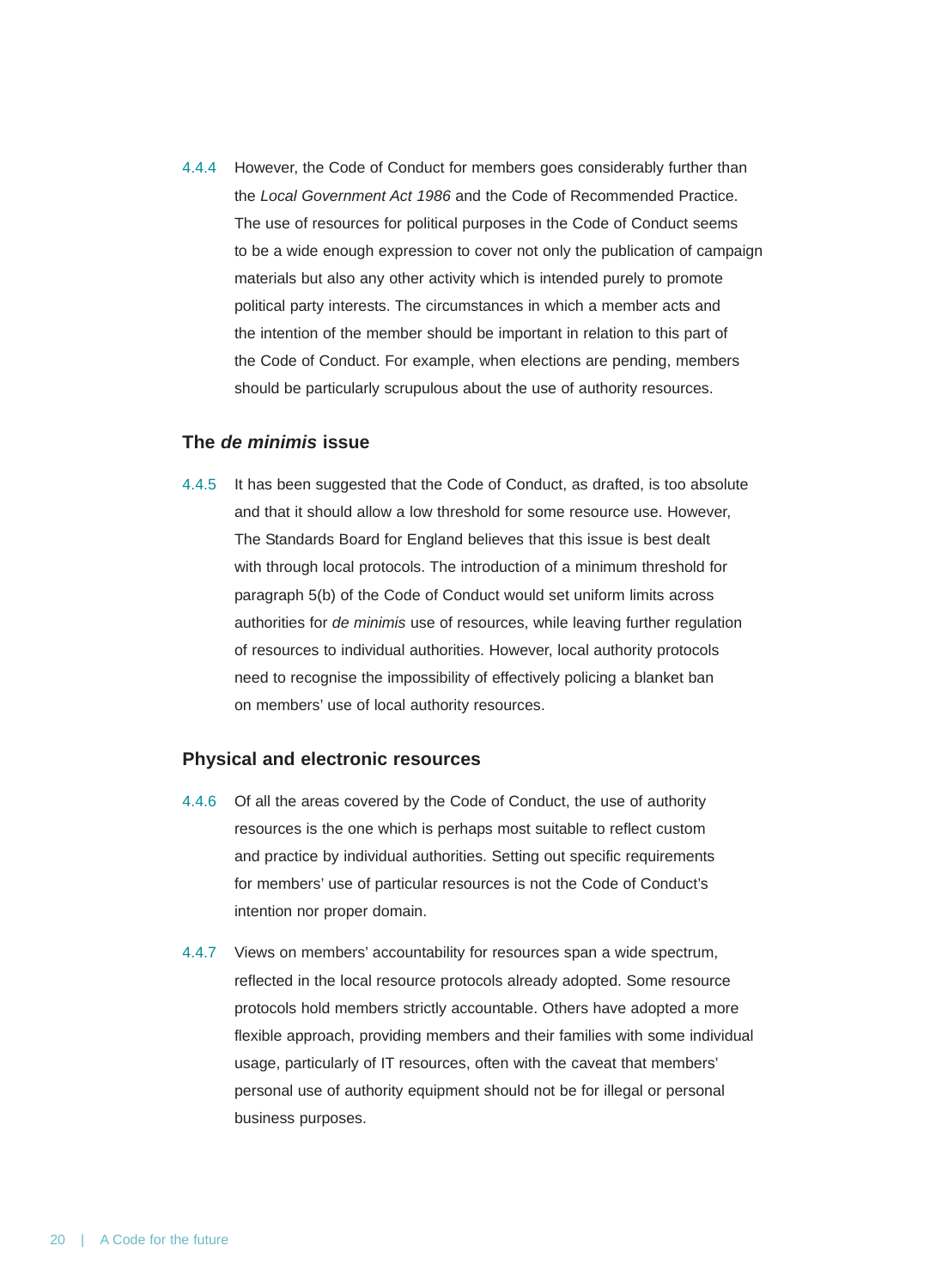- 4.4.8 The majority of complaints received by The Standards Board for England to date alleging breach of paragraph 5(b) of the Code of Conduct have alleged inappropriate use of IT and electronic resources. This emphasis in cases to date probably reflects the contemporary prevalence of the use of computers, e-mail and the internet for professional and personal communications during staff time. Paragraph 5(b) currently refers to 'resources' generically. Should it be amended to draw a distinction between the use of physical and electronic resources and the use of staff time?
- 4.4.9 The Standards Board for England believes that, in this regard, paragraph 5(b)(i) should remain unchanged, and that resources should be similarly treated. This is because the paragraph is primarily about reflecting a principle; a further specific provision about discrete resources is properly the domain of authorities. In effect, paragraph 5(b)(i) is saying that a breach of the Code of Conduct occurs where there has been a breach of the authority's own rules. The Standards Board for England is considering issuing a model protocol for resources.

#### **Political purposes**

- 4.4.10 In the interests of clarity and consistency across the legislative framework, The Standards Board for England believes there is a need for greater clarity of the relationship between the Code of Conduct, the restrictions under the *Local Government Act 1986* and the Code of Recommended Practice on Local Authority Publicity. The Standards Board for England believes that replacing paragraph 5(b)(ii) with a simple reference to the 1986 Act and Code of Recommended Practice would clarify and codify existing practice.
- 4.4.11 However, this would not address the issue of the misuse of resources other than physical material for political purposes. Whilst local protocols may address this issue, we believe the Government specifically wanted to address misuse for political purposes in the Code of Conduct. We therefore believe that paragraph 5 should address three issues as breaches:
	- a breach of the 1986 Code of publicity;
	- a breach of any local protocol;
	- misuse of resources, in particular officer time, for inappropriate political purposes.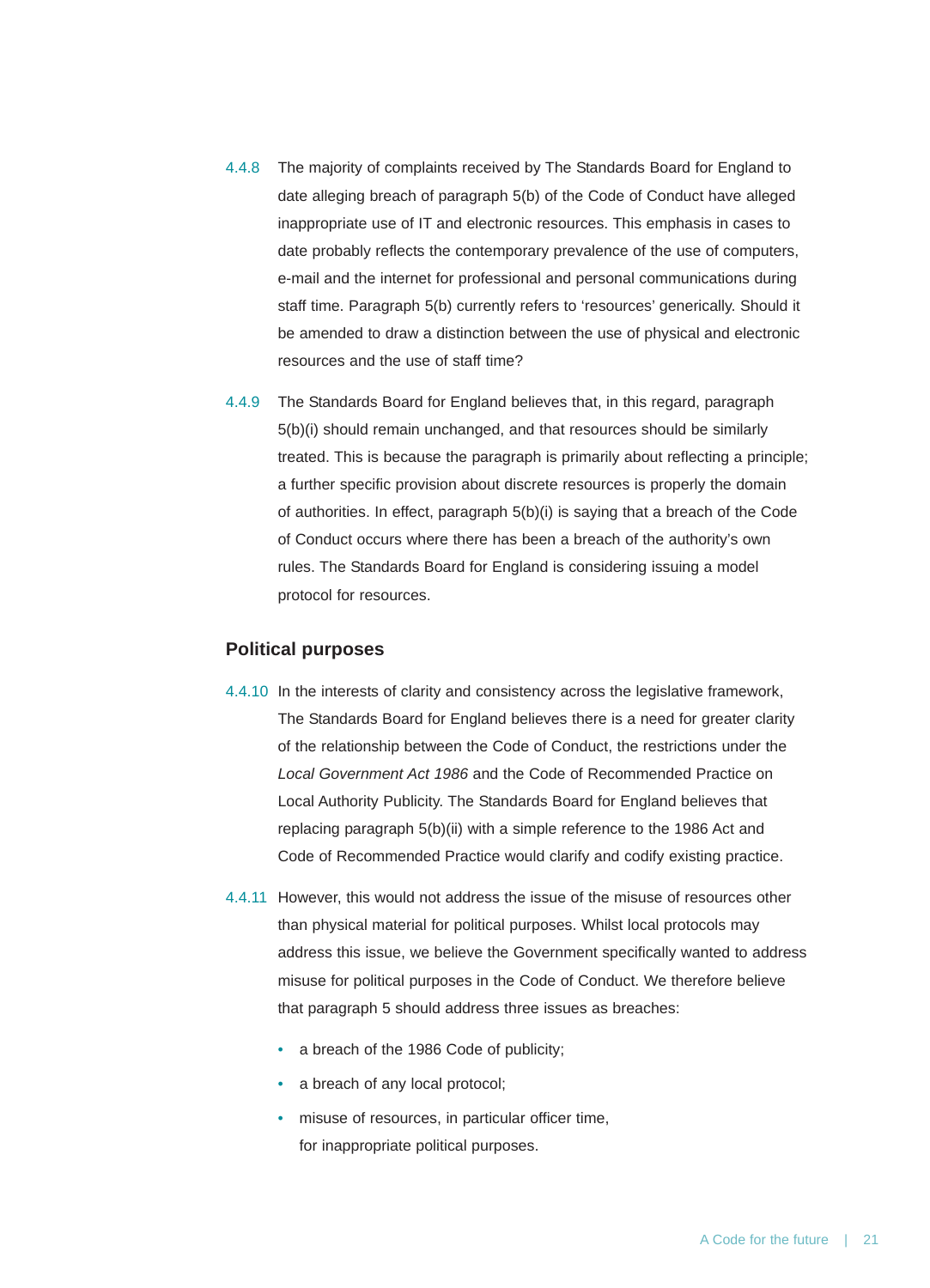We welcome views on what sort of areas this last category should cover, and how it could be defined.

#### **Questions**

| Do you agree that the Code of Conduct should address the |
|----------------------------------------------------------|
| three areas set out in 4.4.11 above?                     |

- **10 If so, how could we define 'inappropriate political purposes'?**
- **11 Do you agree that the Code should not distinguish between physical and electronic resources?**

# **4.5 Duty to report breaches**

Paragraph 7 of the Code of Conduct states:

*A member must, if he becomes aware of any conduct by another member which he reasonably believes involves a failure to comply with the authority's Code of Conduct, make a written allegation to that effect to The Standards Board for England as soon as it is practicable for him to do so.* 

- 4.5.1 The Code of Conduct requires members who have a reasonable belief that a fellow member has breached the Code of Conduct to make a complaint to The Standards Board for England. Paragraph 7 was introduced to prevent members from turning a blind eye to misconduct and to provide protection to members who are whistleblowers.
- 4.5.2 The paragraph has resulted in complaints being made to The Standards Board for England which might otherwise not have been reported. However, The Standards Board for England has also received a number of complaints which it believes were politically motivated and malicious, rather than reflecting legitimate concerns about potential breaches of the Code of Conduct. It is not in members' interests to be subject to politically motivated, malicious and unfounded complaints, nor is it in the interests of the public and The Standards Board for England that resources are spent considering these allegations.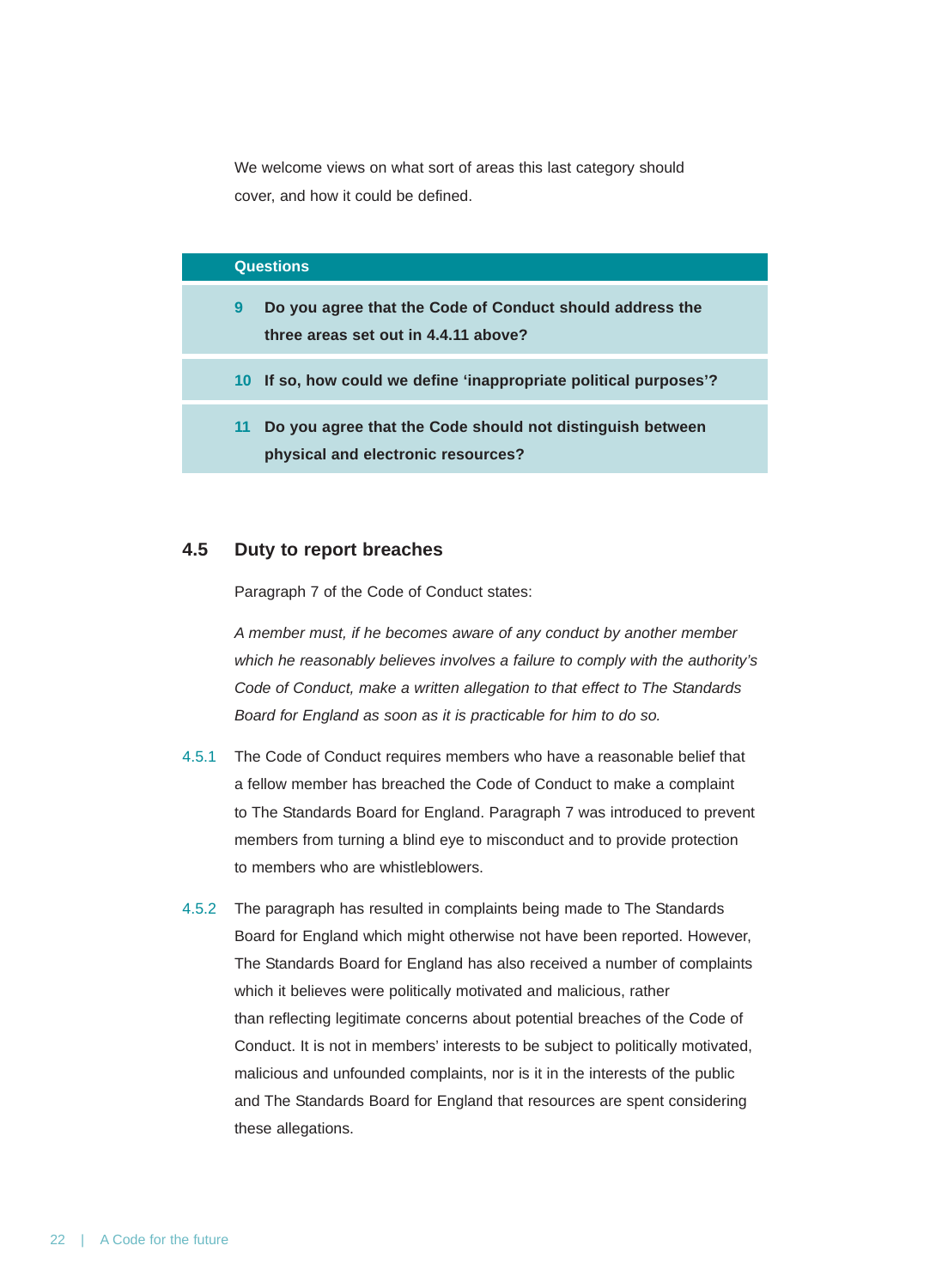- 4.5.3 The Standards Board for England believes that the spirit behind paragraph 7 should be retained because it gives effect to the principles of openness and accountability and it works alongside other legislation designed to protect whistleblowers. It is in the wider public interest that people report misconduct and corruption when there are proper grounds for doing so. Whistleblowers play an important role in ensuring individuals and organisations are held accountable for their actions and, as such, the role of whistleblowers should be protected and championed. There is an argument that paragraph 7 should be dropped from the Code of Conduct because some members believe it places the onus on them to exercise vigilance over a wide scope of the activities of fellow members. However, The Standards Board for England believes that the spirit of paragraph 7 should be retained because of its role in serving the wider public interest.
- 4.5.4 It is still important to consider if the provision might be narrowed, to limit the opportunity for the section's misuse and to clarify its focus. Proposals made to The Standards Board for England by local government include:
	- that the paragraph should be deleted altogether, relying instead on the integrity of members to report serious failures;
	- that the paragraph should only apply to 'serious', 'significant' or 'material' failures to comply with the Code of Conduct;
	- that the paragraph should only apply to misconduct by members in their public life;
	- that members should first have a duty to report breaches of the paragraph to the monitoring officer or chair of the standards committee, who would decide whether the complaint was sufficiently serious or well-founded for it to be referred to The Standards Board for England,
	- that a specific provision should be introduced making it a breach of the Code of Conduct to make false allegations.

# **Deletion of the paragraph**

4.5.5 For the reasons outlined in 4.5.3 above, The Standards Board for England believes it is important that people report misconduct where there are proper grounds for doing so and that some protection is offered to those who wish to do so. Deleting the paragraph would not stop frivolous or malicious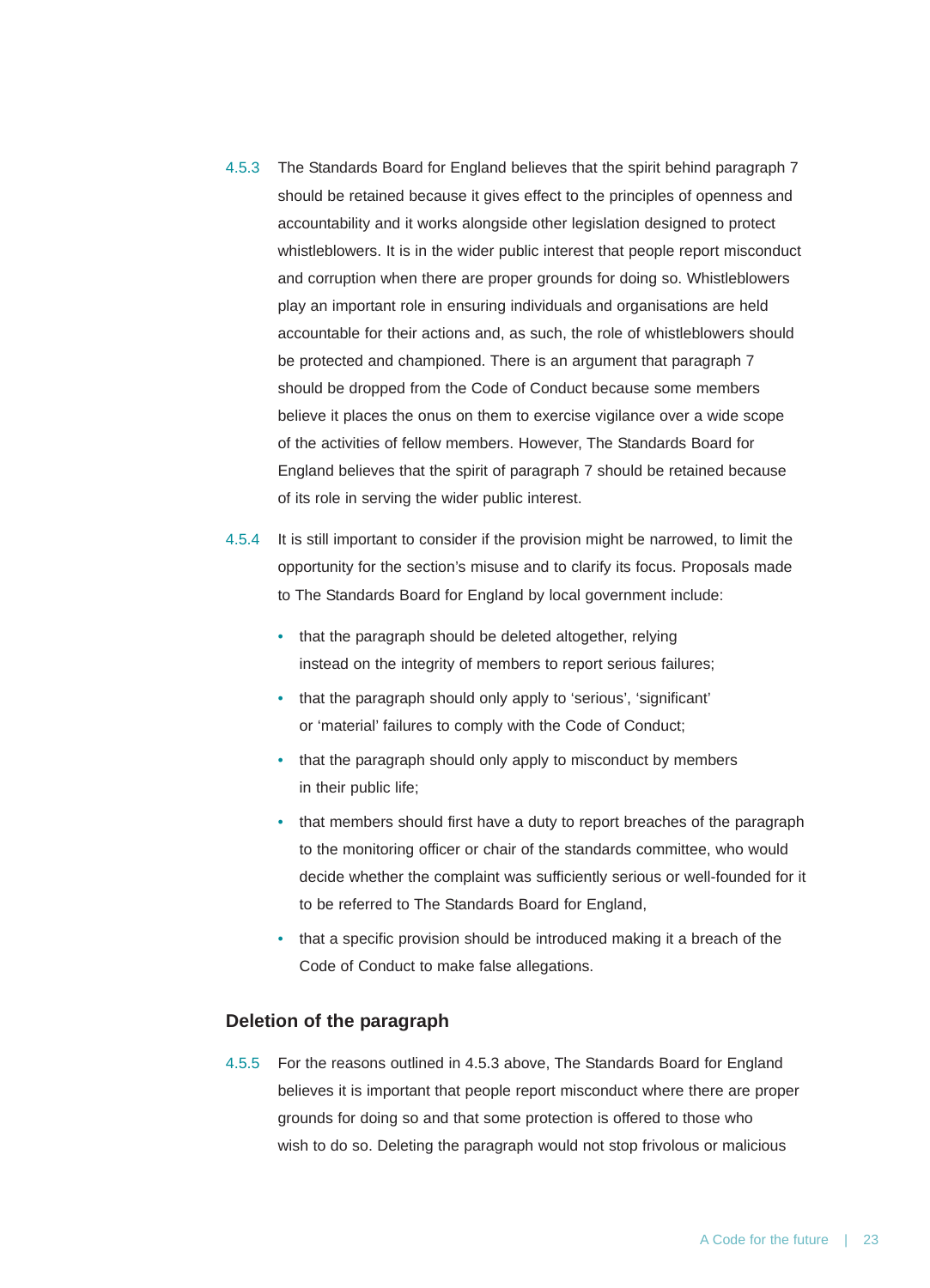complaints as members would still be able to report alleged breaches of the Code of Conduct.

#### **Serious or significant failures and awareness**

4.5.6 Narrowing the scope of misconduct addressed by paragraph 7 in terms of its 'seriousness' would address the current situation, where the paragraph is so widely drafted that members are under a strict duty to report all breaches of the Code of Conduct by every fellow authority member. This requirement, on the face of it, includes all potential breaches, even though complaints may already have been resolved locally, an apology has already been forthcoming, or the facts may not meet The Standards Board for England's threshold for investigation. However, settling criteria for 'seriousness' or 'significance' of the misconduct might involve a subjective judgement. The question of 'seriousness' might be addressed by the Code of Conduct's inclusion of a test, such as this:

*A member must, if he or she becomes aware of any breach of the Code of Conduct by another member which he or she:*

- *a reasonably believed to be serious or significant, or*
- *b on the basis of the facts known to them at the time, should reasonably have concluded to be serious or significant;*

*make a written allegation to that effect to The Standards Board for England as soon as it is practicable for him or her to do so.*

It has also been suggested that paragraph 7's use of the phrase 'becomes aware' does not adequately describe the degree of information required by a member about the potential breach of the Code of Conduct by a fellow member. It has been proposed that the alternate wording of 'knows or is informed' would further clarify paragraph 7.

#### **Acts in public capacity**

4.5.7 At present, paragraph 7 requires members to report all potential breaches of the Code of Conduct, including those arising from acts in a member's private life. This might be said to place an onerous and inappropriate duty on members to report a wide scope of potential breaches in their fellow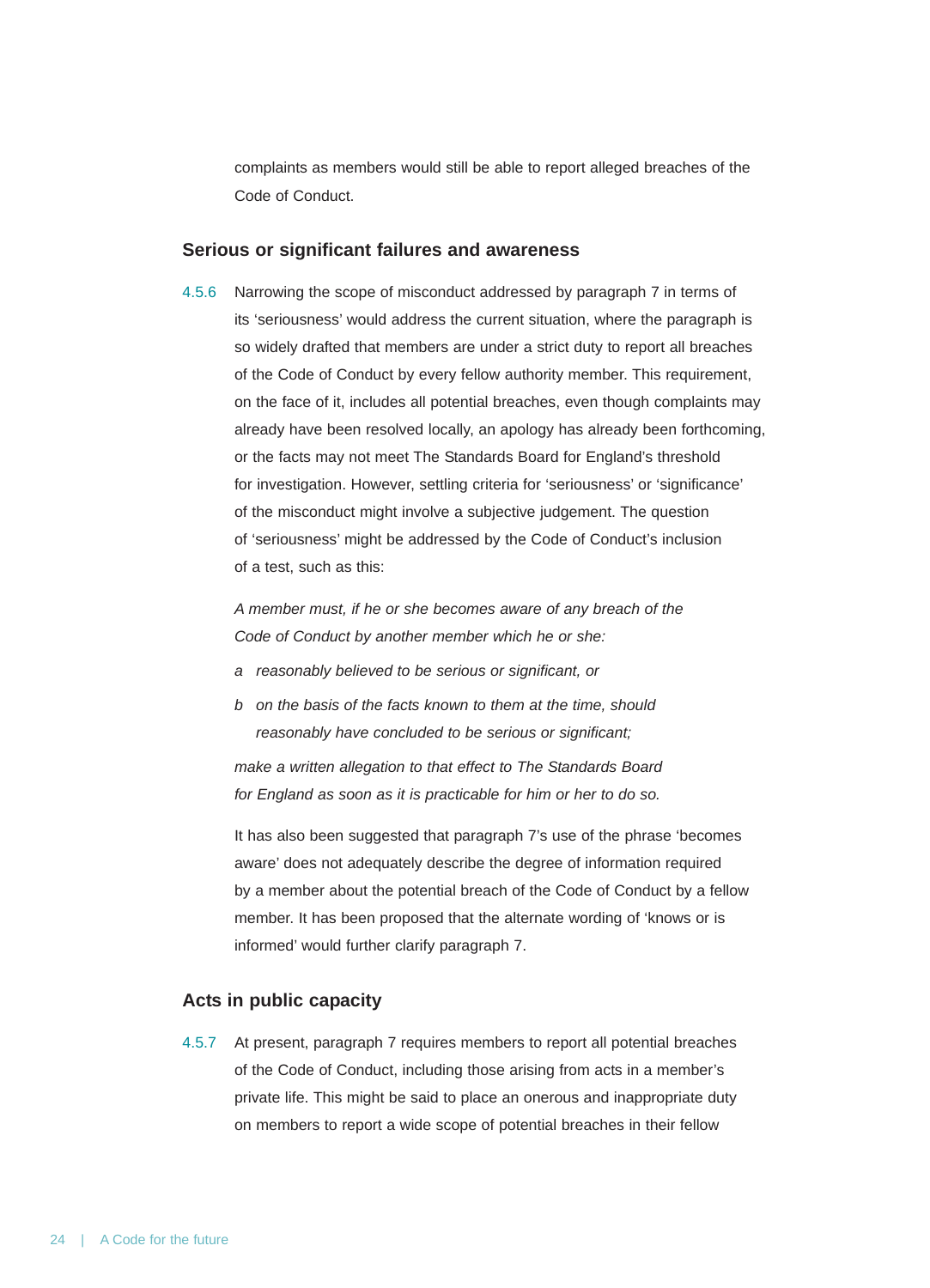members' public and private lives. If the potential breaches which may be alleged under paragraph 7 were confined to members' misconduct in their official capacity, this may address the number of more minor matters received by The Standards Board for England regarding breach of paragraph 7. Limiting the scope of the breaches caught by paragraph 7 in this way would not prevent a member from making an allegation against another member for breach of the Code of Conduct in their private life under paragraph 4 (for disrepute), but would release members from the duty to report potential breaches arising from matters relating to a member's private life.

#### **Reporting to the monitoring officer or standards committee**

- 4.5.8 It is a clear view taken by both the Office of the Deputy Prime Minister and The Standards Board for England that there is a need for consistency of standards across the country which is guaranteed by referring all cases to an independent body for investigation. Filtering cases locally would not guarantee public confidence that national standards will be maintained. A system is already in place by which allegations of less serious breaches can be investigated and determined at a local level, but only at the discretion of the ethical standards officers, in order to maintain consistency of treatment.
- 4.5.9 In addition, there are practical reasons why such a provision would be difficult. Given the statutory framework in place for local referral and investigation of complaints, there may be conflicts of interest for monitoring officers who are advised of complaints which are later referred back to them for investigation. The same potential conflicts of interest would apply to standards committees, who are charged with hearing matters referred to them for local determination.
- 4.5.10 Additionally, there would be nothing to stop the same matter from being reported to the monitoring officer or standards committee chair and The Standards Board for England at the same time, by different parties, leading to a duplication of resources and potential prejudicing of the way in which the complaint is dealt with by The Standards Board for England and locally. The Standards Board for England therefore believes that initial referral of complaints under paragraph 7 to monitoring officers or standards committee chairs would not be helpful, and that a member's duty under paragraph 7 should remain a duty to report potential breaches to The Standards Board for England.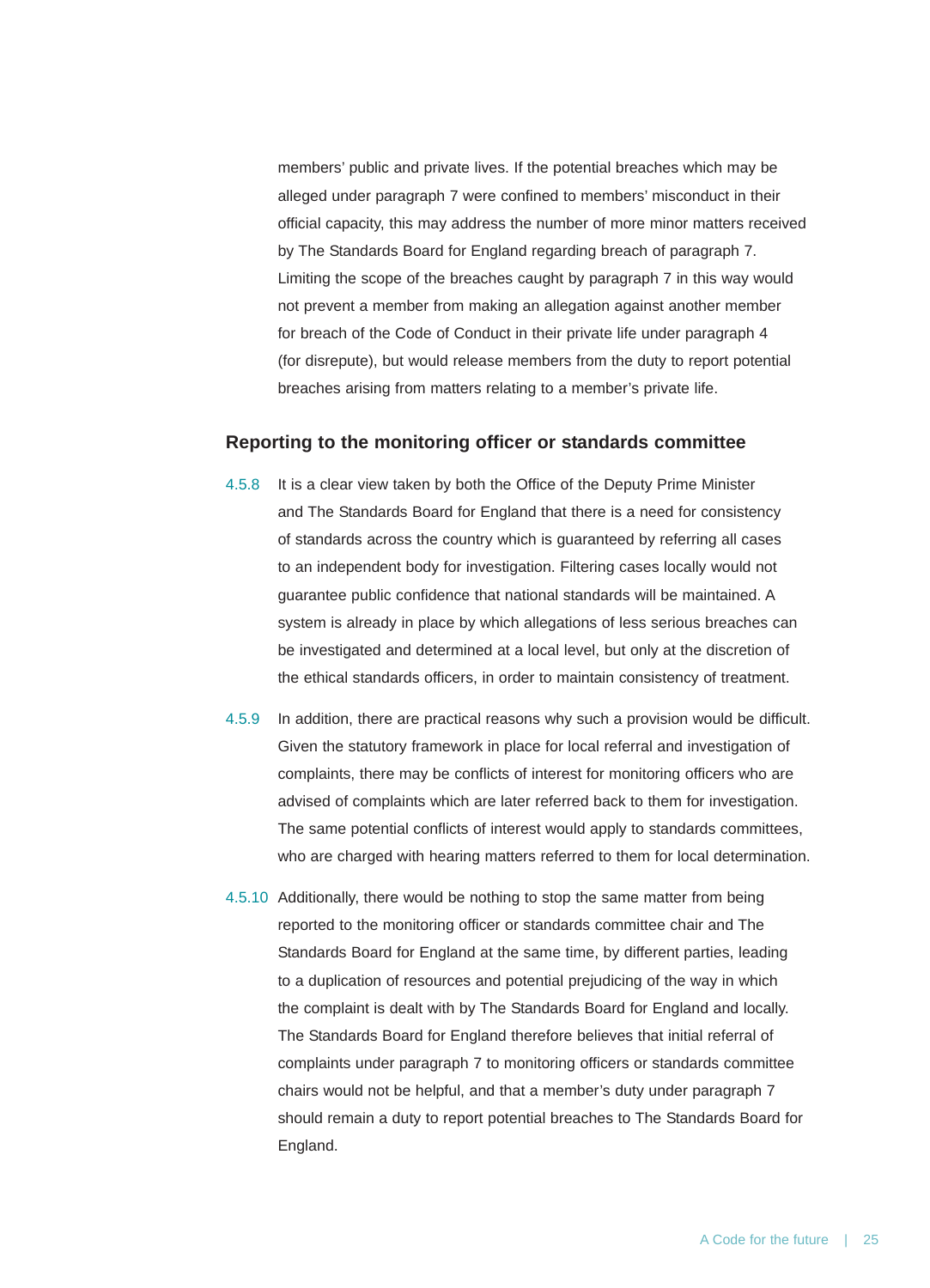#### **False and malicious allegations**

- 4.5.11 It is not in the interests of members, the public or The Standards Board for England to spend resources on receiving and considering false and malicious allegations. The Standards Board for England does not wish to discourage the making of legitimate complaints, but it does wish to continue to discourage malicious or tit-for-tat complaints. In addition to the measures which The Standards Board for England has already taken to discourage malicious complaints, it is relevant to ask whether the Code of Conduct itself might address the issue.
- 4.5.12 Members might be deterred from making false and malicious allegations if it was a breach of the Code of Conduct to do so. Adding a further provision to the Code of Conduct would be a direct means of addressing abuse of paragraph 7, and one that might carry a significant sanction, but it would only impact upon those covered by the Code of Conduct — members. The further provision would not serve as a warning or corrective to members of the public against making false or politically motivated complaints. Unwittingly, the provision could also act as a deterrent for members making complaints where they do have legitimate concerns in case subsequent investigation of the complaint finds the member's concerns to be unfounded. It is important that genuine concerns about a serious breach of the Code of Conduct are dealt with. Such a provision could even have the perverse effect of encouraging more tit-for-tat allegations if it was abused by members.
- 4.5.13 On balance, The Standards Board for England believes that such a provision is not desirable. The Code of Conduct could, however, send a message about legitimate use of paragraph 7 to the wide audience of potential complainants if a warning and guidance about the use of paragraph 7 is included in the preamble to the Code of Conduct. *The Local Government Act 2000* places a duty on ethical standards officers to widen the scope of an investigation from matters alleged in the initial complaint to other matters encountered during the course of an investigation. Ethical standards officers have sometimes extended an investigation to encompass a case where a member is considered to have brought his or her authority into disrepute by knowingly making false allegations.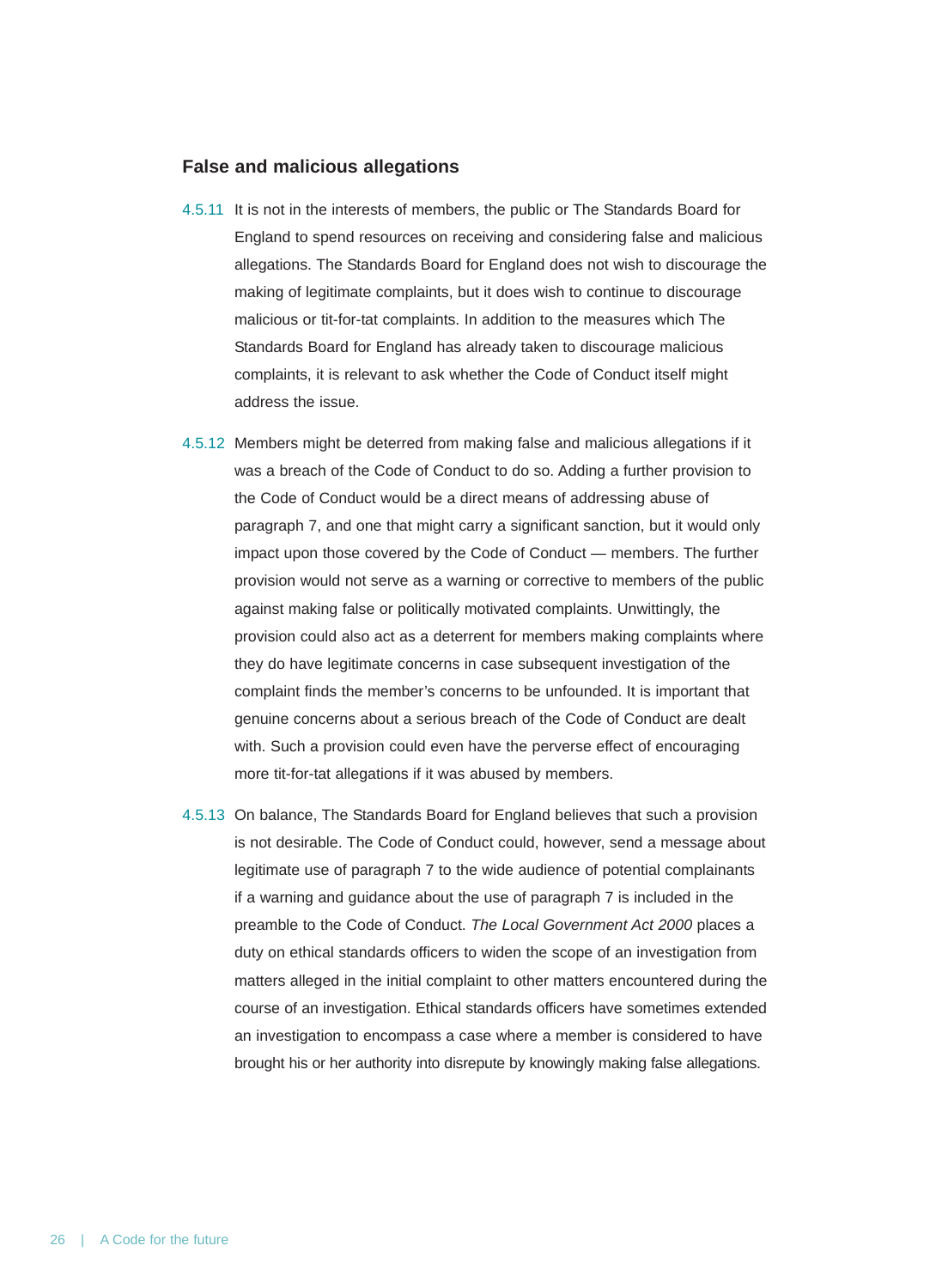# **Protection of whistleblowers**

4.5.14 It has also been suggested that there should be a specific provision in the Code of Conduct requiring members not to seek to intimidate or threaten complainants. This would make it clear that people have a right to protection when they blow the whistle, and would prevent members from making tit-fortat allegations in revenge. The Standards Board for England believes that protection for whistleblowers is vital and that paragraph 7 and other legislation already provide comprehensive protection. In addition, there may be legitimate serious concerns about the complainant which need to be addressed. The Code of Conduct should not seek to prevent serious concerns being raised, and if a member does seek to intimidate a complainant, these matters can be dealt with through other provisions of the Code of Conduct, such as disrepute and disrespect.

# **Questions**

- **12 Should paragraph 7 be retained in full, removed altogether or somehow narrowed?**
- **13 If you believe the provision should be narrowed, how would you define it? For example, should it only apply to misconduct in a member's public capacity, or only to significant breaches of the Code?**
- **14 Should there be a further provision about making false, malicious or politically-motivated allegations?**
- **15 Does the Code of Conduct need to provide effective protection for complainants against intimidation, or do existing sections of the Code of Conduct and other current legislation already cover this area adequately?**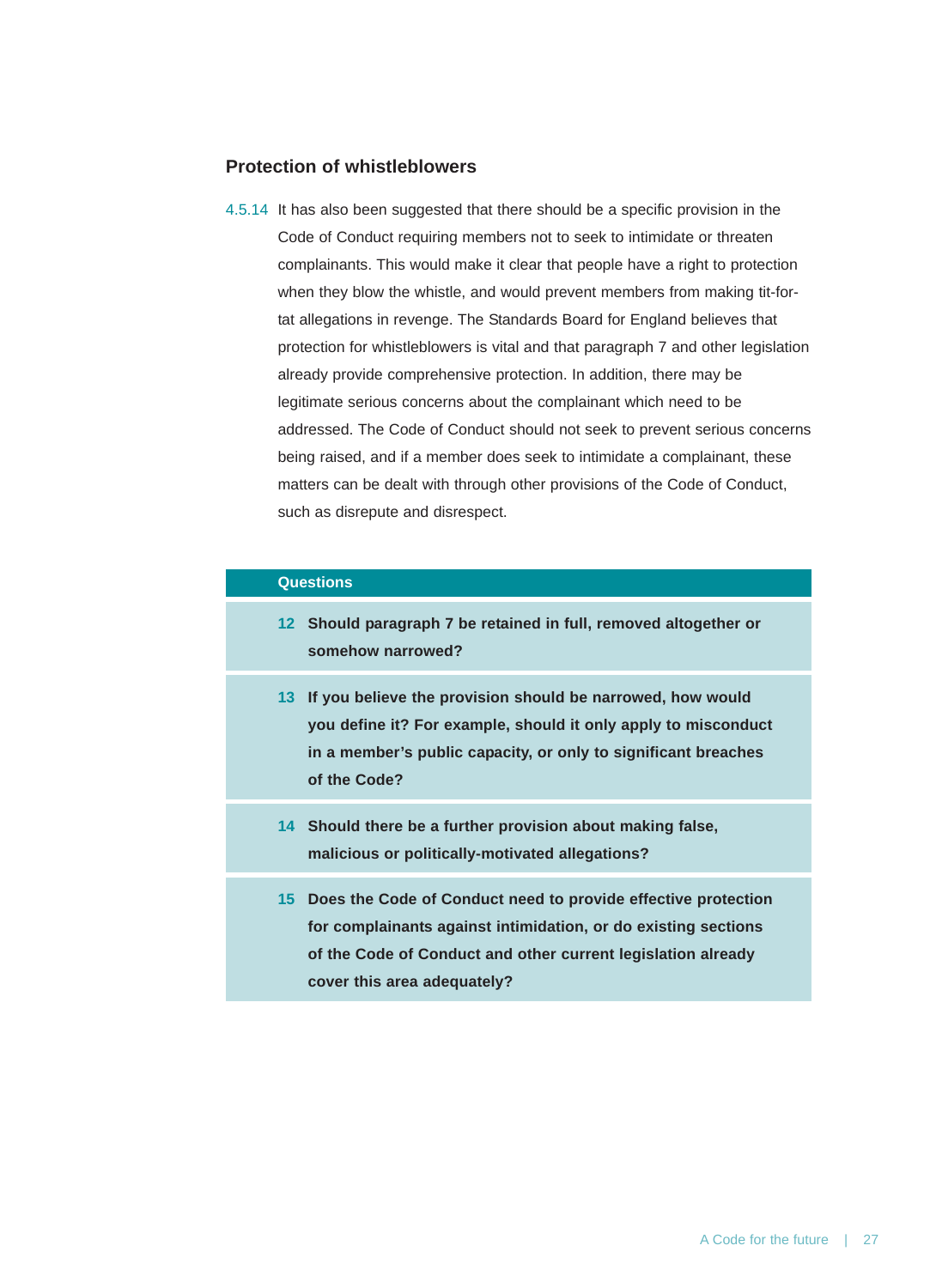# Registration and declaration issues

# **5.1 Personal interests**

Paragraph 8.1 of the Code of Conduct states:

*A member must regard himself as having a personal interest in any matter if the matter relates to an interest in respect of which notification must be given under paragraphs 14 and 15 [of the Code of Conduct] or if a decision upon it might reasonably be regarded as affecting to a greater extent than other council tax payers, ratepayers or inhabitants of the authority's area, the wellbeing or financial position of himself, a relative or a friend or —*

- *a any employment or business carried on by such persons;*
- *b any person who employs or has appointed such persons, any firm in which they are a partner, or any company of which they are directors;*
- *c any corporate body in which such persons have a beneficial interest in a class of securities exceeding the nominal value of £5,000; or*
- *d any body listed in sub-paragraphs (a) to (e) of paragraph 15 [of the Code of Conduct] in which such persons hold a position of general control or management.*

Paragraph 10(2) of the Code of Conduct states:

*A member may regard himself as not having a prejudicial interest in a matter if that matter relates to —*

- *a another relevant authority of which he is a member;*
- *b another public authority in which he holds a position of general control or management;*
- *c a body to which he has been appointed or nominated by the authority as its representative;*
- *d the housing functions of the authority where the member holds a tenancy or lease with the relevant authority, provided that he does not have arrears of rent with that relevant authority of more than two months, and provided that those functions do not relate particularly to the member's tenancy or lease;*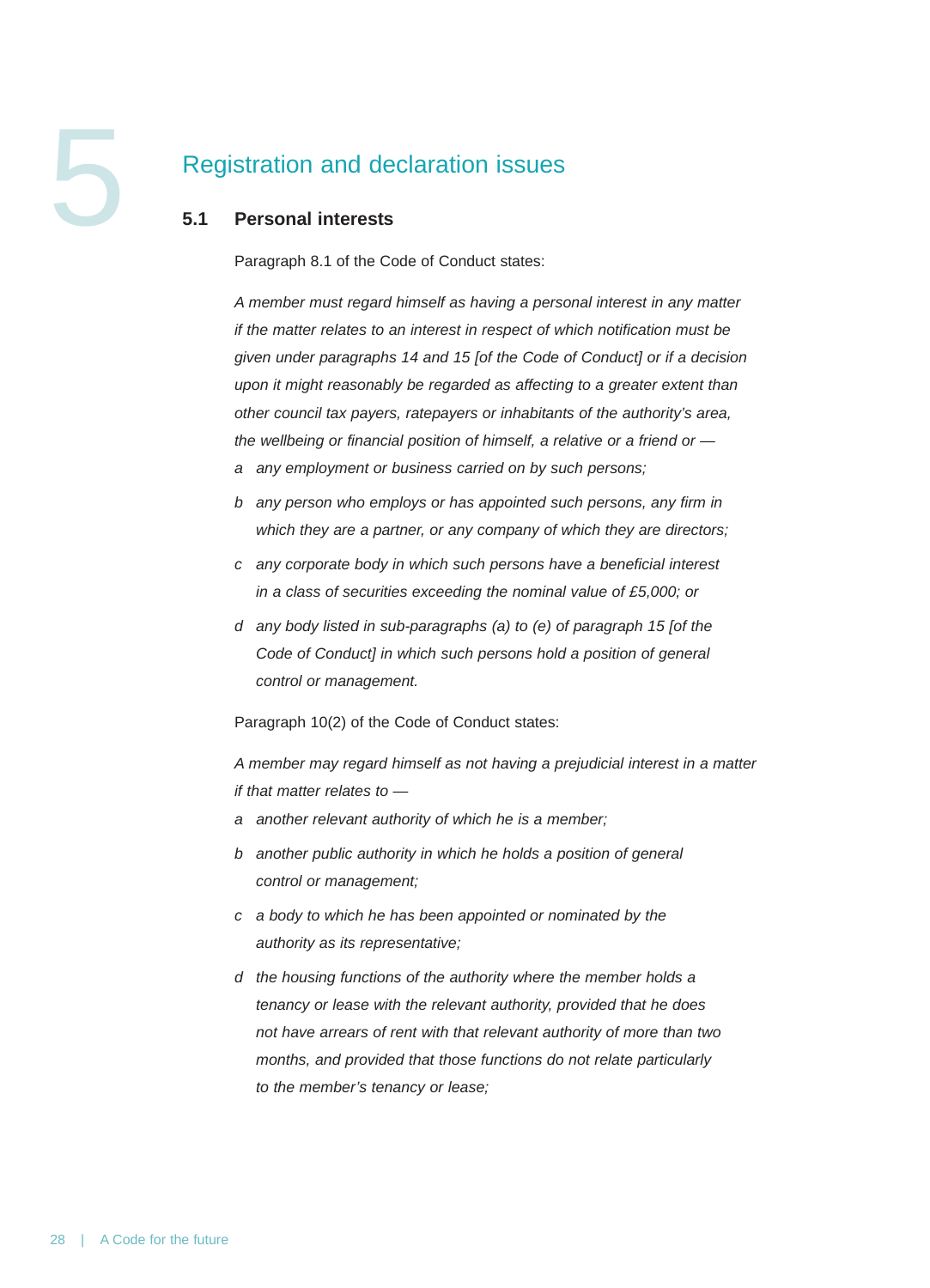- *e the functions of the authority in respect of school meals, transport and travelling expenses, where the member is a guardian or parent of a child in full time education, unless it relates particularly to the school which the child attends;*
- *f the functions of the authority in respect of statutory sick pay under Part XI of the* Social Security Contributions and Benefits Act 1992*, where the member is in receipt of, or is entitled to the receipt of such pay from a relevant authority; and*
- *g the functions of the authority in respect of an allowance or payment made under section 173 to 176 of the* Local Government Act 1972 *or section 18 of the* Local Government and Housing Act 1989*.*
- 5.1.1 Paragraph 8 of the Code of Conduct requires members with a personal interest in a matter to disclose the existence and nature of that interest at the start of a meeting or when the interest becomes apparent. The existence of a personal interest does not of itself prevent a member from remaining in the meeting and voting. Members are not required to leave the meeting and refrain from voting unless their interest is also prejudicial. There are certain prejudicial interests which the Code of Conduct allows to be re-defined as personal in the circumstances set out in paragraph 10(2). A personal interest may arise not only from the business interests, employment and shareholdings of the member above a certain threshold, but also a matter's impact on their wellbeing and that of their relatives, friends and any employers.

# **The definition of 'friend'**

- 5.1.2 The term 'friend' appears in paragraph 8 of the Code of Conduct. Paragraph 8 was drafted broadly, and though other terms used in paragraph 8, such as 'relative' and 'partner', are defined in the Code, 'friend' is not, so that its common-sense, everyday definition applies.
- 5.1.3 The Standards Board for England issued guidance on the definition of 'friend' in the *Case Review* number one (2003) as someone well known to another and regarded with liking, affection and loyalty by that person. Friendship implies a closer relationship than a mere acquaintance. Such friendship will be established by the actual relationship existing between two people. Mutual membership of an organisation (such as a lobby group, charity, political party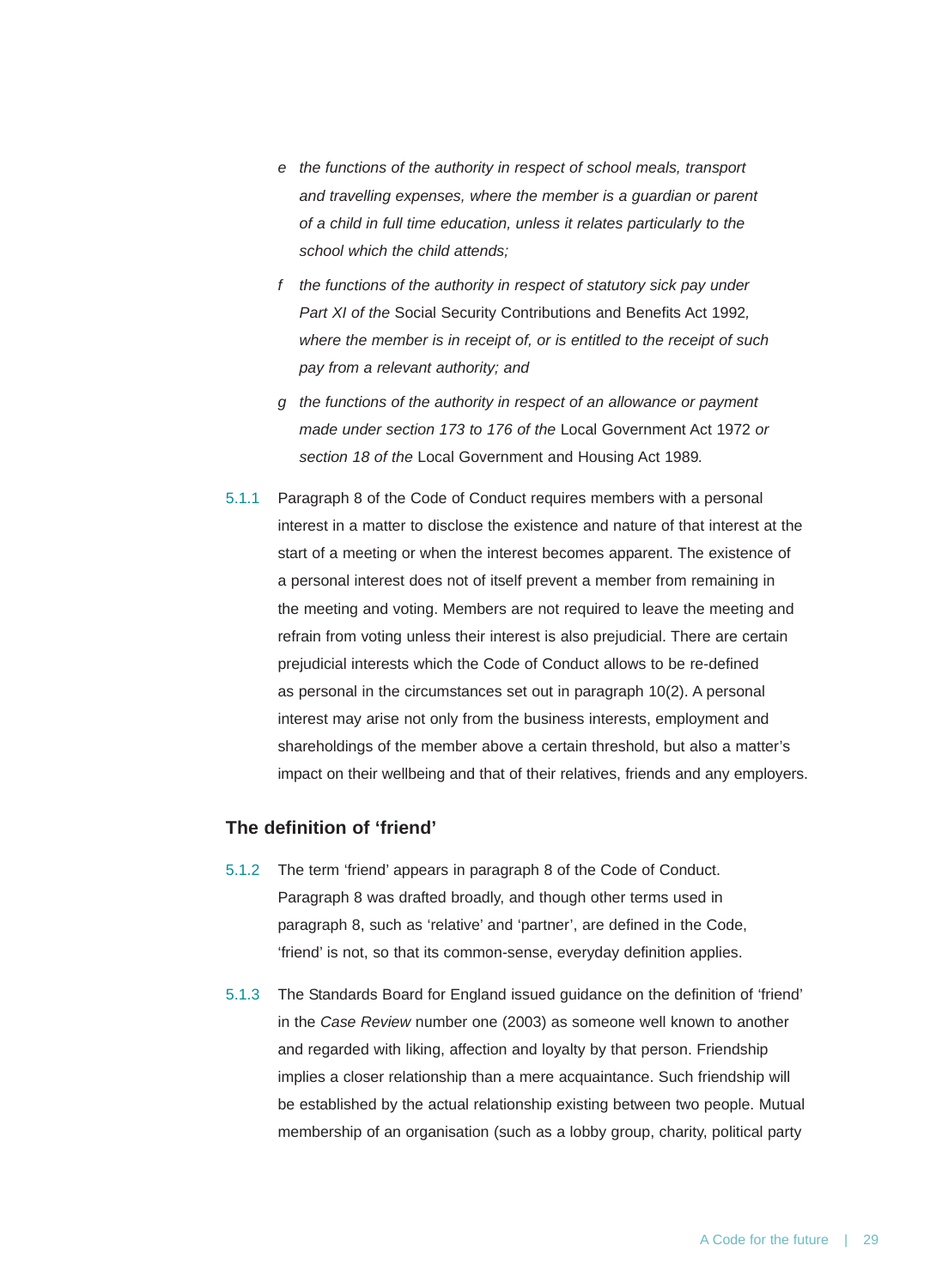or even a political group on the authority) is unlikely to be sufficient on its own to establish the existence of a friendship between two people." The Standards Board for England believes that it is not the role of legislation to define what friendship is or is not. This is the role of guidance. Defining friendship in legislation would likely lead to more, rather than less, contentiousness around the term.

# **Wellbeing**

5.1.4 In using the term 'wellbeing', the drafters of the Code of Conduct presumably intended to make the declaration of interests broader than those which are purely financial. The requirement to consider wellbeing recognises that an individual's quality of life is not reflected solely in financial terms. It has been suggested that wellbeing should be defined in the Code of Conduct. The Standards Board for England suggested a definition for wellbeing in the *Case Review* number one (2003) as "a condition of contentedness, healthiness and happiness. Anything that could be said to affect a person's quality of life, either positively or negatively, is likely to affect their wellbeing. It is not restricted to matters affecting a person's financial position." That guidance has been specifically endorsed by the High Court. For the similar reasons raised regarding the definition of friend, The Standards Board for England does not believe that it is necessary to define wellbeing in the Code of Conduct and believes it would be more appropriate to do so in guidance.

#### **Inhabitants of an authority's area**

5.1.5 It undermines the integrity of the Code of Conduct when a member has to declare personal interests shared with a large number of people. The Standards Board for England believes that the Code of Conduct should include a new definition of personal interests. The Standards Board for England believes that the test in paragraph 8 of interests affecting 'inhabitants of an authority's area' may be too broad and requires clarification.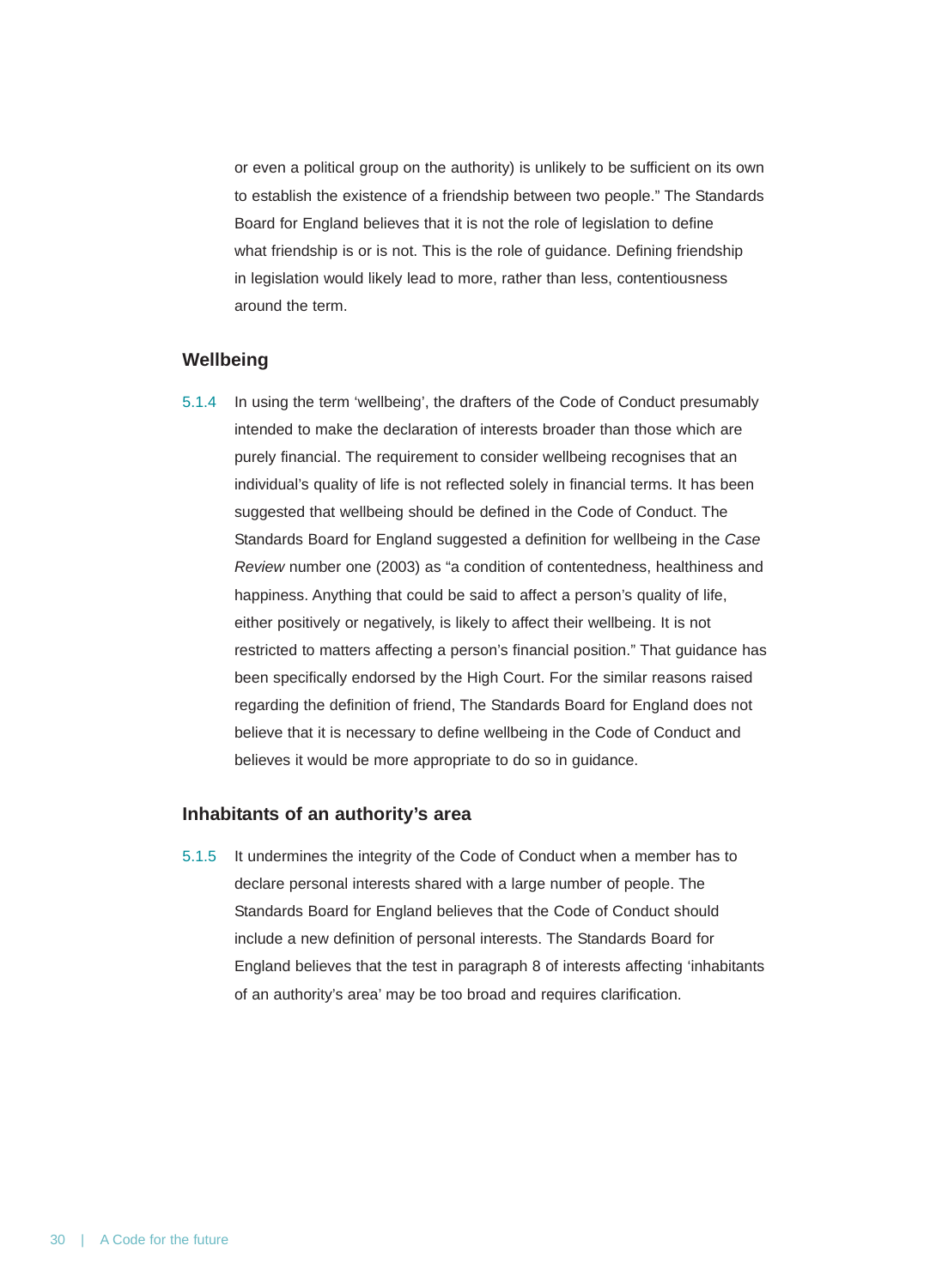- 5.1.6 Members must currently declare a personal interest if they would be affected by a matter in the authority's area to a greater extent than other council tax payers, rate payers or inhabitants of the authority's area. However, even on matters that affect everyone in the whole of the authority's area, members still need to consider all the relevant factors and whether they are affected to a greater extent than other inhabitants of the authority's area who have similar interests.
- 5.1.7 The present test unintentionally requires members to make a great number of declarations of personal interests. The phrase 'the authority's area' can be very broad, particularly in large rural areas with distinct communities. A matter that affects a large number of people may still be a personal interest if it does not affect the majority of people within the authority's area. The Standards Board for England believes that a narrower test should be used in paragraph 8 and that members should not be required to declare interests which are shared by a substantial number of other inhabitants in the authority's area.

# **Paragraph 10(2)(a–c)**

5.1.8 The intention of paragraph 10(2) is to balance three principles:

- that members must withdraw from consideration of issues where their interests would prejudice the exercise of their public duties;
- that the rules on interests should not obstruct members who are involved in other forms of public service, such as another tier of local government;
- that the rules on interests are not intended to interfere with the proper conduct of council business.
- 5.1.9 Paragraph 10(2) deals with situations where members have interests arising from their public office or from service on other authorities and public bodies, where rules in relation to prejudicial interests might interfere with the proper conduct of authority business. It is common, however, particularly in smaller communities, for members to be involved with other community bodies, either as a representative of the authority or in their own right. Currently, membership of one of the public bodies listed in sub-paragraphs (a–c) of paragraph 10(2) automatically gives rise to a personal interest. Members are also required to consider if that interest is prejudicial.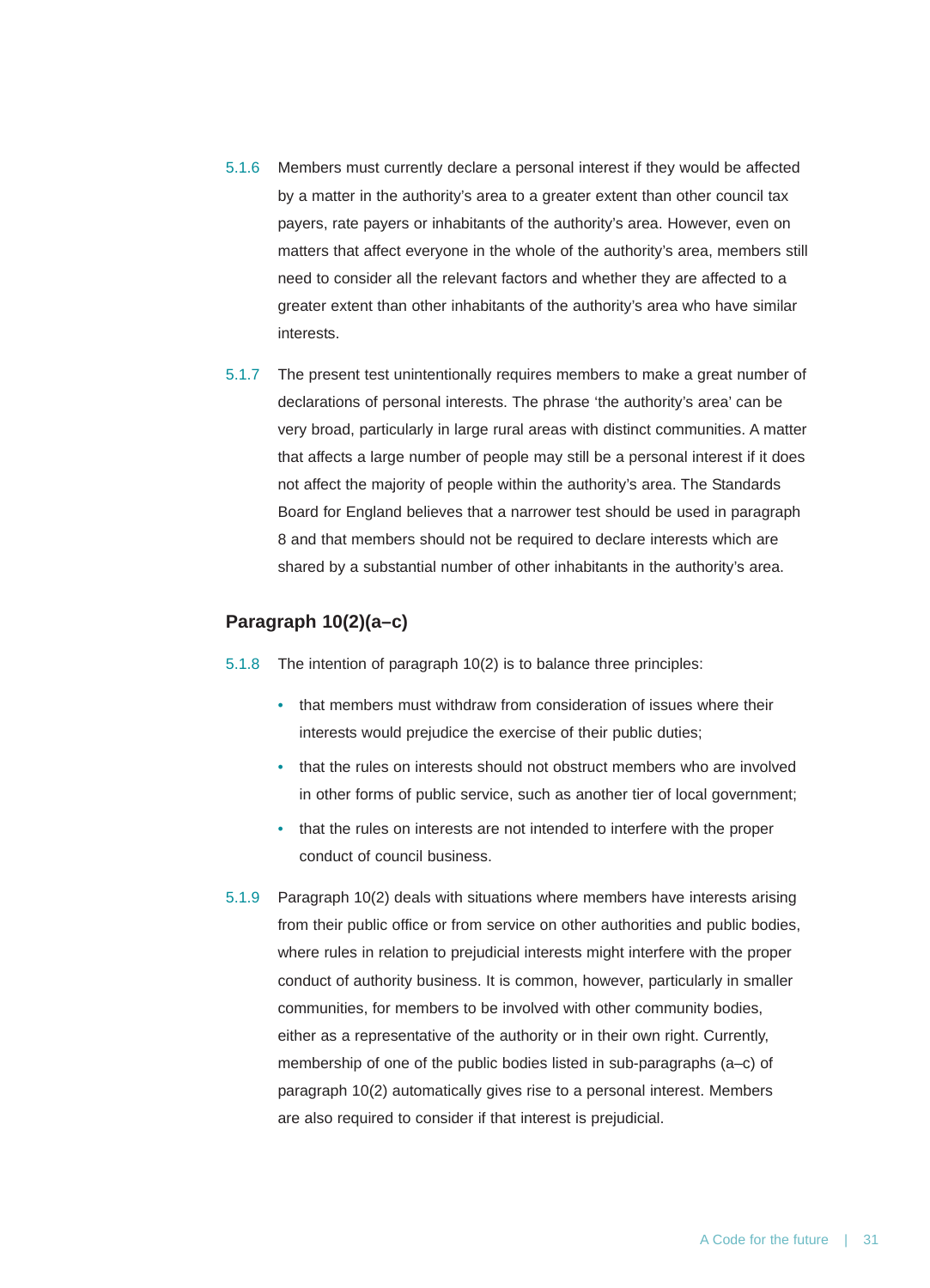- 5.1.10 The prevalence of member involvements and appointments to public bodies is such that The Standards Board for England believes the current requirements of the Code of Conduct may place an onerous and ongoing responsibility on members to declare their membership of other public bodies. Many interests that arise from service on other public bodies will not be significant. The Standards Board for England believes that there should be no objection, in principle, to an individual serving on a number of public bodies, and the fact that an issue being considered by one body may involve another body with which the member is concerned will not necessarily indicate that the member's judgment of the public interest will be prejudiced.
- 5.1.11 Although paragraph 10(2)(a–c) was drafted with the laudable intention of assisting members who serve on more than one body, The Standards Board for England considers that it has not achieved that aim. It has been widely misconstrued as giving members an absolute exemption from the rules on prejudicial interests, a position that The Standards Board for England considers to be untenable. At the same time, the Code of Conduct provides no guidance on when it could be appropriate to rely on 10(2)(a–c).This has led to widespread confusion and anxiety.
- 5.1.12 The Standards Board for England believes that a new approach is required for members who serve on other public bodies. In order to avoid the necessity of mass declarations, we suggest that a new category of 'public service interest' be created, which would be subject to the prejudicial interest test. Where a public service interest was not prejudicial, there would be no need to declare it at the meeting, provided that it was properly recorded in the member's register of interests. Where a public service interest was prejudicial, it would need to be declared and the member concerned would not be able to vote on the issue under discussion. However, members with prejudicial public service interests would be able to remain in the room and participate in debate, but withdraw before any vote was actually taken. Paragraph 10(2)(a–c) would be removed from the Code of Conduct.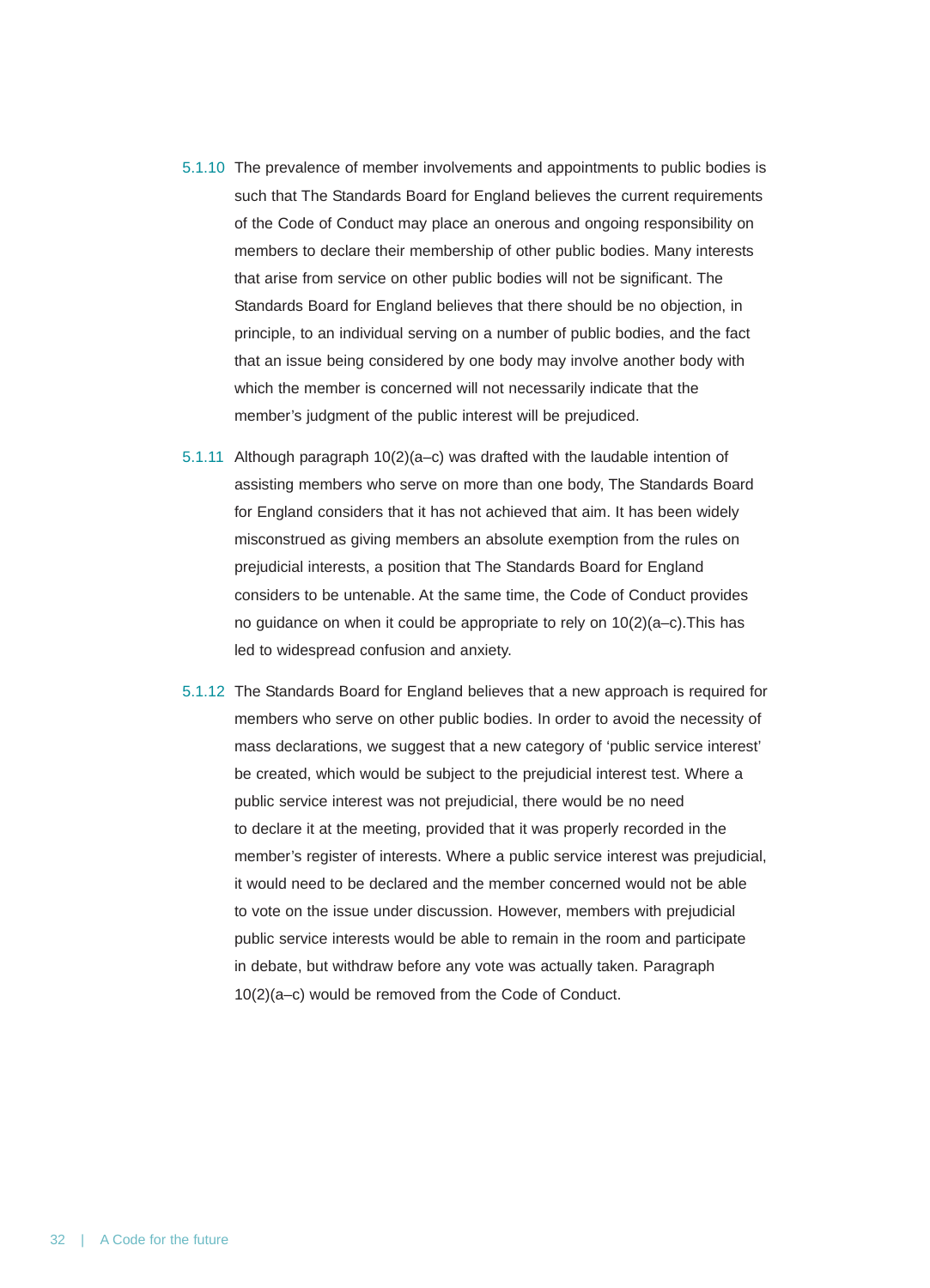# **Paragraph 10(2)(d–g)**

5.1.13 The provisions of sub-paragraphs 10(2)(d–g) apply to a specific set of situations that commonly arise during authority business, such as setting allowances for members of the authority. On the face of it, members have a prejudicial interest in matters affecting their own allowances, for example. Members are best placed to make such decisions regarding their peers, however, so to avoid the need to apply for dispensations to vote, the Code of Conduct sets out the situations where members do not have prejudicial interests in sub-paragraphs 10(2)(d–g). The Standards Board for England believes that sub-paragraphs 10(2)(d–g) should be broadly retained, although some minor amendments may be needed — for example, to include the issue of indemnities and appointments to specific positions.

#### **Membership of public bodies, charities and lobby groups**

- 5.1.14 Personal interests under the Code of Conduct can arise in many different ways. A matter can affect the member personally or affect one of the member's relatives or friends. We have already referred in this section to interests which arise through public service. There is a third category of interests which covers membership of charities and lobby groups. The second two categories are, in our view, quite different to the first category, because they could give rise to interests even where the matter under discussion does not have a direct impact on the member or their family and friends. Membership of a charity or lobby group may simply reflect the member's strongly held views on a particular issue.
- 5.1.15 The Standards Board for England believes that the Code of Conduct does not currently distinguish sufficiently between the different types of personal interest that can arise. The Standards Board for England proposes that public service interests and interests arising from membership of charities and lobby groups should only be prejudicial in the following situations:
	- where the matter has a direct impact on the body concerned (for example, a grant of money);
	- where the member is involved in regulatory matters in a decision-making capacity (for example, planning and licensing), where it is generally accepted that particularly high standards of probity and transparency are required.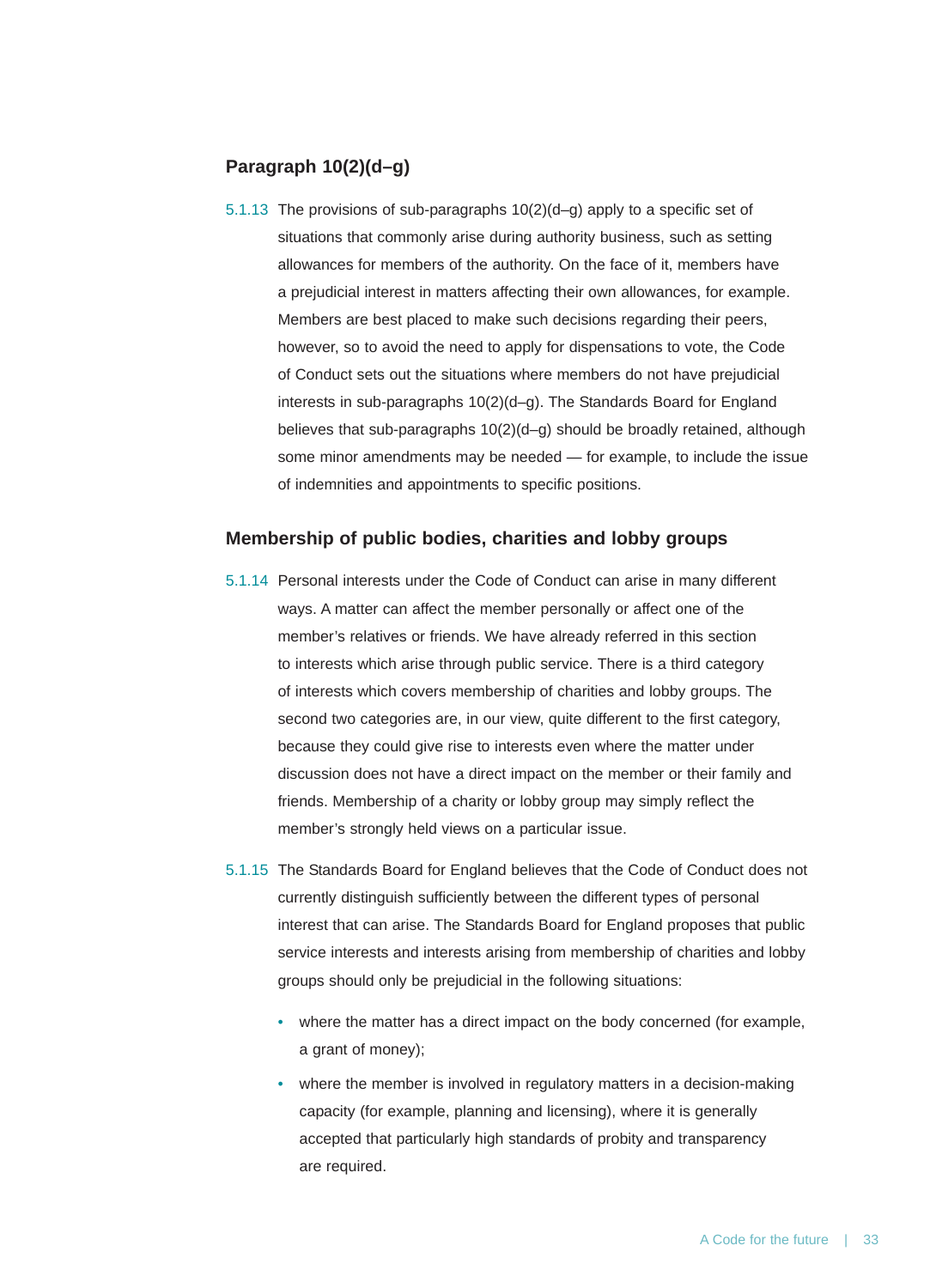5.1.16 The Standards Board for England also considers that in relation to prejudicial interests arising from membership of charities and lobby groups, members should be able to remain in the room and participate in debate but withdraw before any vote is taken (the same rules that would apply to public service interests under the proposal in paragraph 5.1.12 above).

|                 | <b>Questions</b>                                                                                                                                                                 |
|-----------------|----------------------------------------------------------------------------------------------------------------------------------------------------------------------------------|
| 16 <sup>1</sup> | Do you think the term 'friend' requires further definition<br>in the Code of Conduct?                                                                                            |
| 17              | Should the personal interest test be narrowed so that<br>members do not have to declare interests shared by a substantial<br>number of other inhabitants in an authority's area? |
|                 | 18 Should a new category of 'public service interests' be created<br>which is subject to different rules of conduct?                                                             |
|                 | 19 If so, do you think public service interests which are not<br>prejudicial and which appear in the public register of interests<br>should have to be declared at meetings?     |
| 20 <sup>°</sup> | Do you think paragraph 10(2)(a-c) should be removed<br>from the Code of Conduct?                                                                                                 |
| 21              | Do you think less stringent rules should apply to prejudicial<br>interests which arise through public service and membership of<br>charities and lobby groups?                   |

# **5.2 Prejudicial interests: a councillor's right to make representations**

Paragraph 10.1 of the Code of Conduct states:

*…a member with a personal interest in a matter also has a prejudicial interest in that matter if the interest is one which a reasonable member of the public with knowledge of the relevant facts would reasonably regard as so significant that it is likely to prejudice the member's judgement of the public interest.*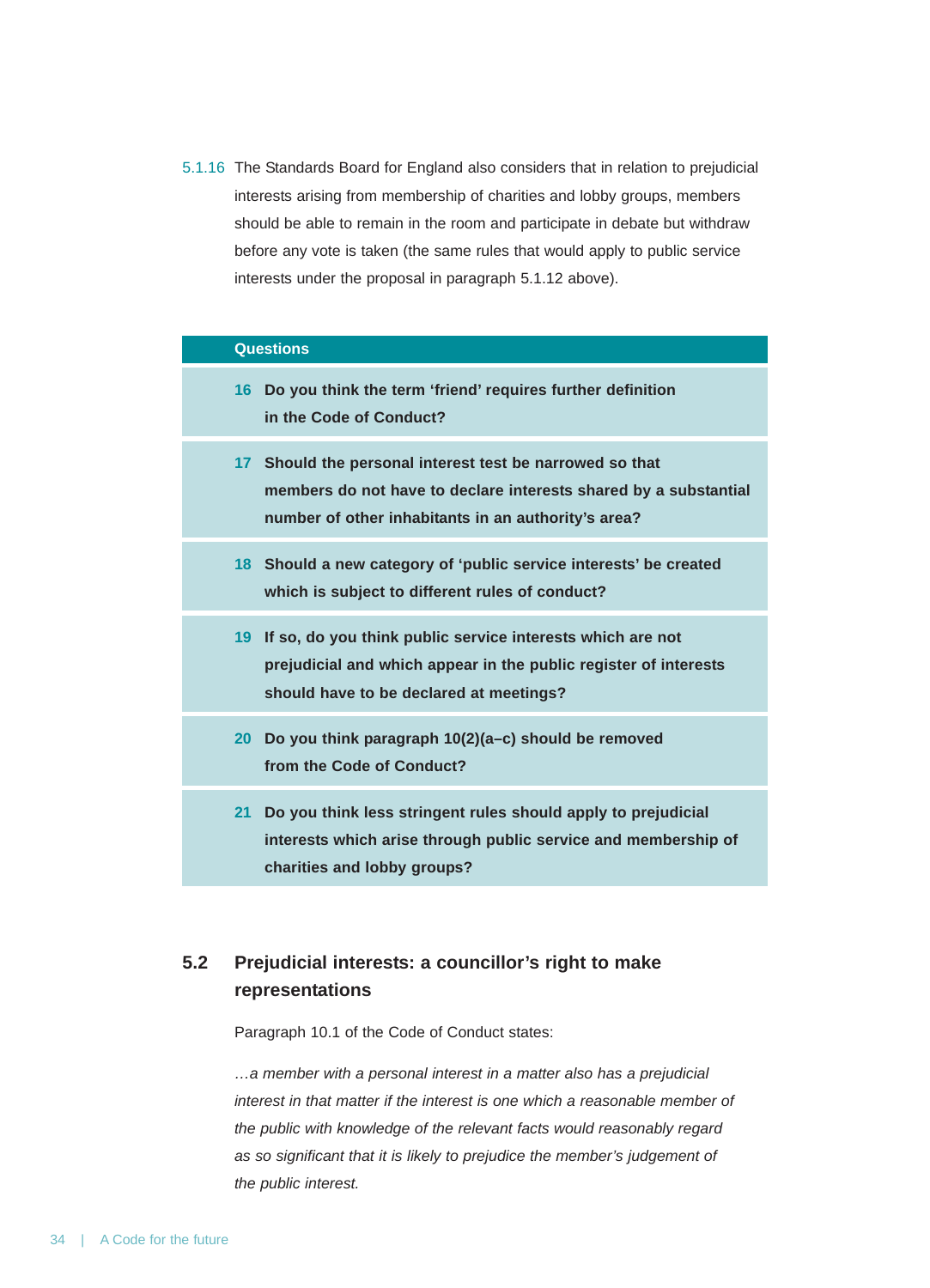- 5.2.1 The Standards Board for England's interpretation of this requirement is that a member needs to consider how a reasonable and objective observer with knowledge of all the relevant facts would view the situation and, in particular, how the circumstances are likely to impact on the member's judgement of the public interest. The judgement must be a reasonable one, and an interest will only be prejudicial if it can be regarded as significant. The judgement should be applied objectively. The question is not whether the member considers her or himself to be prejudiced, but whether a reasonable member of the public, knowing the facts, would think so.
- 5.2.2 For an interest to be prejudicial, it must be 'likely to prejudice' the member's judgement. The interest must be likely to harm or impair the member's ability to judge the public interest. The mere existence of local knowledge, or connections with the local community, will not normally be sufficient to meet the test. There must be some factor that will harm the member's ability to judge the public interest objectively. Members who have a prejudicial interest in a matter to be discussed must declare the nature and existence of the interest, leave the room, and not be involved in, or seek to influence improperly, the decision.

### **The Richardson question**

5.2.3 Members may be voted to office because of their personal and professional experience and their commitment to campaigning for particular issues. A member's membership of lobby and campaign groups should be included in the register of interests. The Code of Conduct requires members to declare a personal interest in any matter relating to interests included in the member's register of interests. A member should declare the existence and nature of their interest at the meeting, so that members of the public are aware of interests that may relate to the member's decisions. The member can continue to participate in the meeting unless the interest is also prejudicial. The Standards Board for England recently issued guidance for members involved in campaign and lobby groups in its publication, *Lobby groups, dual-hatted member and the Code of Conduct* (September 2004).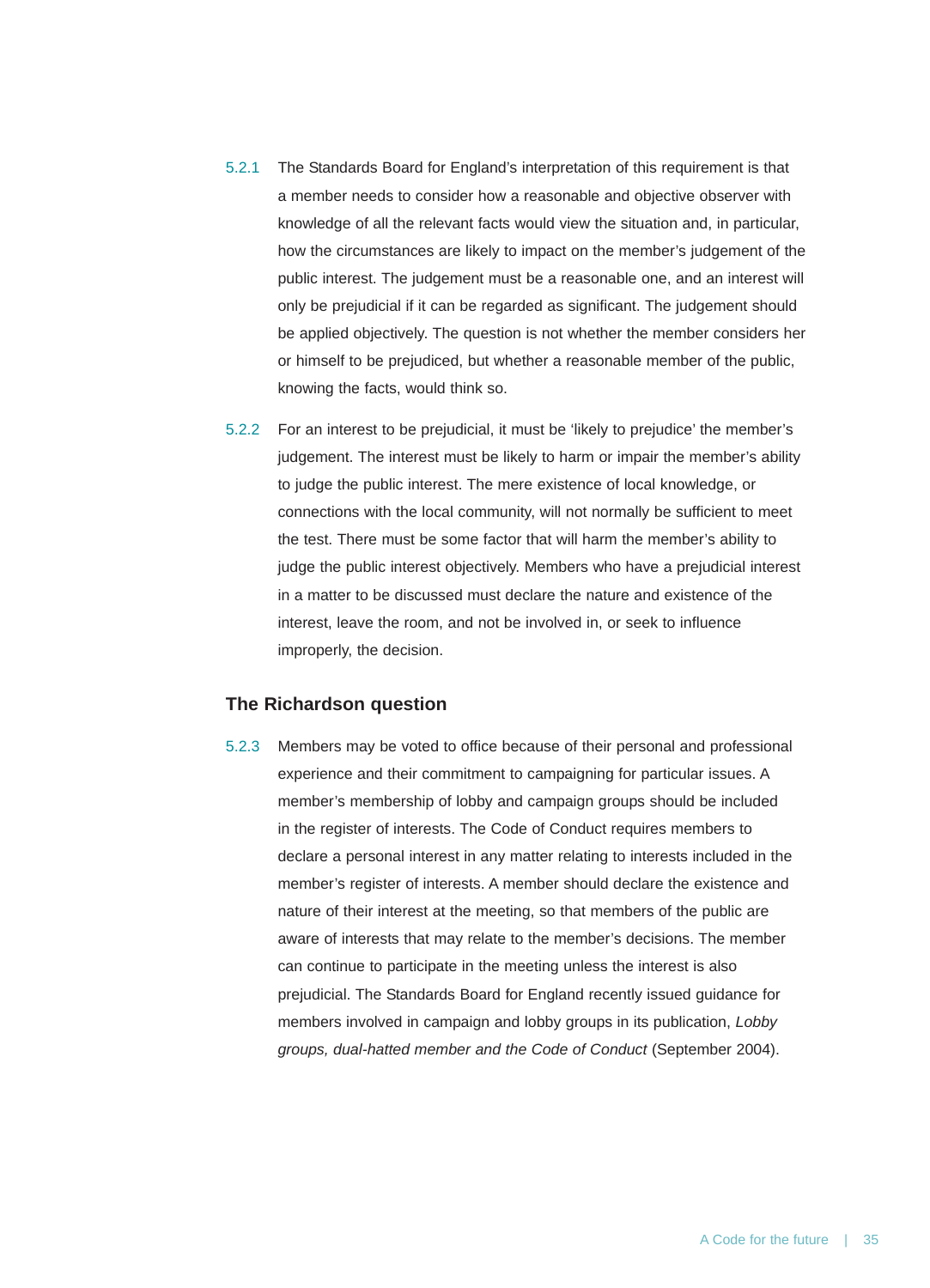- 5.2.4 It is perceived that the Code of Conduct unnecessarily limits the quality of information and advice available to a voting body when it prevents members with prejudicial interests from addressing the meeting. Some would argue that, although a member's prejudicial interests should prevent them from involvement in decision-making, they need not prevent the member contributing to debate.
- 5.2.5 When considered by the Court of Appeal, the case of *R. (on the application of Richardson) v North Yorkshire CC [2003] EWCA Civ 1860* raised two general questions on the issue of prejudicial interests and involvement in council decision-making:
	- Does the requirement under paragraph 12(1) of the Code of Conduct, that a member with a prejudicial interest withdraw from a meeting, apply to all members of the authority, or only to those who are members of the committee holding the relevant meeting?
	- Is a member with a prejudicial interest entitled to attend a meeting in his or her personal capacity?
- 5.2.6 On the first question, the Court of Appeal agreed with the original ruling of Mr Justice Richards that the ordinary and natural meaning of the words used in the Code of Conduct meant that the requirement to withdraw applied to all members of an authority. On the second question, the Court of Appeal held that a member of the authority attending a council meeting cannot, simply by declaring that they are attending in a personal capacity, divest themselves of their official role as a councillor. The member is still to be regarded as conducting the business of their office, and only by resigning can a member shed this role.
- 5.2.7 This consultation is a further opportunity to consider whether a member with a prejudicial interest should, nevertheless, be able to attend and address a meeting as long as they do not take part in the decision-making. There is the argument that members should have the same right to make representations as members of the public. However, the Code of Conduct was drafted to give effect to the principle that members undoubtedly have, or are perceived to have, a greater influence than ordinary members of the public.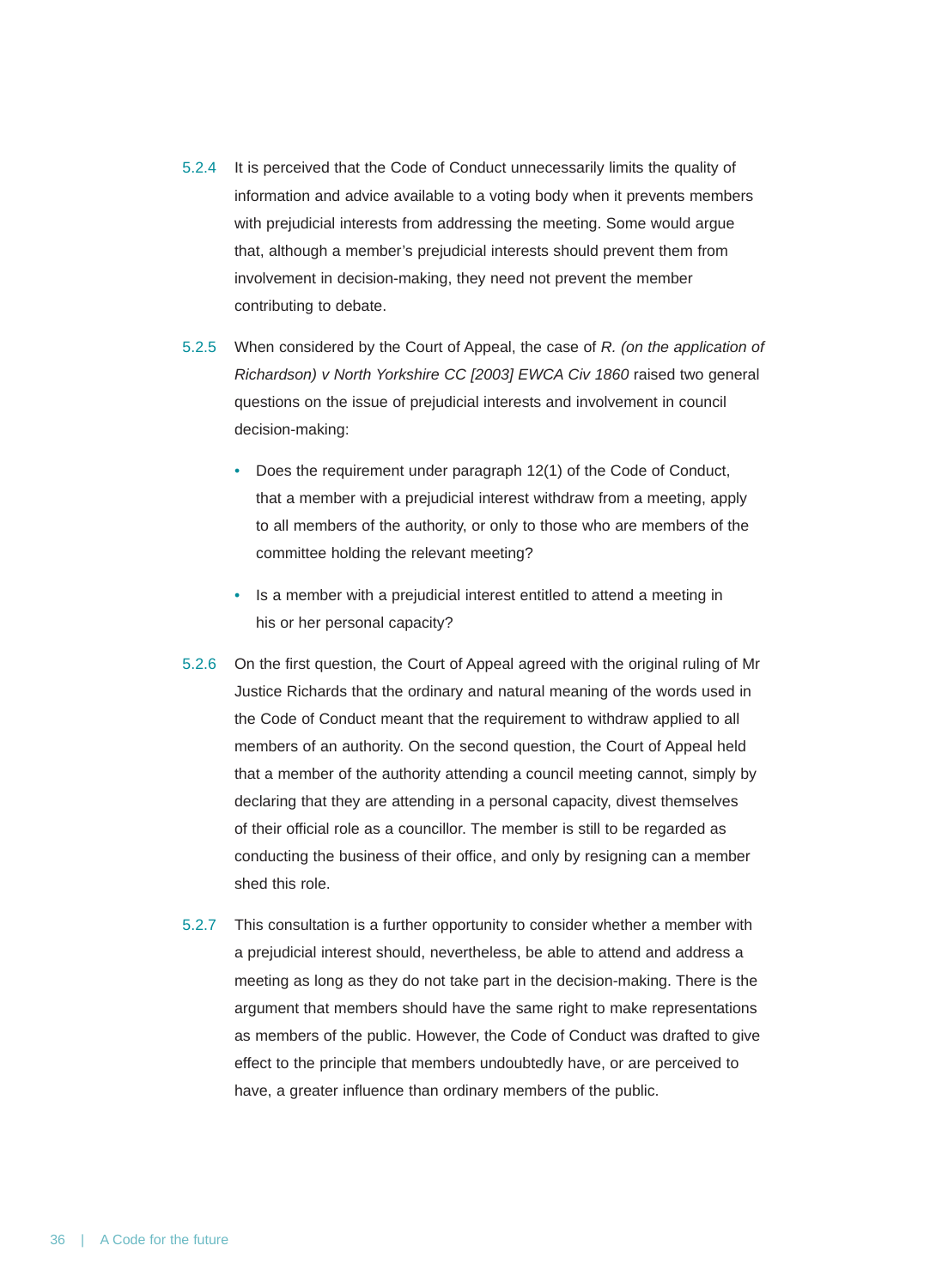- 5.2.8 Paragraph 10 of the Code of Conduct attempts to protect parity and transparency by preventing members from using their position to exert influence over decision-making. The Standards Board for England believes that all councillors have influence by virtue of their role, and this influence may still be brought to bear upon decisions even if the member addresses the meeting in their personal capacity or were to remain in the meeting during the vote. Whilst it is quite right that members influence decisions, the Code of Conduct seeks to ensure that the influence is not improper. The pervasive effect of a member's influence is such that if a member has a prejudicial interest they should not participate in the meeting.
- 5.2.9 There are avenues available to members to present their constituent's views, apart from personally addressing a meeting. The Standards Board for England's view is that it is permissible for a member who cannot address a meeting due to their prejudicial interests to ask another member without a prejudicial interest to present their constituents' views. In the light of the Court of Appeal decision in the Richardson case, The Standards Board for England believes that the Code of Conduct's intention is to protect the decision-making process from influence and that there are sufficient avenues available for members to communicate their constituents' views to meetings.
- 5.2.10 A less stringent approach is proposed for members with prejudicial interests arising from public service or membership of charities and lobby groups, set out in paragraphs 5.1.12–5.1.16.

# **Questions**

- **22 Should members with a prejudicial interest in a matter under discussion be allowed to address the meeting before withdrawing?**
- **23 Do you think members with prejudicial public service interests should be allowed to contribute to the debate before withdrawing from the vote?**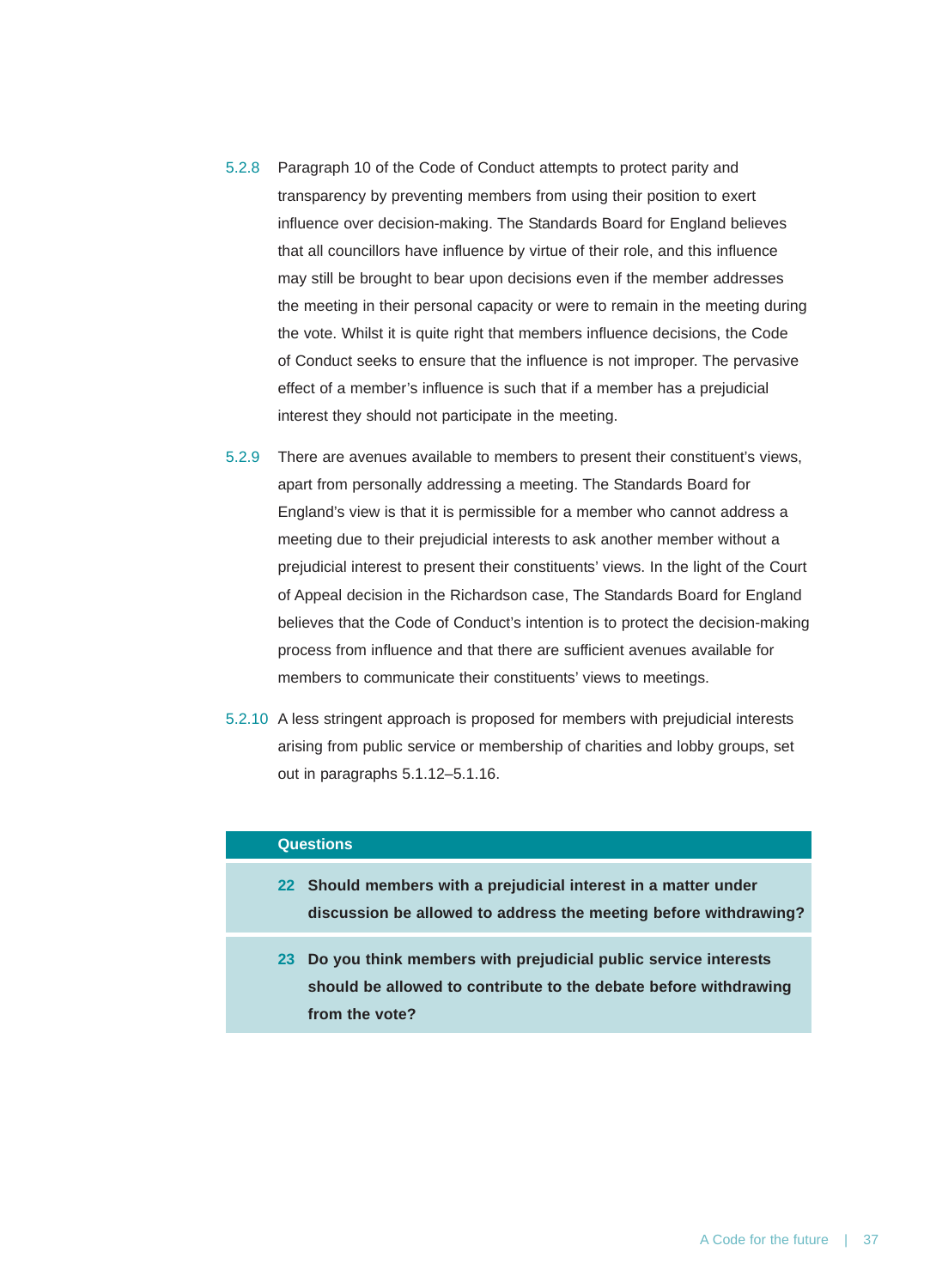# **5.3 Registration of interests**

Paragraph 14 of the Code of Conduct states:

*…a member must register his financial interests in the authority's register…of —*

- *a any employment or business carried on by him;*
- *b the name of the person who employs or has appointed him, the name of any firm in which he is a partner, and the name of any company for which he is a remunerated director;*
- *c the name of any person, other than a relevant authority, who has made a payment to him in respect of his election or any expenses incurred by him in carrying out his duties…*

Paragraph 15 of the Code of Conduct states:

*Within 28 days of the provisions of the authority's code of conduct being adopted or applied to that authority or within 28 days of his election or appointment to office…a member must register his other interests in the authority's register maintained under section 81 (1) of the Local Government* Act 2000 *by providing written notification to the authority's monitoring officer of his membership of or position of general control or management in any —*

- *a body to which he has been appointed or nominated by the authority as its representative;*
- *b public authority or body exercising functions of a public nature;*
- *c company, industrial and provident society, charity, or body directed to charitable purposes;*
- *d body whose principal purposes include the influence of public opinion or policy; and*
- *e trade union or professional association.*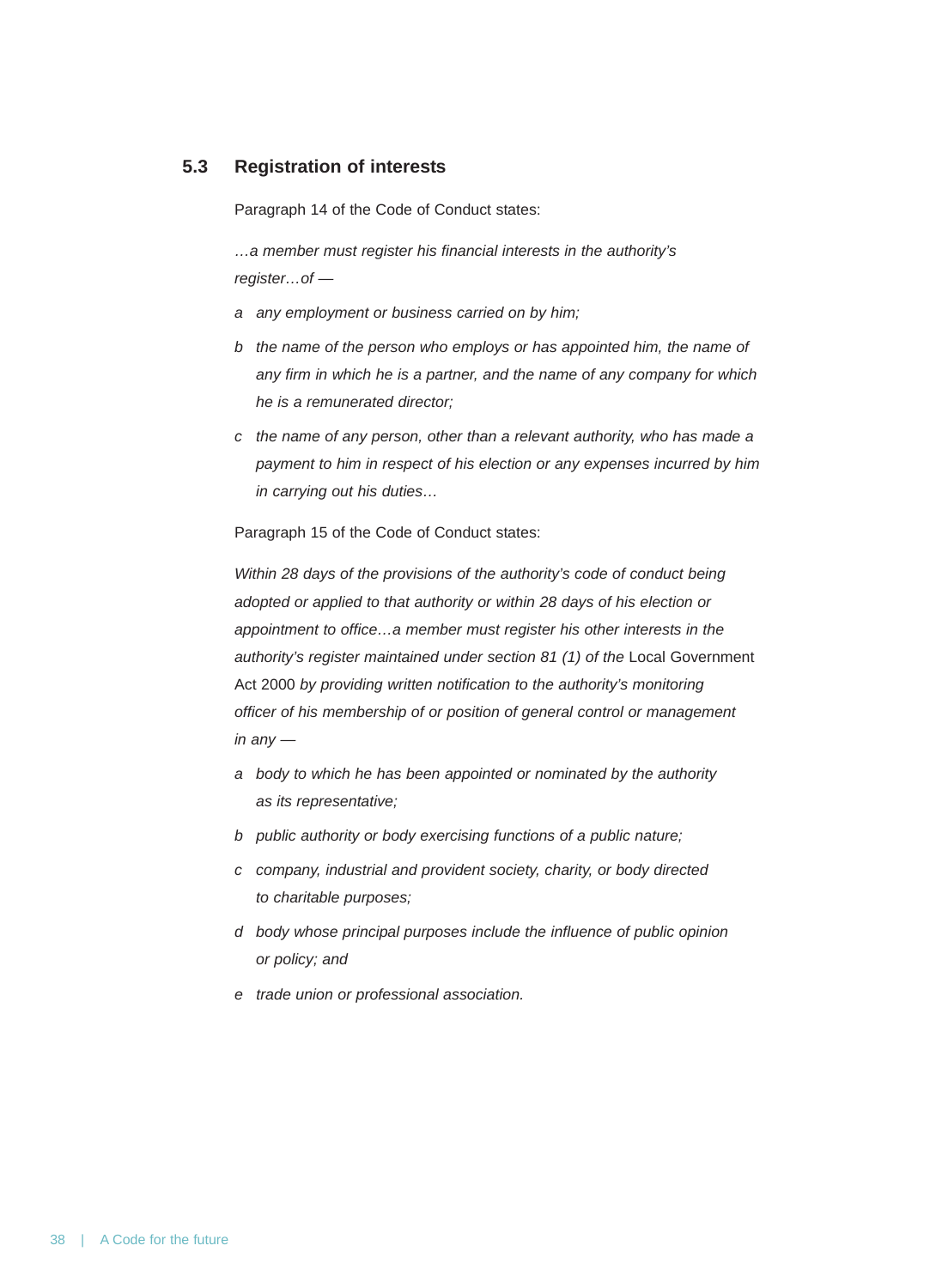# **Sensitive information**

- 5.3.1 Sub-paragraphs 14(a) and (b) of the Code of Conduct require members to include in the register of members' interests information about their employment and employer, including their personal and business address details. Issues around public access to this information have arisen where members are employed in areas of sensitive employment, such as certain scientific research and the special forces. Public access to information about members' employment may, given the security issues surrounding these areas of work, threaten the safety of the member and their family.
- 5.3.2 The Standards Board for England believes that, in order to afford members appropriate personal protection, an extra provision should be included in the Code of Conduct providing members a dispensation from publicly registering sensitive information about their employment. In order to take advantage of the dispensation, members would be required to satisfy their authority's monitoring officer that they are engaged in sensitive employment. Under the dispensation, members would not be required to publicly register sensitive information about their employment. Rather, this information would be provided to the monitoring officer and would not be available to the public. The provision should reflect practice relating to company directors.
- 5.3.3 Since the Code of Conduct's implementation, The Standards Board for England has, in the interest of members' safety, not referred for investigation references about members who have not entered their employment details in the register because of sensitive employment issues. These members have, on the advice of The Standards Board for England, provided this information in confidence to monitoring officers. It is timely for this issue to be dealt with in formal review and amendment of the Code of Conduct. This is a significant issue concerning members' employment and safety and monitoring officers require clarification of their responsibilities.

#### **Membership of private clubs and organisations**

5.3.4 Paragraph 15 of the Code of Conduct requires members to register their interests in the authority's register within 28 days of election or appointment to office, including membership of organisations set out in sub-paragraphs (c–d). The Code of Conduct's intention is that the decision-making processes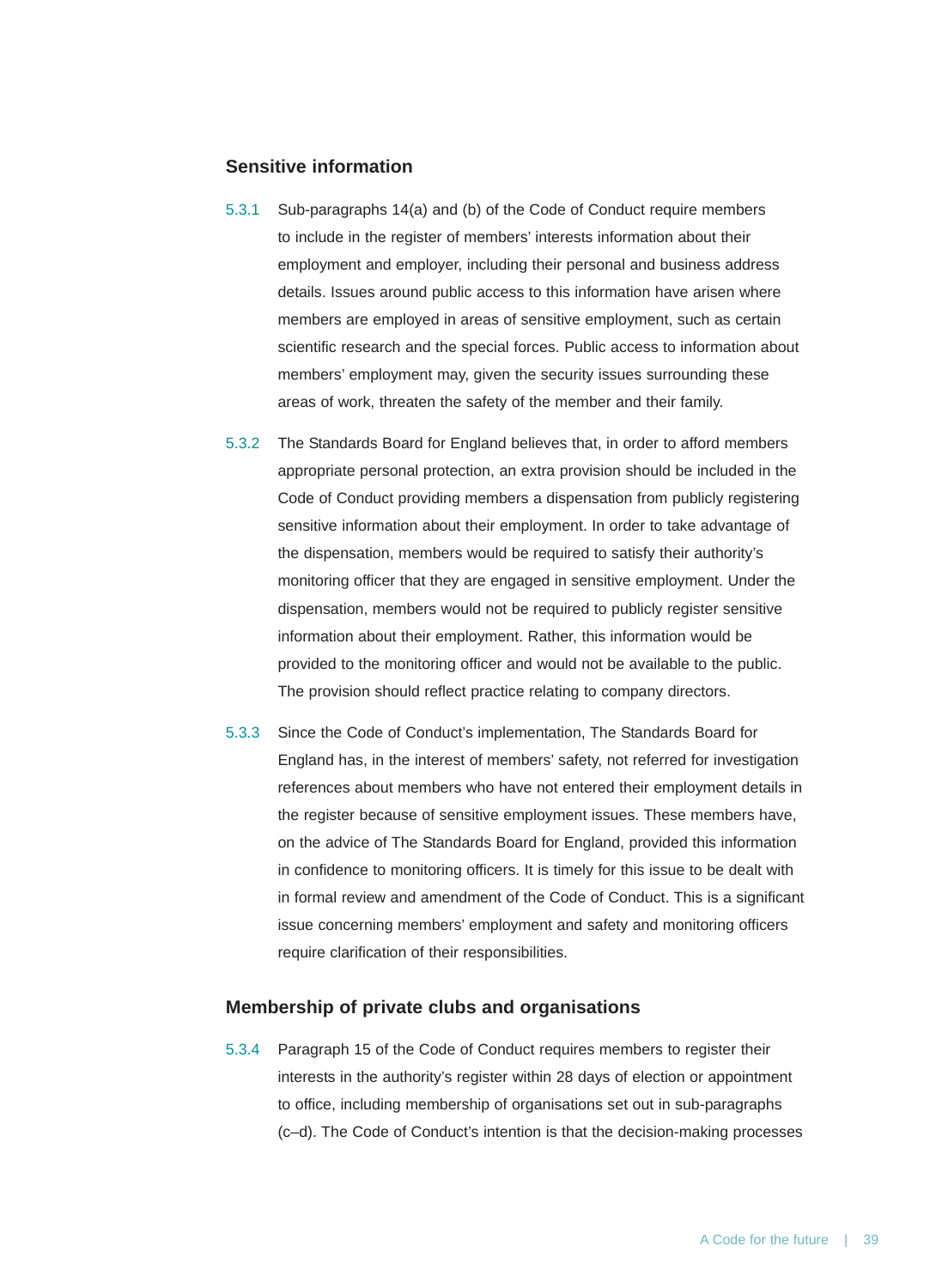of local government should be transparent and that the public and fellow members are entitled to information which may indicate the organisations, affiliations and interests that may influence a member's decision-making.

- 5.3.5 Many members feel that there is a lack of clarity in the Code of Conduct around the nature and scope of the organisational memberships that must be registered. In some cases, members have felt it necessary to exercise caution and register all memberships to ensure full compliance with the Code of Conduct's registration requirements.
- 5.3.6 The information required of members to be registered under the Code of Conduct must be examined with regard to its relevance, utility and proximity to the authority.
- 5.3.7 Since the Code of Conduct's implementation, the question of whether the Code of Conduct should require members to register membership of specific private members' clubs has been widely debated. There are perceptions, among members and the public, that relationships and interests fostered by and between members through members' clubs can present a significant body of influence in local government decision-making. The Standards Board for England's guidance is that paragraph 15(c) of the Code of Conduct may, in certain circumstances, require these interests to be registered. However, paragraph 15(c) has been open to differing interpretations and The Standards Board for England believes that, for the sake of clarity, there should be an explicit requirement to register membership of private clubs and organisations, but only those within or near the authority's area.

### **Questions**

- **24 Should members employed in areas of sensitive employment need to declare their occupation in the public register of interests?**
- **25 Should members be required to register membership of private clubs and organisations? And if so, should it be limited to organisations within or near an authority's area?**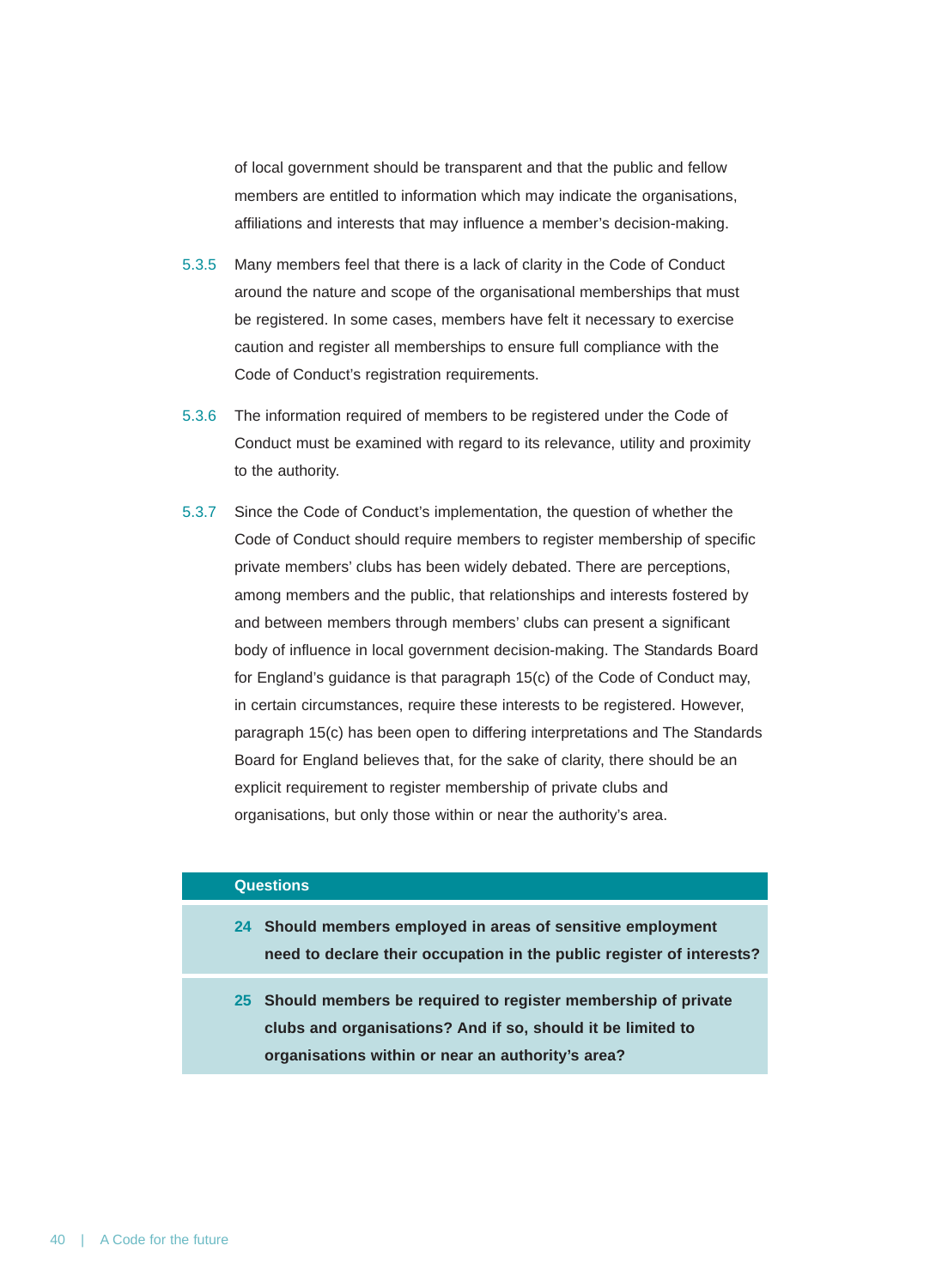# **5.4 Gifts and hospitality**

Paragraph 17 of the Code of Conduct states:

*A member must within 28 days of receiving any gift or hospitality over the value of £25, provide written notification to the authority's monitoring officer of the existence and nature of that gift or hospitality.*

- 5.4.1 A member has to declare only those gifts or hospitality received in his or her capacity as a member. A member should register all gifts and hospitality if they could reasonably be viewed as relating to a member's official duties, but it is clear from the drafting and intention of the Code of Conduct that gifts received privately, and unrelated to council business, need not be registered. However, members should bear in mind that some gifts received privately might give rise to suspicions in the mind of the public that the member may seek to promote the interests of the donor.
- 5.4.2 It has been suggested that 'hospitality' should be defined by the Code of Conduct, but The Standards Board for England believes to do so would be overly prescriptive. It believes instead that the term should be given its everyday meaning, referring to food, drink, accommodation and entertainment. As with declaring gifts received, members should apply common sense when they consider how receipt of hospitality will, or could be, interpreted, and bear in mind the underlying principle.
- 5.4.3 Paragraph 17 was introduced to give practical application to the principles of openness and accountability. To further the Code of Conduct's endorsement of these principles, The Standards Board for England believes that the Code of Conduct should require the register of gifts and hospitality to be publicly available as part of the register of interests under section 81 of the *Local Government Act 2000*.
- 5.4.4 A number of authorities have included in their local codes the following provisions which The Standards Board for England believes should be included in the Code of Conduct:
	- members should be required to register gifts and hospitality offered but not accepted;
	- members should be required to register series of gifts received from the same source which, valued together, would meet the threshold limit.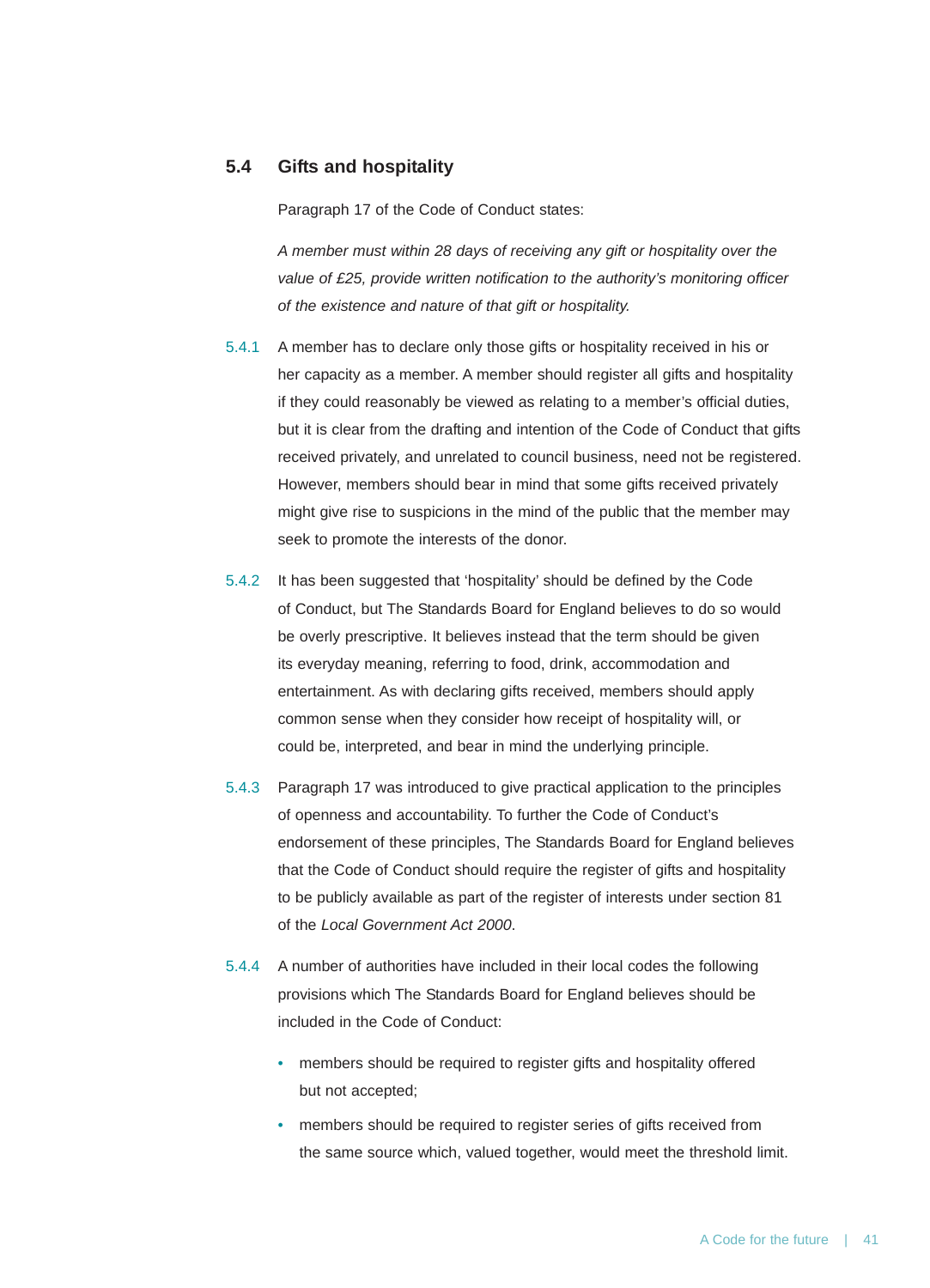- 5.4.5 Paragraph 17 was introduced to give practical application to the principles of openness and accountability. Members should not benefit personally from their appointments, nor should their impartiality be compromised, or be perceived to have been, by receiving gifts or benefits.
- 5.4.6 The Code of Conduct's intention is that members also declare the source of gifts they receive. Without such information, the register would be of very little use. The requirement to declare gifts and hospitality offered but not accepted will more comprehensively record the potential sources of influence to members of an authority. Where gifts come from the same source over a period of time, and the cumulative value of the gifts is over £25, The Standards Board for England believes that these gifts ought to be registered. This provision should recognise that benefits may come to members in more forms than simply one-off gifts.
- 5.4.7 It is important that the reporting requirements of the Code of Conduct be relevant. When the Code of Conduct was introduced in 2002, the threshold value of gifts and hospitality required to be declared was set at £25. Given the passage of time since the Code of Conduct's introduction, The Standards Board for England believes that the consultation exercise should review whether the £25 limit is still appropriate. The Standards Board for England does not believe that the limit needs to be adjusted but welcomes other views.

#### **Questions**

- **26 Should the Code require that the register of gifts and hospitality be made publicly available?**
- **27 Should members also need to declare offers of gifts and hospitality that are declined?**
- **28 Should members need to declare a series of gifts from the same source, even if these gifts do not individually meet the threshold for declaration? How could we define this?**
- **29 Is £25 an appropriate threshold for the declaration of gifts and hospitality?**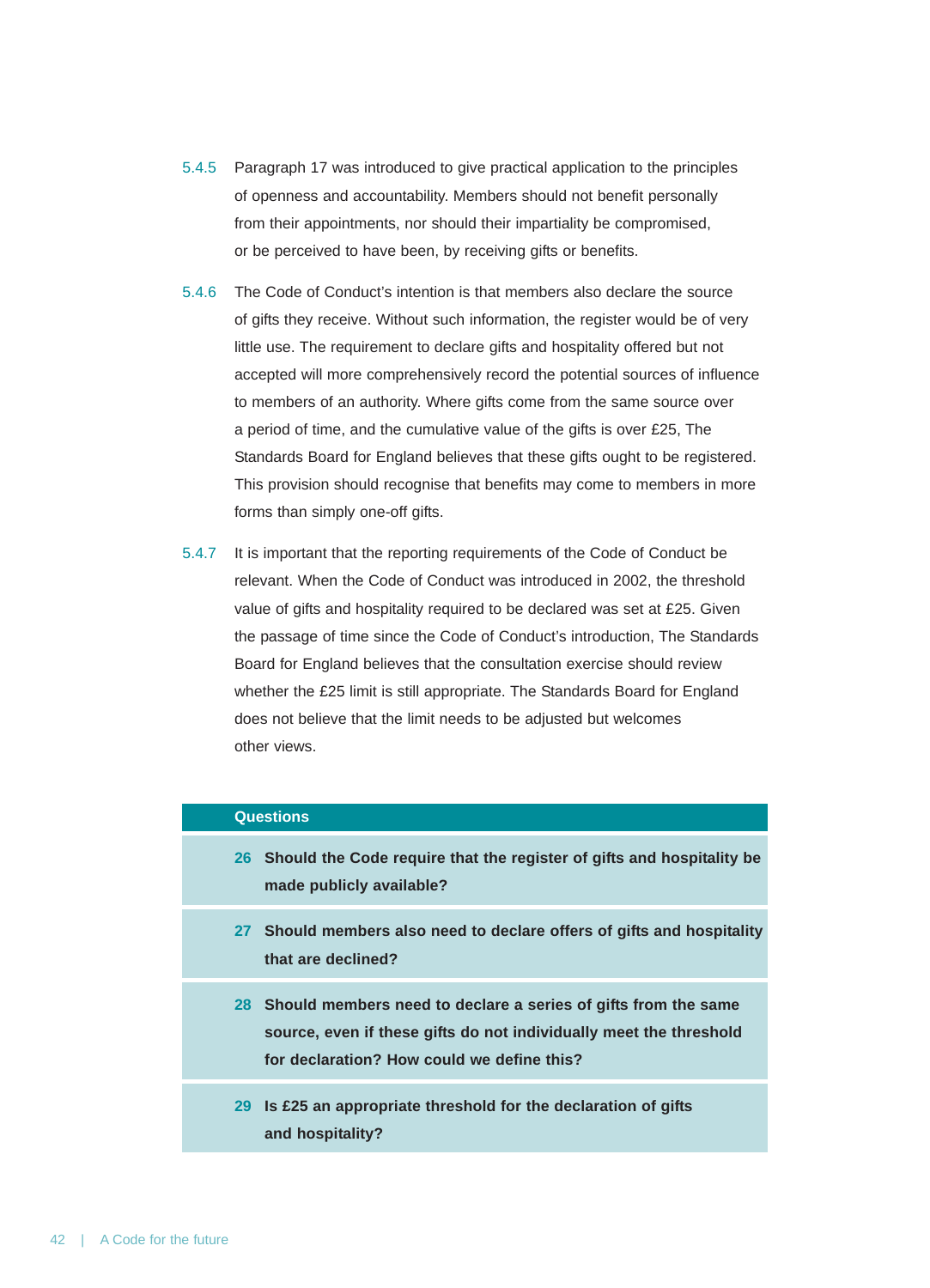# Consultation criteria

- 6.1 The Government has adopted a code of practice on consultations. The criteria below apply to all UK national public consultation documents in electronic and printed form. They will often be relevant to other sorts of consultation.
- 6.2 Though they have no legal force, and cannot prevail over statutory or other mandatory external requirements, such as under European Community Law, they should otherwise generally be regarded as binding for UK departments and their agencies, unless ministers conclude that exceptional circumstances require a departure.
	- 1 Consult widely through the process, allowing a minimum of 12 weeks for written consultation at least once during the development of the policy.
	- 2 Be clear about what your proposals are, who may be affected, what questions are being asked and the timescale for responses.
	- 3 Ensure that your consultation is clear, concise and widely accessible.
	- 4 Give feedback regarding the responses received and how the consultation process influenced the policy.
	- 5 Monitor your department's effectiveness at consultation, including through the use of a designated consultation co-ordinator.
	- 6 Ensure your consultation follows better regulation best practice, including carrying out a Regulatory Impact Assessment if appropriate.
- 6.3 The full consultation Code of Conduct may be viewed at: www.legislation.hmso.gov.uk/si/si2001/20013575.htm
- 6.4 Are you satisfied that this consultation has followed these criteria? If not, or you have any other observations about ways of improving the consultation process, please contact 0845 078 8181 or e-mail **enquiries@standardsboard.co.uk.**